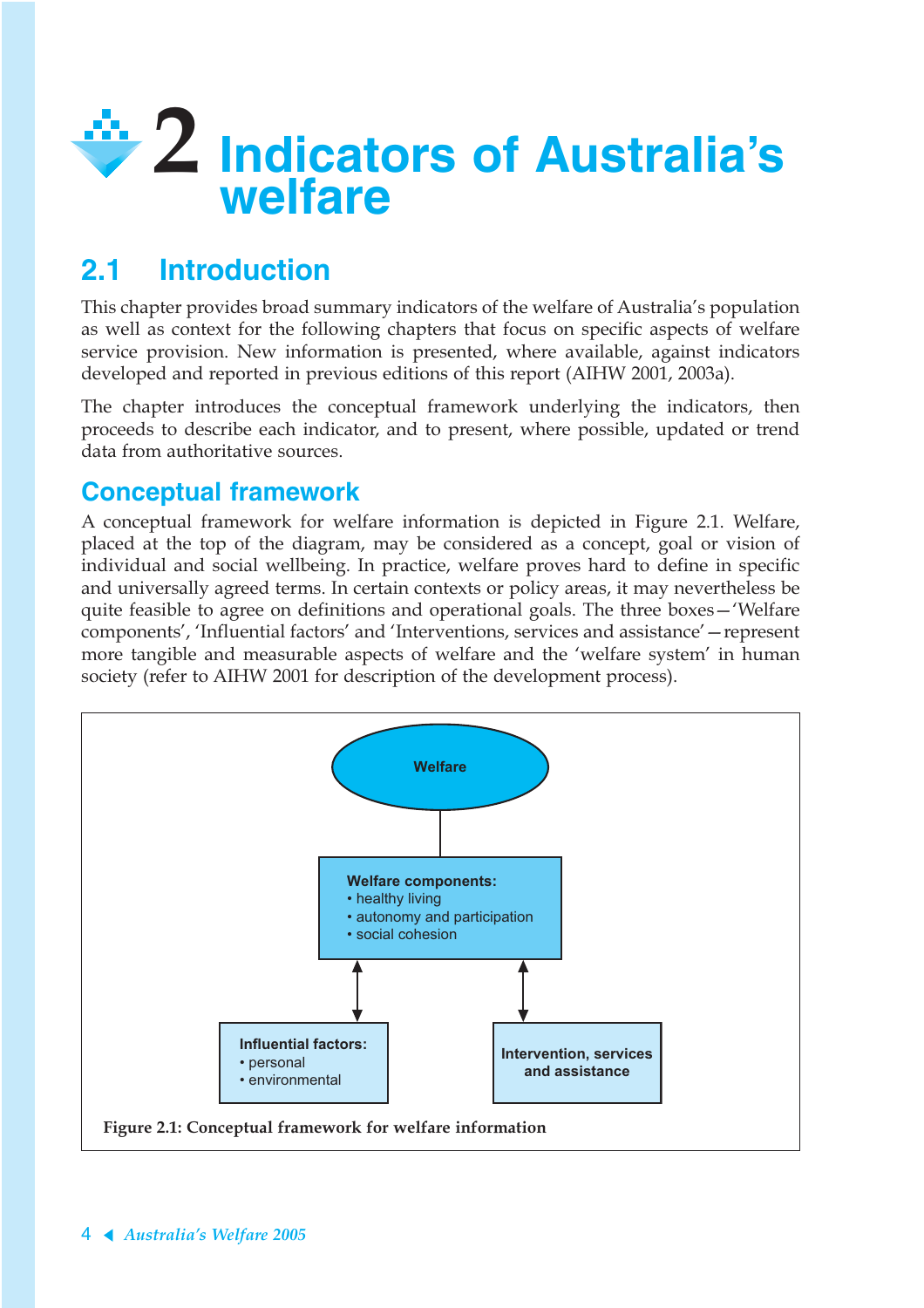The welfare of Australian people is reflected in the 'welfare components'—healthy living, autonomy and participation, and social cohesion—in particular the measurable aspects of welfare status. 'Influential factors' include the features of the physical and social environment in which a person lives, and the person's own characteristics, which work together to shape wellbeing. 'Interventions' encompass the system of formal services, financial assistance and unpaid assistance that contribute further to welfare. This chapter focuses on these welfare components and measures of their status, so as to provide contextual information for other chapters in this volume, which cover the welfare services and assistance available to Australians.

'Healthy living' embodies the prerequisites for human welfare—the basic needs of water, food and shelter, along with health and safety from harm. 'Autonomy and participation' reflects the value people place on freedom and their capability to act as autonomous beings, plus the opportunities to participate socially, economically and recreationally as they choose. Finally, 'social cohesion' represents the intricacy of relationships, interactions and social behaviours that form webs of cohesiveness between and within different members of society, and act to nurture individual and social wellbeing.

Figure 2.2 sets out 13 indicator topics that relate to these major components. These topics indicate the interconnected, valued components of human welfare and needs that can be measured statistically. The figure does not, however, assume a theoretical model of cause and effect, nor does it explicitly recognise the interconnection of many aspects of social advantage and disadvantage (for instance, education, income and health). This figure was constructed to illustrate the nature and scope of a field of measurement, rather than to explore or suggest directions of causality.

The indicator topics point to the broad subject areas on which the indicators in this chapter focus. On each of these topics, the three types of measures are:

- measures of average or level (for instance, average incomes);
- measures of distribution or inequality (for instance, income distribution across age groups, population groups, or geographic regions); and
- measures of disadvantage or social exclusion (for instance, poverty and indicators of income-related disadvantage).

Where possible, information for these measures is included.

Criteria used to select indicators of welfare are presented in Appendix Table A2.1; status of indicators presented in 2003 and 2005 is described in Appendix Table A2.2.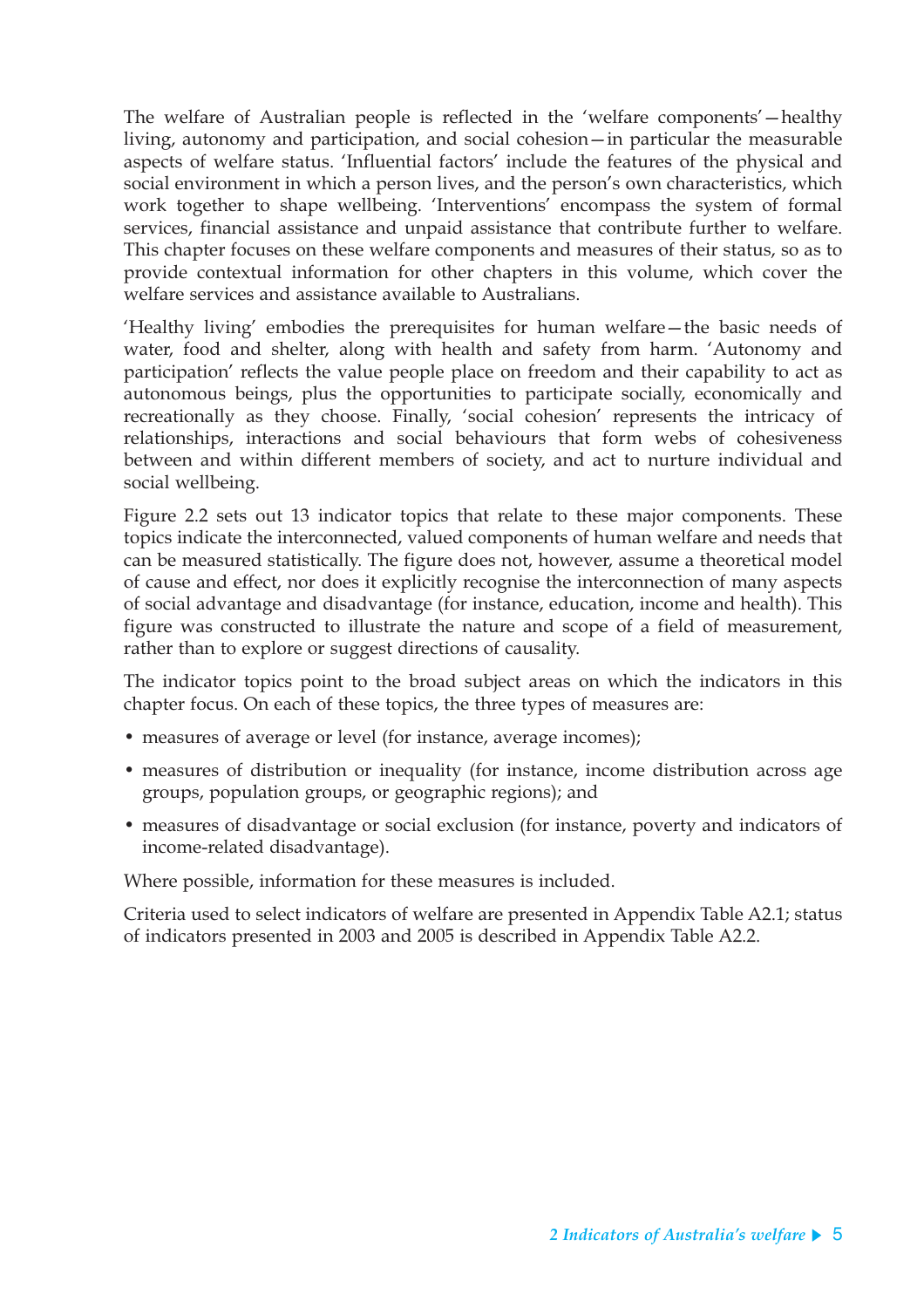

# **2.2 Healthy living**

Healthy living encompasses the basic needs of life—a ready supply of clean water and nutritious food, access to shelter, a clean environment in which to live, and safety from harm—all fundamental to human health.

## **Air, water and food**

Access to nutritious food and potable water are basic requirements of human life, and, together with air quality, greatly influence the current and future health and wellbeing of individuals and society at large. The indicators presented below—urban air quality,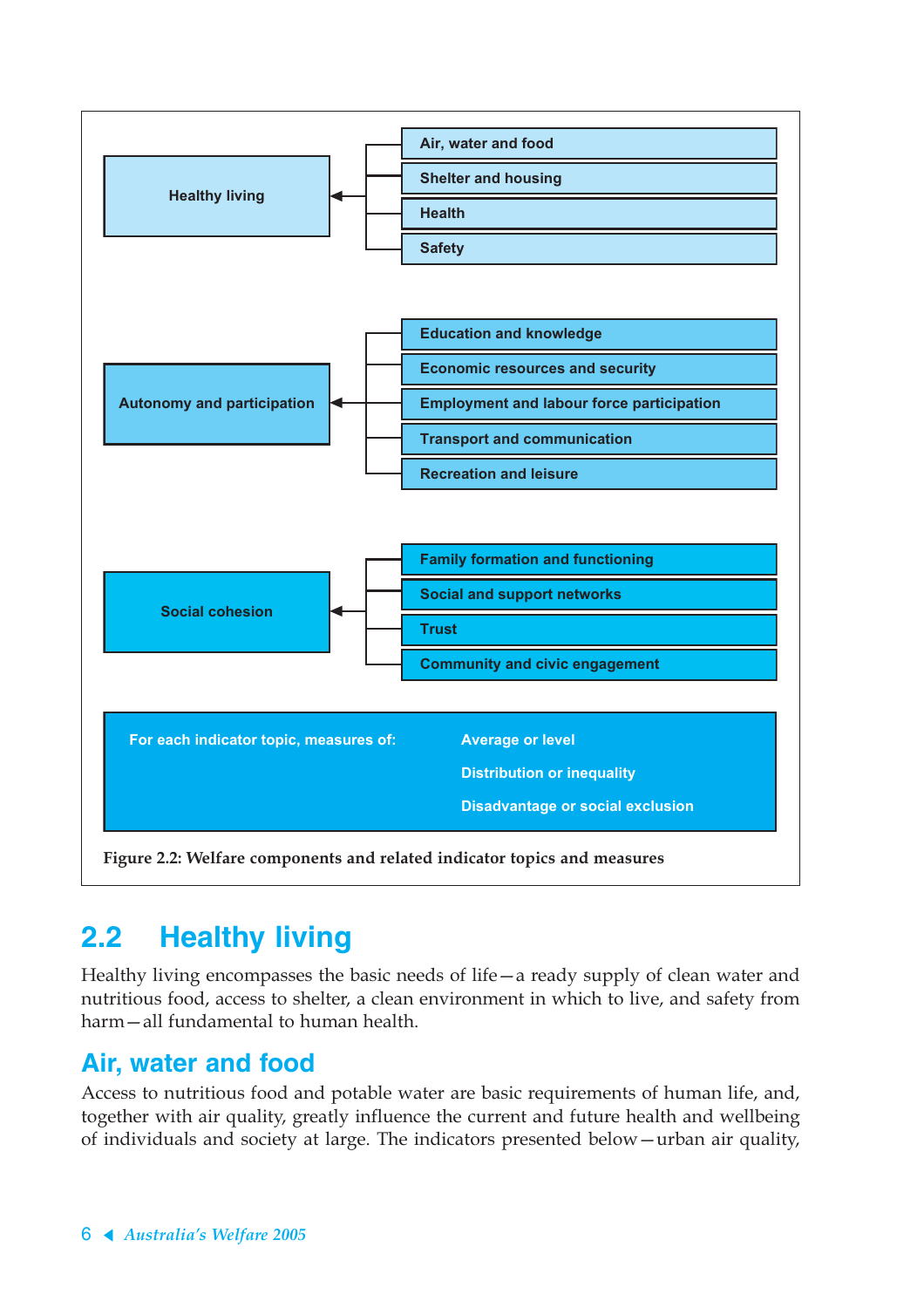access to potable water, reported usual daily intake of fruit and vegetables (an indicator of food and nutrient intake), and prevalence of obesity (as an indicator of nutritional status)—represent key issues in the monitoring of air and water quality, and nutrition, in Australia.

### **Urban air quality**

Air quality in Australia is relatively good by international standards (Manins et al. 2001). In rural and regional Australia, levels of most pollutants are normally below actual or proposed national ambient air quality standards. However, some urban and industrial areas are susceptible to potentially dangerous levels of air pollutants, which can have serious impacts on people's health, the environment and economy, and subsequently on quality of life (EPAV 2000; Lewis et al. 1998; Morgan 2000; Simpson et al. 2000).

Particles with diameters 10 micrometres or less (known as PM10) and ozone are two air pollutants of concern in Australia (DEH 2004). Particles are emitted directly from motor vehicles, domestic wood fires, bushfires and industrial processes. Ozone is a secondary pollutant formed when oxides of nitrogen and volatile organic compounds react with sunlight in the atmosphere. Motor vehicle emissions and industrial activities are the main sources of these primary pollutants.

In 1998, Ambient Air Quality NEPM (National Environmental Protection Measure) standards were established with the goal of achieving air quality that protects human health and wellbeing (NEPC 1998). Particles (as PM10) and ozone are measured in terms of the number of days per year when the average concentration exceeds the Air NEPM. In 2003, standards for fine particles 2.5 micrometres or less in size (known as PM2.5) were included in the Air NEPM because of the adverse health effects of these finer particles which are known to penetrate deeper into the lung than larger size particles (EPHC 2004). Due to inconsistencies in the monitoring and reporting of past data, trend data for PM2.5 are not included in this section but may be available in the future.

The annual number of days in which the concentration of particles as PM10 exceeded the NEPM standard level of 50 µg/m3 generally fluctuated over the period 2000–03 (Table 2.1). The downward trend observed in most major capital cities over the period 1990–99 was not obvious across  $2000$ –03. $^1$  Particle levels remained relatively high in Sydney and Melbourne; both cities exceeded the goal of 5 days per year in 2002 and 2003. Severe bushfires and dust storms may have been responsible for these peaks in Sydney in 2002, and Melbourne in 2003 (ABS 2005a). Perth was the only city which did not exceed the maximum allowable days of PM10 over the period.

Ozone concentrations exceeding 0.10 ppm per hour were much more frequent in Sydney during 2000–03 than in any of the other major capital cities. No obvious trend of increase or decrease in ozone pollution occurred for any of the capital cities during this period.

<sup>1.</sup> The 1990–99 data in *Australia's Welfare 2003* (AIHW 2003a) are not directly comparable with the 2000–03 data presented here and so have not been included as part of the trend information.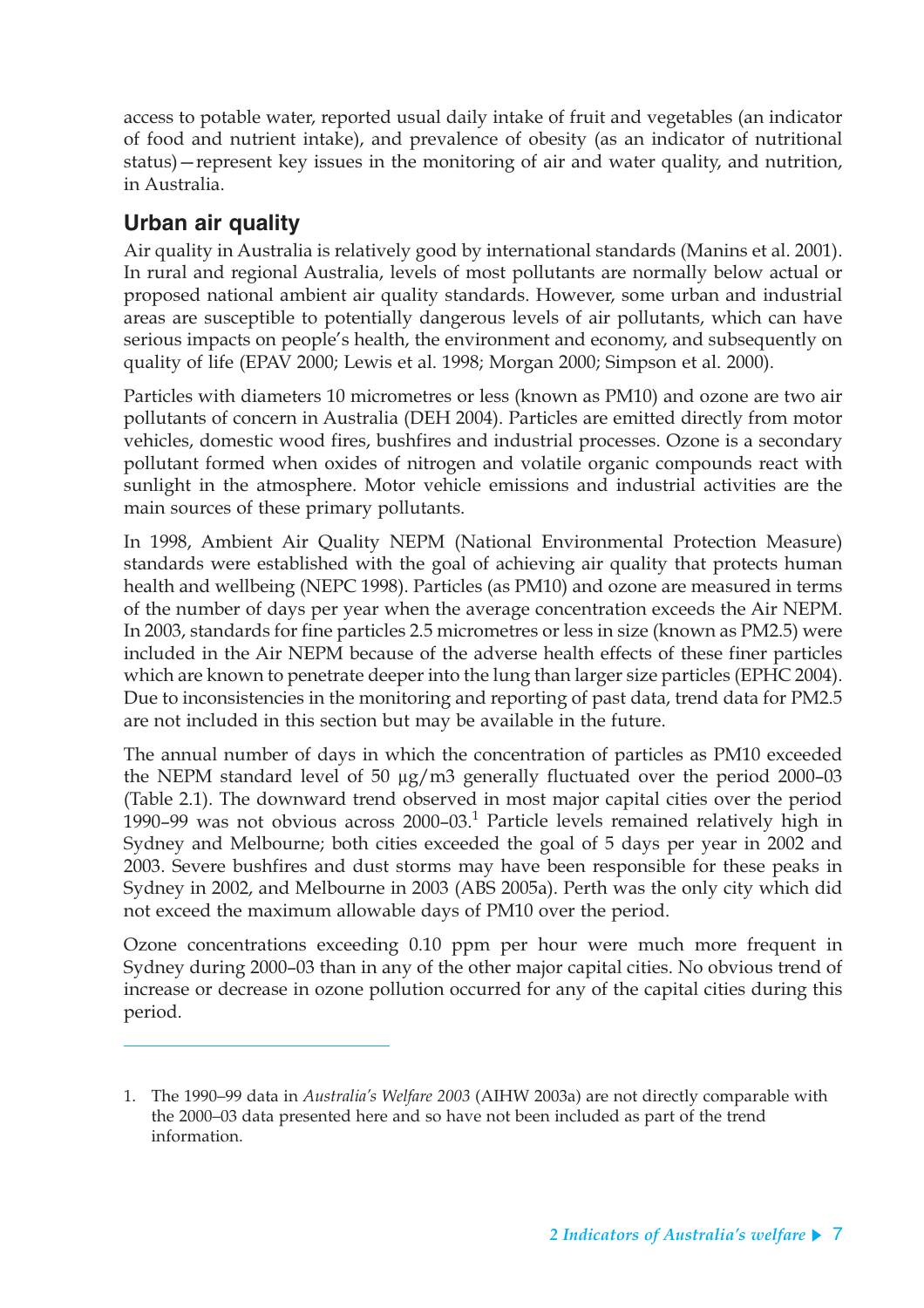|                                                                                                       | 2000 | 2001 | 2002 | 2003 |
|-------------------------------------------------------------------------------------------------------|------|------|------|------|
| Number of days when concentration of PM10 exceeded 50 g/m <sup>3</sup> (over 24 hours) <sup>(a)</sup> |      |      |      |      |
| Sydney                                                                                                | 2    | 5    | 17   | 10   |
| Melbourne                                                                                             |      |      | 6    | 13   |
| <b>Brisbane</b>                                                                                       |      |      |      | 2    |
| Perth                                                                                                 | 0    |      | 2    |      |
| Adelaide                                                                                              | n.a. | n.a. |      | 6    |
| Number of days when concentration of ozone exceeded 0.10 ppm (over 1 hour) <sup>(b)</sup>             |      |      |      |      |
| Sydney                                                                                                | 4    | 9    | 2    | 4    |
| Melbourne                                                                                             |      |      |      | 2    |
| <b>Brisbane</b>                                                                                       |      |      | 2    | 0    |
| Perth                                                                                                 | 0    |      | 0    | 0    |
| Adelaide                                                                                              | n.a. | n.a. |      | 0    |

**Table 2.1: Number of days per year when concentrations of PM10 and ozone exceeded the Air NEPM standard levels, in major capital cities, 2000–03**

(a) The maximum allowable exceedence is 5 days per year, to be achieved by 2008.

(b) The maximum allowable exceedence is 1 day per year, to be achieved by 2008.

Source: Data provided to AIHW by Department of Environment and Heritage (DEH).

### **Access to potable water**

Water is a precious resource in a country as dry and climatically variable as Australia. Access to a reliable supply of clean safe water is a necessity for healthy living. The Australian Drinking Water Guidelines developed by the National Health and Medical Research Council, in collaboration with the Natural Resource Management Ministerial Council, provide the Australian community and the water supply industry with guidance on acceptable water quality in Australia (NHMRC & NRMMC 2003). The guidelines define good quality drinking water from the perspectives of both health and aesthetics (appearance, taste and odour); drinking water must be safe for human consumption (i.e. the levels of bacteria, chemicals and pesticides should not exceed levels stated in the guidelines), and should be aesthetically pleasing.

No national data are currently available on access to potable water. Regulation of drinking water is the responsibility of each state and territory; government bodies are responsible for establishing the level of impurities that is acceptable for a given water supply, and water authorities are required to regularly monitor the quality and safety of the water they distribute (NHMRC 2004).

Not all Australians have access to good quality drinking water. The 2001 Community Housing and Infrastructure Needs Survey found that 56 of the 169 Indigenous communities (about 17,000 people) that had been tested had drinking water supplies that failed testing at least once in the 12 months prior to the survey, a similar result to that obtained in 1999 (ABS 2002a:19).

### **Reported usual daily intake of fruit and vegetables**

Regular consumption of fruit and vegetables plays an important role in ensuring a healthy diet which is fundamental to the maintenance of good health through all stages of life.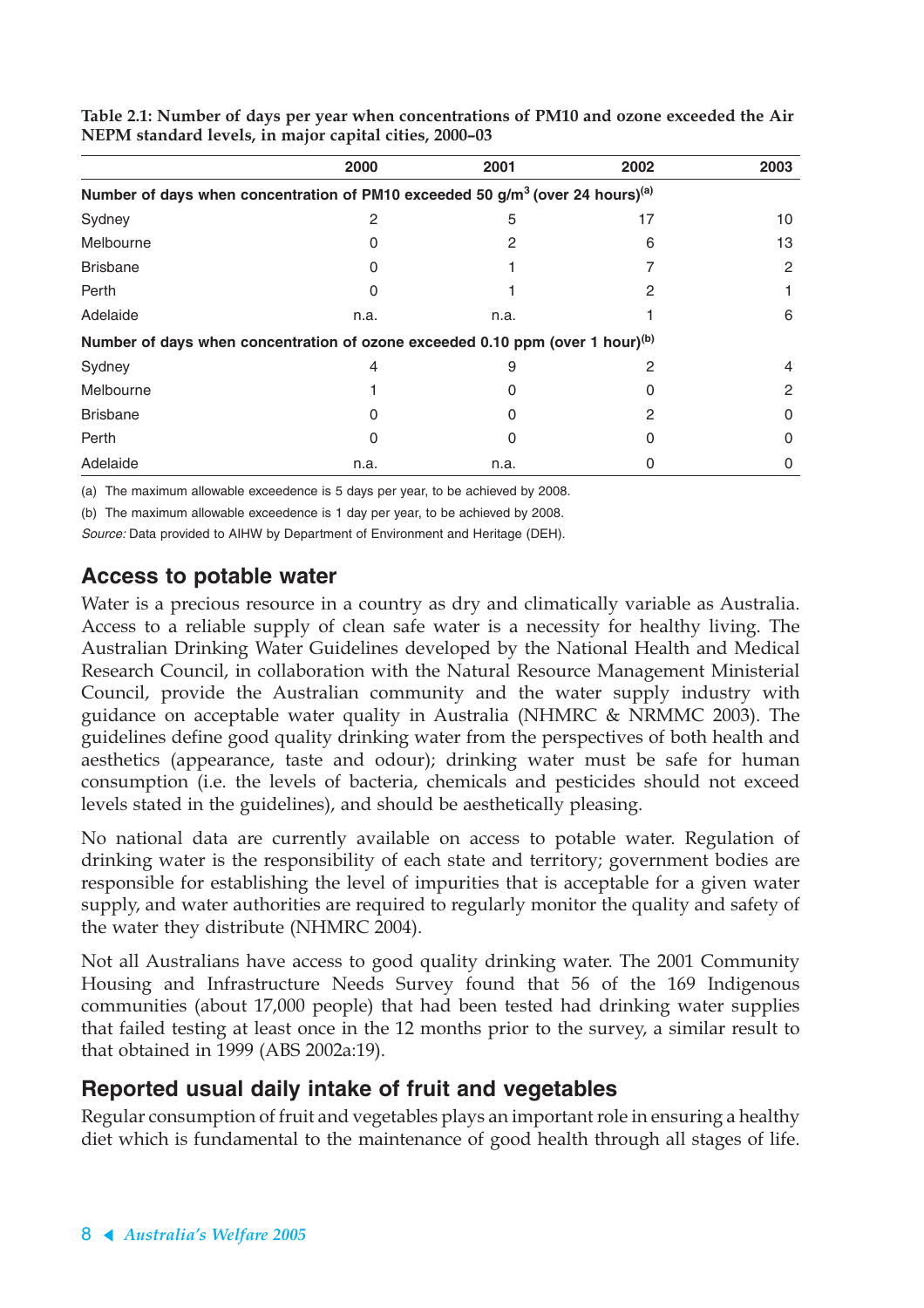Fruit and vegetables provide significant protection against a number of major chronic diseases, including coronary heart disease, stroke, certain cancers, hypertension, and Type 2 diabetes (NHMRC 2003). Further, the consumption of fewer than 5 serves of fruit and vegetables per day was estimated to contribute to 3% of the total burden of disease and 11% of the total cancer burden in Australia in 1996 (AIHW: Mathers et al. 1999). Increasing the consumption of fruit and vegetables has been identified as a nutrition priority initiative to optimise health and reduce the burden of preventable diet-related death, illness and disability among Australians (SIGNAL 2001).

Dietary guidelines endorsed by the NHMRC recommend that women eat 4–7 serves of vegetables and legumes per day, and 2–3 serves of fruit; for men the recommendation is 5–8 serves of vegetables and legumes per day and 2–4 serves of fruit (NHMRC 2003). The 2001 National Health Survey provides the most recent national data on the food intake of Australian adults.

In 2001, just over half (53%) of the Australian population aged 12 years and over reported eating at least 2 serves of fruit a day (Table 2.2). Females, overall and for almost all age groups—with the exception of those aged 12–14 years—were more likely than males to do so. The proportion of people meeting the recommended daily fruit intake was generally higher at older ages.

| 2 or more serves of fruit a day |              |                |                | 4-5 or more serves of vegetables a day |                |                |
|---------------------------------|--------------|----------------|----------------|----------------------------------------|----------------|----------------|
| Age group                       | <b>Males</b> | <b>Females</b> | <b>Persons</b> | <b>Males</b>                           | <b>Females</b> | <b>Persons</b> |
| $12 - 14$                       | 56.7         | 54.8           | 55.7           | 22.2                                   | 24.2           | 23.2           |
| $15 - 24$                       | 42.1         | 50.6           | 46.2           | 21.1                                   | 23.2           | 22.2           |
| $25 - 34$                       | 40.0         | 50.6           | 45.3           | 21.8                                   | 27.6           | 24.8           |
| $35 - 44$                       | 43.1         | 53.3           | 48.3           | 24.7                                   | 33.3           | 29.0           |
| $45 - 54$                       | 46.6         | 60.8           | 53.8           | 29.6                                   | 36.8           | 33.2           |
| $55 - 64$                       | 53.1         | 70.7           | 61.8           | 32.0                                   | 42.7           | 37.3           |
| $65 - 74$                       | 60.4         | 69.1           | 64.9           | 34.5                                   | 40.0           | 36.8           |
| $75+$                           | 61.9         | 68.4           | 65.7           | 36.1                                   | 38.6           | 37.6           |
| <b>Total</b>                    | 47.1         | 58.1           | 52.7           | 26.4                                   | 32.8           | 29.7           |

**Table 2.2: Self-reported usual daily intake of fruit and vegetables, by age, 2001 (per cent)(a)**

(a) Percentage of the population within each age group. Source: ABS 2002b.

Only 30% of Australians aged 12 years and over reported consuming at least 4–5 serves of vegetables per day in 2001. Females, overall and for each age group, were more likely than males to meet this recommended daily intake of vegetables. The proportion of the population who reported their usual intake of vegetables as being 4 or more serves was higher in older age groups, especially from age 35+ years.

### **Prevalence of obesity**

Body weight is an important indicator of past and current health status, as well as a predictor of future health and wellbeing. Obesity is related to a number of adverse health outcomes, including diabetes, heart and circulatory conditions, low participation in leisuretime physical activity, and poor self-reported health status (AIHW: O'Brien & Webbie 2004).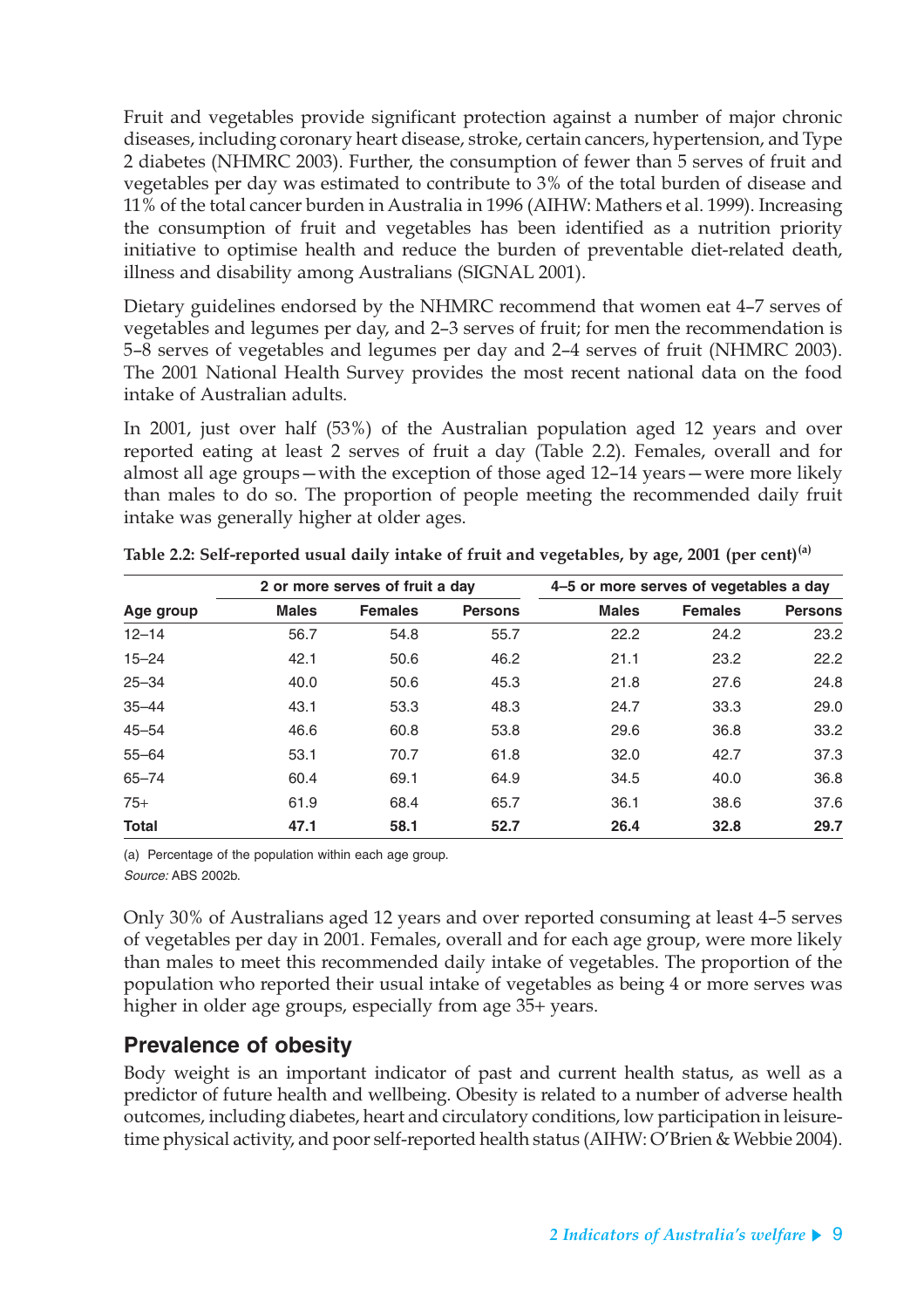While many factors may influence an individual's body weight, a balanced diet and participation in regular physical activity are key elements in the prevention and management of obesity (NHMRC 1997). Obesity is, then, an indicator of 'disadvantage' when considering nutritional status.

In 2001, an estimated 2.4 million (16%) Australians aged 18 years and older were obese, and a further 4.9 million (34%) were overweight but not obese, based on self-reported height and weight data from the National Health Survey (AIHW: Dixon & Waters 2003; see Table 2.3 footnotes for definitions of 'overweight but not obese' and 'obese'). Men were more likely than women to be overweight but not obese—42% compared to 25%. However, women were just as likely as men to be obese—17% and 16% respectively. It is important to note that these results are based on self-reported height and weight estimates; thus the true prevalence of overweight and obesity is expected to be higher, as people tend to overestimate their height and underestimate their weight (ABS 1998a; AIHW: O'Brien & Webbie 2003). (See Chapter 4 for the prevalence of obesity among the population aged 65 years and older.)

Aboriginal and Torres Strait Islander people living in non-remote areas were almost twice as likely to be obese as other Australians living in similar locations in 2001—31% and 16% respectively. However, the prevalence of being overweight but not obese in 2001 was similar for Indigenous Australians and other Australians—32% and 34% respectively (AIHW: O'Brien & Webbie 2003).

The prevalence of obesity rose rapidly among both men (an 80% increase) and women (a 71% increase) between 1989–90 and 2001, a much greater increase than the prevalence of overweight but not obese (14% in both men and women) (Table 2.3). Among OECD countries, obesity levels in Australia now rank fourth behind the United States, Mexico and the United Kingdom (OECD 2004).

|         | Overweight but not obese |                | <b>Obese</b> |                |  |
|---------|--------------------------|----------------|--------------|----------------|--|
|         | <b>Males</b>             | <b>Females</b> | <b>Males</b> | <b>Females</b> |  |
| 1989-90 | 37.0                     | 22.2           | 8.6          | 9.9            |  |
| 1995    | 40.3                     | 24.3           | 11.6         | 12.2           |  |
| 2001    | 42.0                     | 25.3           | 15.5         | 16.9           |  |

**Table 2.3: Prevalence of overweight and obesity: Australian men and women aged 18 years and over, 1989–90, 1995 and 2001 (per cent)**

**Notes** 

1. Data based on BMI (body mass index) derived from self-reported height and weight measurements. BMI is calculated as Weight (kg)/Height2(m). 'Overweight but not obese' is measured as BMI 25 and BMI <30. 'Obesity' is measured as BMI 30.

2. Age-standardised to the 2001 Australian population 18 years and older.

Source: AIHW: Dixon & Waters 2003:17.

## **Shelter and housing**

A person's access to stable, adequate shelter is recognised as a basic human need. Housing provides shelter and a place where people are guaranteed security and privacy, and where they can form and maintain relationships with family and friends. Having a home also enables people to engage with the wider community—socially, recreationally and economically—and may influence both their physical and mental health.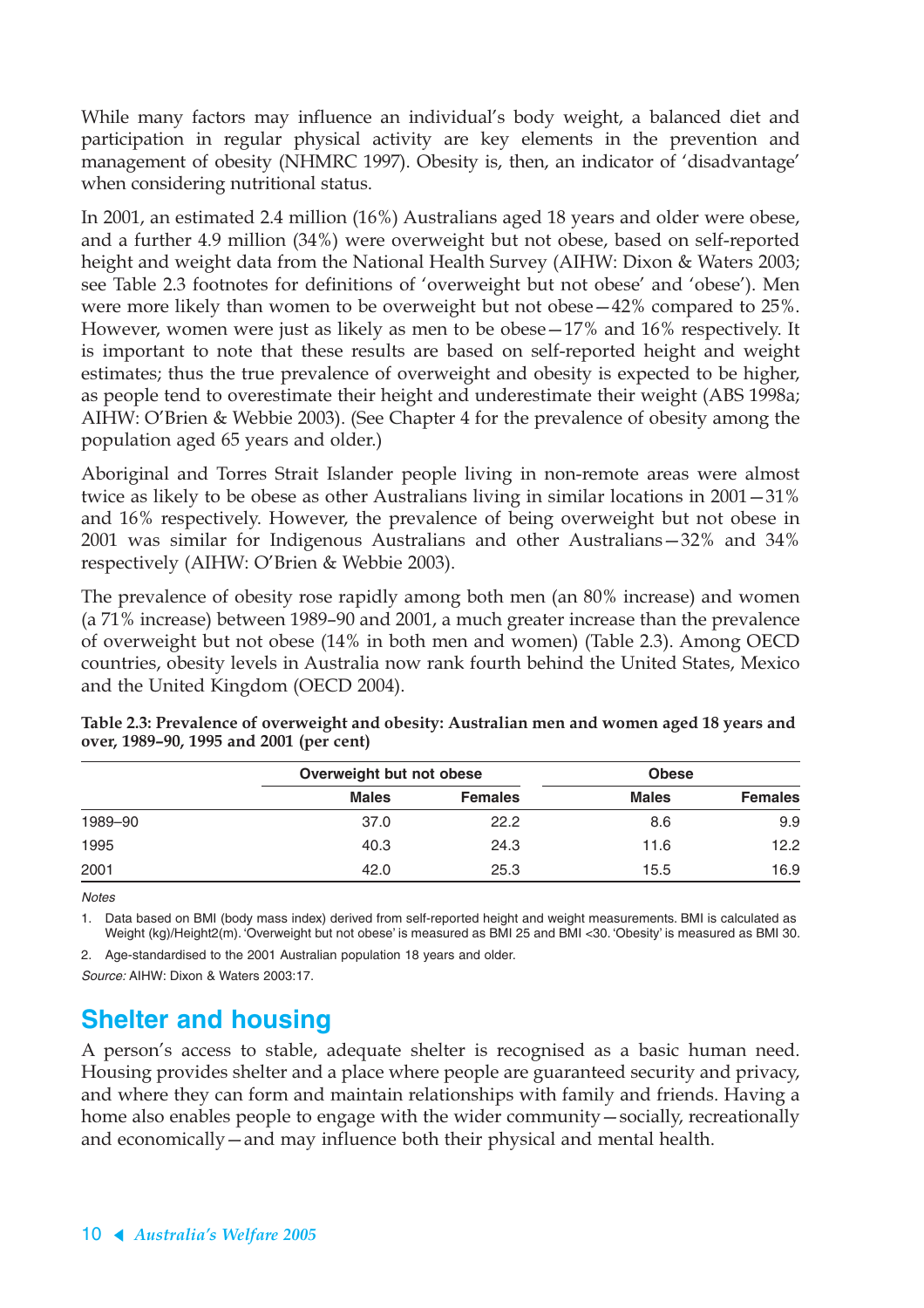Housing tenure, housing affordability, and homelessness are used here as indicators of the housing circumstances of Australians. However, housing adequacy, in terms of quality, condition and size of dwelling, and accessibility are also important indicators, and especially significant for some Indigenous communities and people living in remote areas (ABS 2004a; see also AIHW 2005a for other national indicators on Indigenous housing). Further information on assistance for housing can be found in Chapter 6, and services for persons experiencing homelessness in Chapter 7.

### **Housing tenure**

Australians have traditionally aspired to home ownership and compared with other developed countries, Australia has one of the highest home ownership rates (ABS 2001a).

In 2002–03, 70% of Australian households owned their home (Table 2.4). Couple-only and lone-person households accounted for 37% and 28% of all households respectively that owned their home outright, while couples with dependent children made up 41% of all household owners with a mortgage. Public and private renters mostly lived in lone-person households (47% and 32% respectively).

|                                                              | <b>Owner without</b><br>a mortgage | <b>Owner with</b><br>a mortgage                     | <b>Public</b><br>renter <sup>(a)</sup> | <b>Private</b><br>renter | Total <sup>(b)</sup> |
|--------------------------------------------------------------|------------------------------------|-----------------------------------------------------|----------------------------------------|--------------------------|----------------------|
| Number ('000)                                                | 2,780.4                            | 2,525.0                                             | 372.8                                  | 1,680.2                  | 7,638.2              |
| Per cent                                                     | 36.4                               | 33.1                                                | 4.9                                    | 22.0                     | 100.0                |
|                                                              |                                    | Household composition--per cent of each tenure type |                                        |                          |                      |
| Couple-only households                                       | 37.2                               | 21.1                                                | 7.7                                    | 18.1                     | 25.4                 |
| Couple with dependent children<br>only households            | 11.6                               | 41.4                                                | 7.7                                    | 17.5                     | 22.6                 |
| Other couple, one-family<br>households                       | 13.5                               | 13.9                                                | 5.6                                    | 4.3                      | 10.8                 |
| One-parent, one-family households<br>with dependent children | 2.7                                | 4.9                                                 | 24.4                                   | 12.6                     | 6.9                  |
| Other family households                                      | 6.6                                | 4.4                                                 | 7.4                                    | 6.0                      | 5.7                  |
| Lone person                                                  | 27.6                               | 12.5                                                | 46.6                                   | 31.9                     | 25.2                 |
| Group households                                             | 0.8                                | 1.9                                                 | 0.6                                    | 9.5                      | 3.2                  |
| Total                                                        | 100.0                              | 100.0                                               | 100.0                                  | 100.0                    | 100.0                |

|  |  | Table 2.4: Tenure type and composition of households, 2002-03 |  |
|--|--|---------------------------------------------------------------|--|
|  |  |                                                               |  |

(a) Renting from a state or territory housing authority.

(b) Includes other renters and other tenure type.

Note:Totals may not add up due to rounding.

Source: ABS 2004b.

Between 1994 and 2003, the percentage of Australians who owned their homes stayed relatively even at around 70% (ABS 2005b:158). During this period, the proportion of households without a mortgage dropped from 42% in 1994 to 36% in 2003 and the proportion of households with a mortgage increased from 28% to 33%.

These differences partly reflect age effects—for instance, a large proportion of couple-only households are likely to be older couples, and home ownership rates increase with age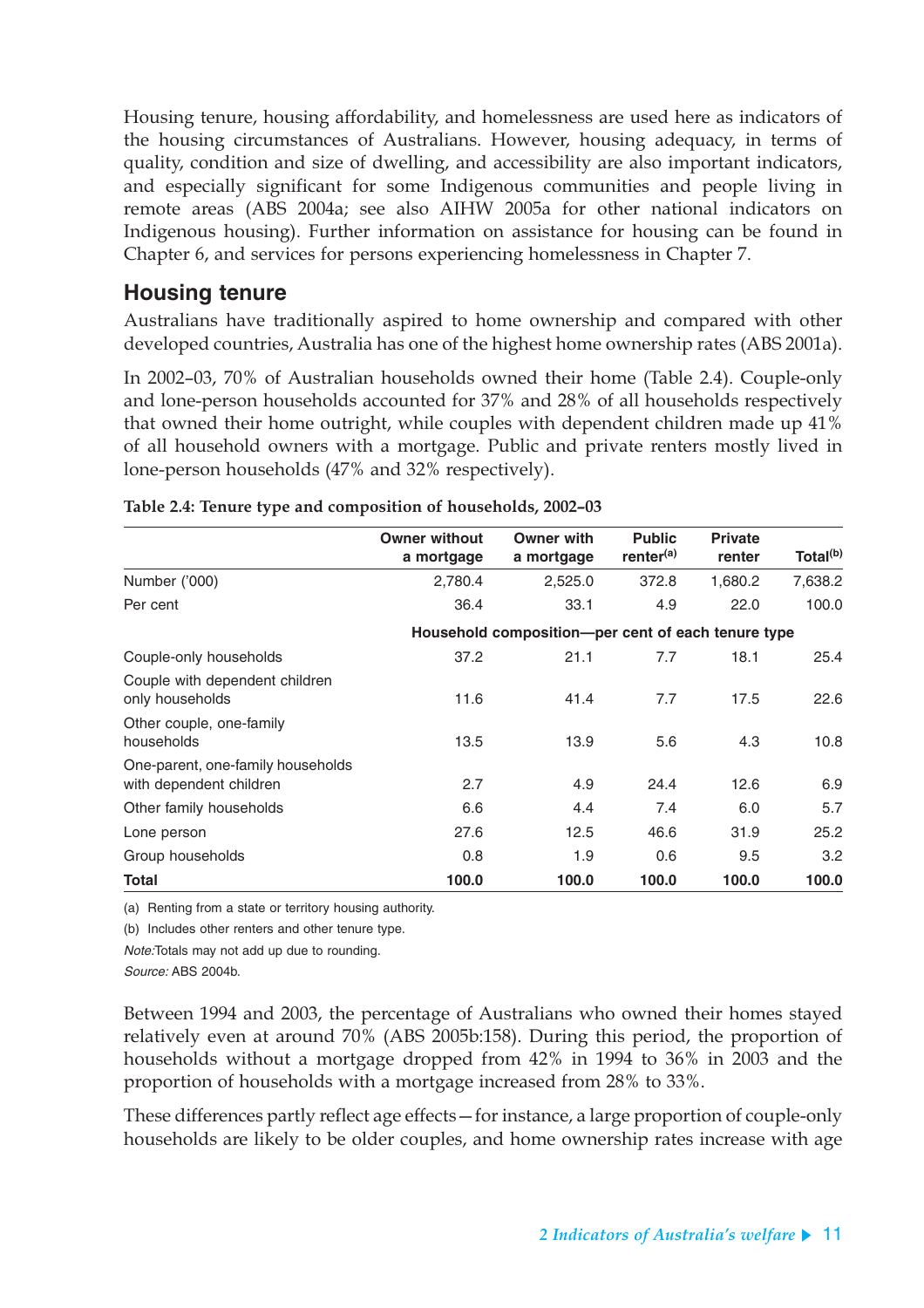(AIHW 2003a:20). For example, in 2002–03, 80% of older person (i.e. 65 years and older) households lived in a dwelling they owned outright, compared with 25% of younger person households (ABS 2005b:168–9).

Indigenous households were less likely to own or be in the process of buying their homes. In 2002, 30% of Indigenous households were home owners or purchasers and 66% were renting (Table 2.5). Around 15% of Indigenous households were renting from Indigenous Community Housing Organisations and mainstream community housing organisations. Land tenure arrangements in remote and very remote areas often translate to community ownership of dwellings, rather than individual ownership, and may account in part for lower ownership among Indigenous Australians in these areas (ABS & AIHW 2003).

|               |                          |                                | Renter                       | <b>Renter</b><br>(Indigenous/ |              |              |
|---------------|--------------------------|--------------------------------|------------------------------|-------------------------------|--------------|--------------|
|               | Home owner/<br>purchaser | <b>Private/other</b><br>renter | (state/territory<br>housing) | community<br>housing)         | <b>Other</b> | <b>Total</b> |
| Number ('000) | 50.4                     | 46.8                           | 37.7                         | 24.5                          | 6.2          | 165.7        |
| Per cent      | 30.4                     | 28.2                           | 22.8                         | 14.8                          | 3.7          | 100.0        |

Note: Totals may not add up due to rounding.

Source: ABS & AIHW 2005.

## **Housing affordability**

Housing affordability indicates the capacity of households to meet housing costs while maintaining the ability to meet other living expenses. No single indicator of housing affordability has yet been recognised as an Australian standard, but most rely on cut-off points to identify 'low-income households', since such households should be considered at risk of having problems with affordability (AIHW: Karmel 1998).

A commonly used indicator of housing affordability is the proportion of low-income households that spend more than 30% of their income on housing costs. In Table 2.6, low-income households are defined as those with an equivalised disposable household income that is between the bottom 10% and bottom 40% of the distribution. Data are also presented on low-income households spending more than 50% of their income on housing costs, an indicator of more severe affordability problems. These households are described as those at potential risk of affordability problems.

In 2002–03, 20% of low-income Australian households spent more than 30% of their income on housing costs (i.e. major cash outlays such as mortgage repayments, property rates, or rent). Housing affordability problems were felt most by owners with a mortgage and by private renters—around 22% of all low-income household owners with a mortgage and 44% of private renters spent 30–50% of their income on housing costs, and 9% and 13% respectively spent more than 50%.

An alternative indicator, used to measure affordability stress among low-income Indigenous households, calculates the percentage of such households paying 25% or more of their income for rent. In 2002, 43% of low-income Indigenous households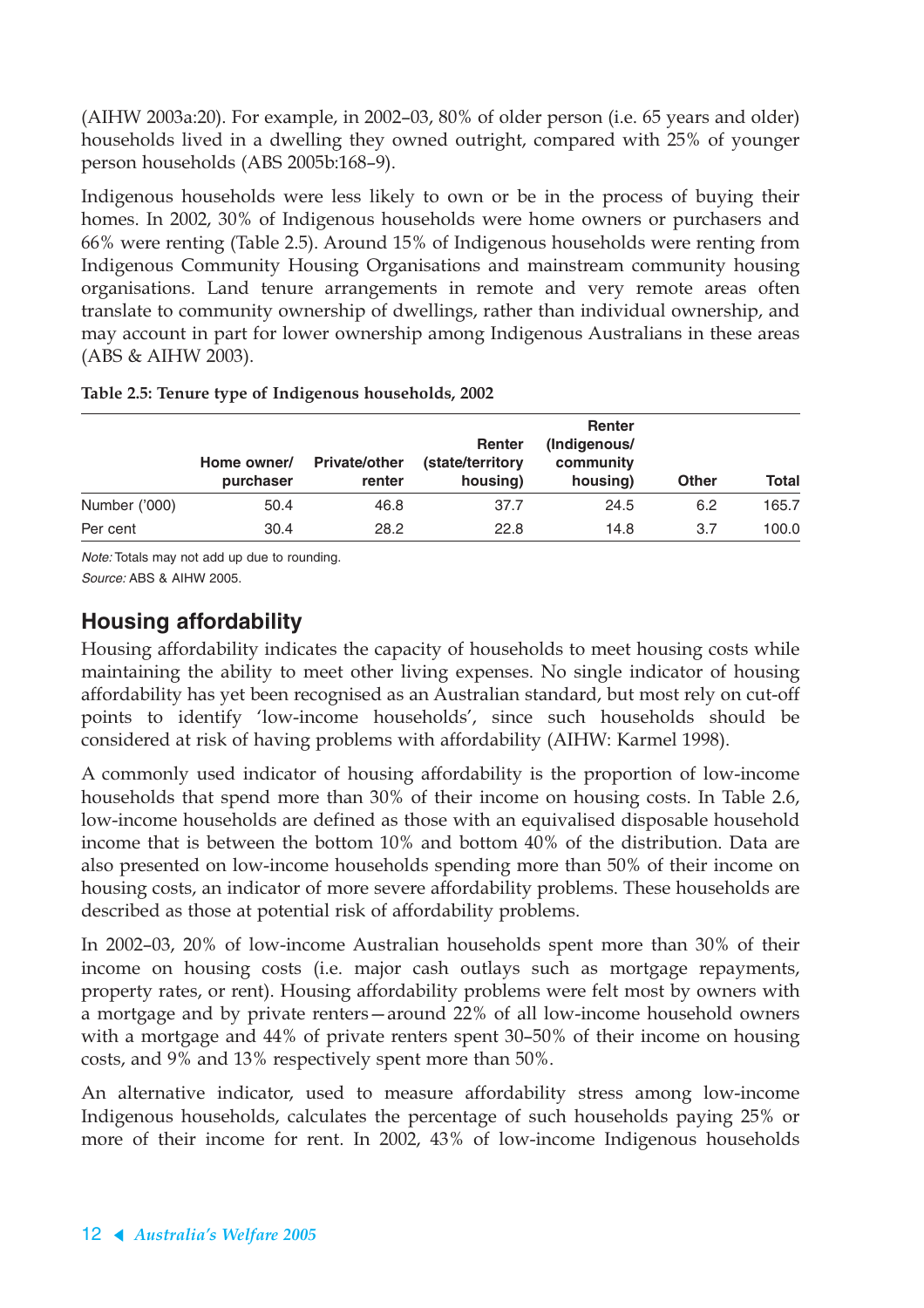(15,013 households in total) spent 25% or more of their income on rent (AIHW  $2005a:35$ ).<sup>2</sup>

**Table 2.6: Households with equivalised disposable incomes in the bottom 10% and bottom 40%: households that spent between 30–50% and more than 50% of their gross income on**  housing costs,<sup> $(a)(b)$ </sup> by tenure type, 2002–03 (per cent)<sup>(c)</sup>

|                                          |            | Proportion of gross income spent on housing costs |  |  |  |
|------------------------------------------|------------|---------------------------------------------------|--|--|--|
| <b>Tenure type</b>                       | $30 - 50%$ | More than 50%                                     |  |  |  |
| Owner without a mortgage                 | 0.0        | 0.0                                               |  |  |  |
| Owner with a mortgage                    | 22.0       | 8.6                                               |  |  |  |
| Renter-state/territory housing authority | 5.0        | 0.0                                               |  |  |  |
| Renter-private landlord                  | 43.9       | 13.4                                              |  |  |  |
| <b>Total</b>                             | 100.0      | 100.0                                             |  |  |  |
| All tenure types <sup>(d)</sup>          | 14.9       | 4.7                                               |  |  |  |

(a) Housing costs include major cash outlays on housing, that is, mortgage repayments and property rates for owners, and rent. Housing costs here do not include outlays such as repairs, maintenance and dwelling insurance.

(b) The use of gross weekly income in this method masks assistance on the income side, such as rent assistance. On the supply side, it illustrates that people renting public housing were less likely to have affordability problems.

(c) Per cent of all low-income households.

(d) Includes other renters.

Note: The percentages indicate the proportions of low-income households, as published in ABS (2005c). In Australia's Welfare 2003 (AIHW 2003a), the percentages related to all households.

Source: ABS 2005c: Table 5.

### **Homelessness**

Homelessness can be viewed as an indicator of housing deprivation and, more broadly, as evidence of social exclusion. Defining and counting homeless people remains a challenge and the various strategies and approaches used are discussed in Chapter 7. However, some of the approaches proposed to measure homelessness do not always 'fit' when estimating homelessness among particular groups in Australian society. An exploration of Indigenous Australians' interpretation of homelessness by Memmott et al. (2004) found quite different ideas about who may be considered homeless. They emphasised the importance of understanding cultural antecedents (e.g. culturally obliged transience) behind supposed episodes of homelessness, as opposed to the conventional and cultural expectations of the majority of other Australians that tend to focus on the lack of appropriate accommodation and security of tenure.

On Census night 2001, it was estimated that 99,900 people were homeless in Australia (Table 2.7). Forty-nine per cent of these people stayed with friends or relatives, and 23% lived in boarding houses. An estimated 105,300 people were homeless on Census night in 1996; however, changes to the definition of improvised dwellings between censuses make comparison between absolute numbers problematic. (See Chapter 7 for further data on homelessness.)

<sup>2.</sup> Low-income households were defined as those in the bottom 40% of all Australian gross household incomes spending more than 25% of their income on rent.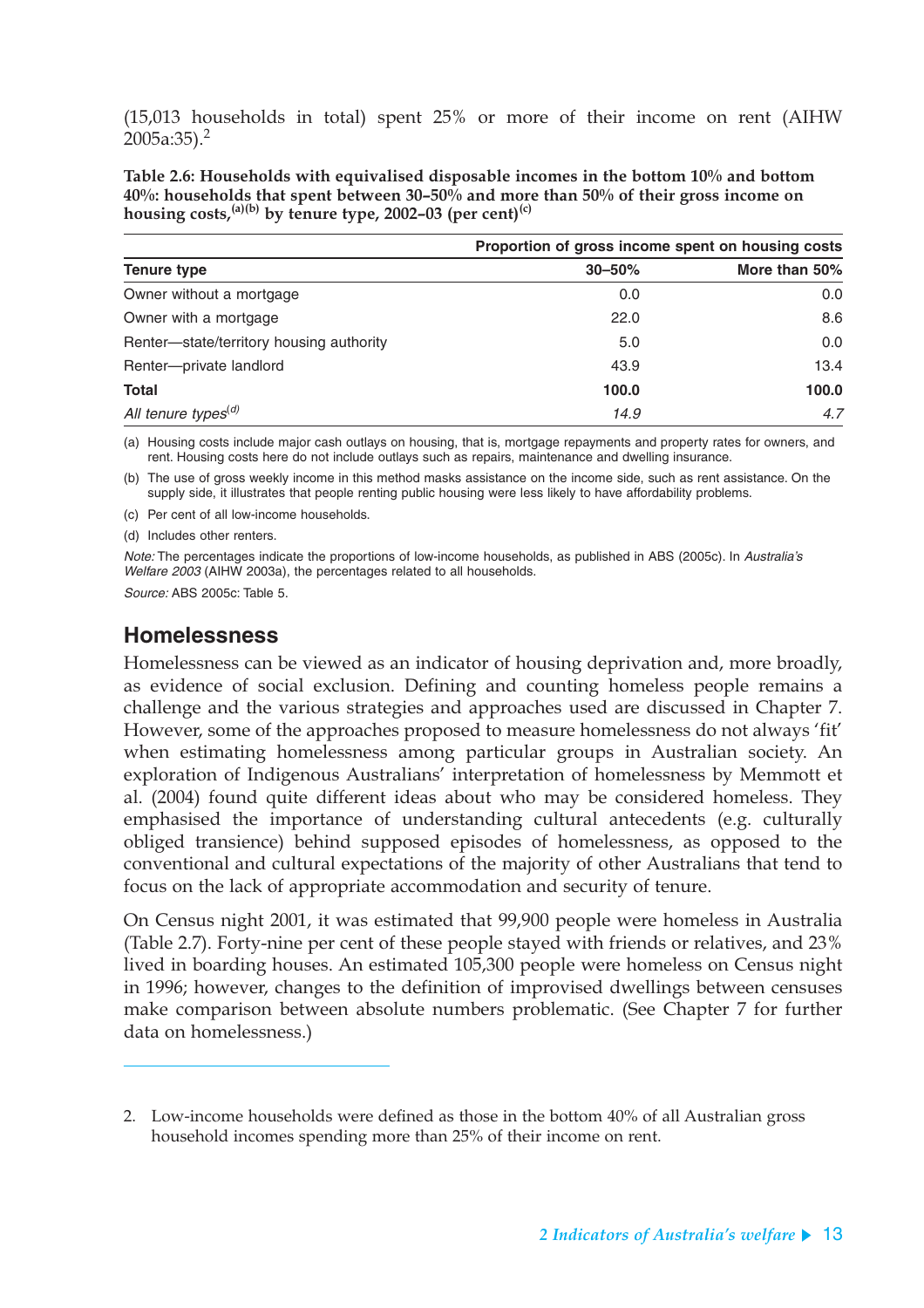|                                              | 1996          |          | 2001          |          |
|----------------------------------------------|---------------|----------|---------------|----------|
|                                              | <b>Number</b> | Per cent | <b>Number</b> | Per cent |
| SAAP accommodation <sup>(a)</sup>            | 12,926        | 12       | 14.251        | 14       |
| Boarding house                               | 23,299        | 22       | 22,877        | 23       |
| Friends/relatives                            | 48,500        | 46       | 48,614        | 49       |
| No conventional accommodation <sup>(b)</sup> | 20,579        | 20       | 14,158        | 14       |
| <b>Total homeless</b>                        | 105,304       | 100      | 99,900        | 100      |

**Table 2.7: The whereabouts of homeless people on Census night, 1996 and 2001**

(a) Provided under the Supported Accommodation Assistance Program.

(b) Includes improvised dwellings, tents and sleepers out. Counting rules in the 1996 Census included any dwelling which did not have a working bath/shower and toilet as an improvised dwelling. This methodological approach was not taken in 2001, to account for those Indigenous households who used bathroom and toilet facilities in properly constructed amenity blocks.

Sources: Chamberlain 1999; Chamberlain & McKenzie 2003.

## **Health**

Health is broadly defined as 'a state of complete physical, mental and social wellbeing and not merely the absence of disease or infirmity' (WHO 1946). This section takes a somewhat narrower view of health, as one subcomponent of welfare, recognising the important links between health and other aspects of welfare. Health can influence participation in many aspects of life, including education, work and recreation. Furthermore, a person's mental health can impact upon their social functioning and capacity to carry out everyday activities and responsibilities. Good health is therefore a major resource for personal, social and economic development as well as an important factor in quality of life (WHO 1986).

In this section we present indicators of health status. Some indicators of important determinants of health are presented in other sections of this chapter—notably dietary intake and obesity in 'Air, water and food' (see AIHW 2004a for an overview of determinants of health).

### **Life expectancy**

Life expectancy refers to the average number of additional years a person of a given age and sex can expect to live if current age-specific mortality rates continue to apply throughout that person's lifetime. Life expectancy at birth provides an indication of the prevailing level of mortality in the population at a given point in time (ABS 1997a), while life expectancy at age 65 is a broad, mortality-based indicator of the health of older people (OECD 2001).

Life expectancies at birth in Australia are among the highest in the world and increased significantly over the twentieth century (AIHW 2004a; WHO 2005). In the period 1998– 2000, life expectancy at birth was 76.6 years for males and 82.0 years for females (Table 2.8), a substantial increase from the beginning of the previous century when a male at birth was expected to live to 55.2 years and a female to 58.8 years (AIHW 2004a). There have also been substantial improvements in the life expectancy of the older population. In 1998–2000, males aged 65 years could expect to live to 81.9 years and females to 85.4 years—some 7 years more than people of the same age in the period 1901–10.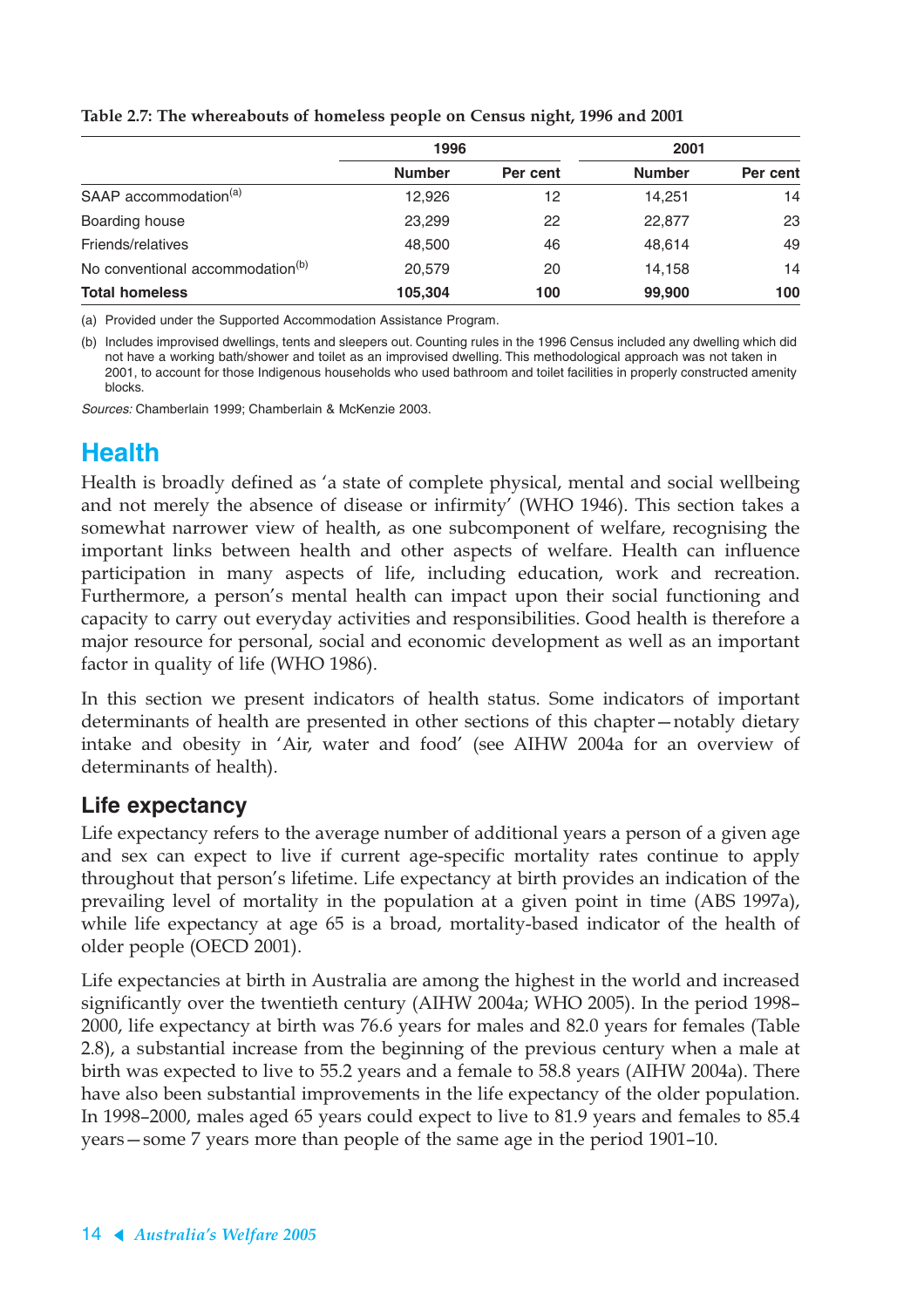| Table 2.8: Life expectancy, by Indigenous status (years) |  |  |  |  |
|----------------------------------------------------------|--|--|--|--|
|----------------------------------------------------------|--|--|--|--|

|                                       | Life expectancy at birth |                | Life expectancy at age 65 |                |
|---------------------------------------|--------------------------|----------------|---------------------------|----------------|
|                                       | <b>Males</b>             | <b>Females</b> | <b>Males</b>              | <b>Females</b> |
| 1996-2001                             |                          |                |                           |                |
| Indigenous Australians <sup>(a)</sup> | 59.4                     | 64.8           | 10.7                      | 12.0           |
| 1998-2000                             |                          |                |                           |                |
| All Australians                       | 76.6                     | 82.0           | 16.9                      | 20.4           |

(a) Data on life expectancy for Indigenous Australians are based on experimental life tables (see ABS 2004c). Source: ABS & AIHW 2005.

The Indigenous Australian population has substantially lower life expectancy than the total Australian population—approximately 17 years less. This difference reflects much higher death rates in the Indigenous population, for both males and females, in every age group (ABS & AIHW 2005).

Life expectancy also varies with socioeconomic status—people in more disadvantaged groups tend to have shorter life expectancies. This pattern is illustrated by a comparison of life expectancies among regions categorised according to the Index of Relative Socioeconomic Disadvantage. In 2000–01, there was a 3.6 year gap in life expectancy at birth for males between the lowest and highest quintiles of socioeconomic disadvantage, and a 2.4 year gap for females (Table 2.9). The gap in life expectancy at 65 years was 1.6 years for males and 1.3 years for females.

|                           | Quintile of socioeconomic disadvantage |               |              |               |                |
|---------------------------|----------------------------------------|---------------|--------------|---------------|----------------|
|                           | Lowest                                 | <b>Second</b> | <b>Third</b> | <b>Fourth</b> | <b>Highest</b> |
| Life expectancy at birth  |                                        |               |              |               |                |
| <b>Males</b>              | 76.2                                   | 77.0          | 77.6         | 78.5          | 79.8           |
| Females                   | 82.1                                   | 82.8          | 83.0         | 83.5          | 84.5           |
| Life expectancy at age 65 |                                        |               |              |               |                |
| <b>Males</b>              | 17.0                                   | 17.5          | 17.7         | 18.0          | 18.6           |
| Females                   | 20.8                                   | 21.2          | 21.2         | 21.4          | 22.1           |

**Table 2.9: Life expectancy at birth and at age 65, by quintile of socioeconomic disadvantage(a), 2000–01 (years)**

(a) The measure of socioeconomic status used here (IRSD) categorises SLAs based on a range of attributes including levels of income, educational attainment, and unemployment. People are classified according to the average socioeconomic disadvantage of their area of residence at death.

Note: The quintiles of socioeconomic disadvantage are based on the 2001 Census and therefore cannot be compared with SEIFA data based on the 1996 Census such as the life expectancy by SEIFA presented in Australia's Welfare 2003. Source: AIHW analysis of AIHW National Mortality Database.

### **Expected years of life lived with disability**

Indicators of functioning and disability in the population are a key component of national health status measurement (NHPC 2004). Expected years of life lived with a disability is an estimate of the average number of years that a person, at birth, can expect to live with a disability. Just as life expectancy is a population average, so is this an indicator of population health rather than a prediction of any individual's experience.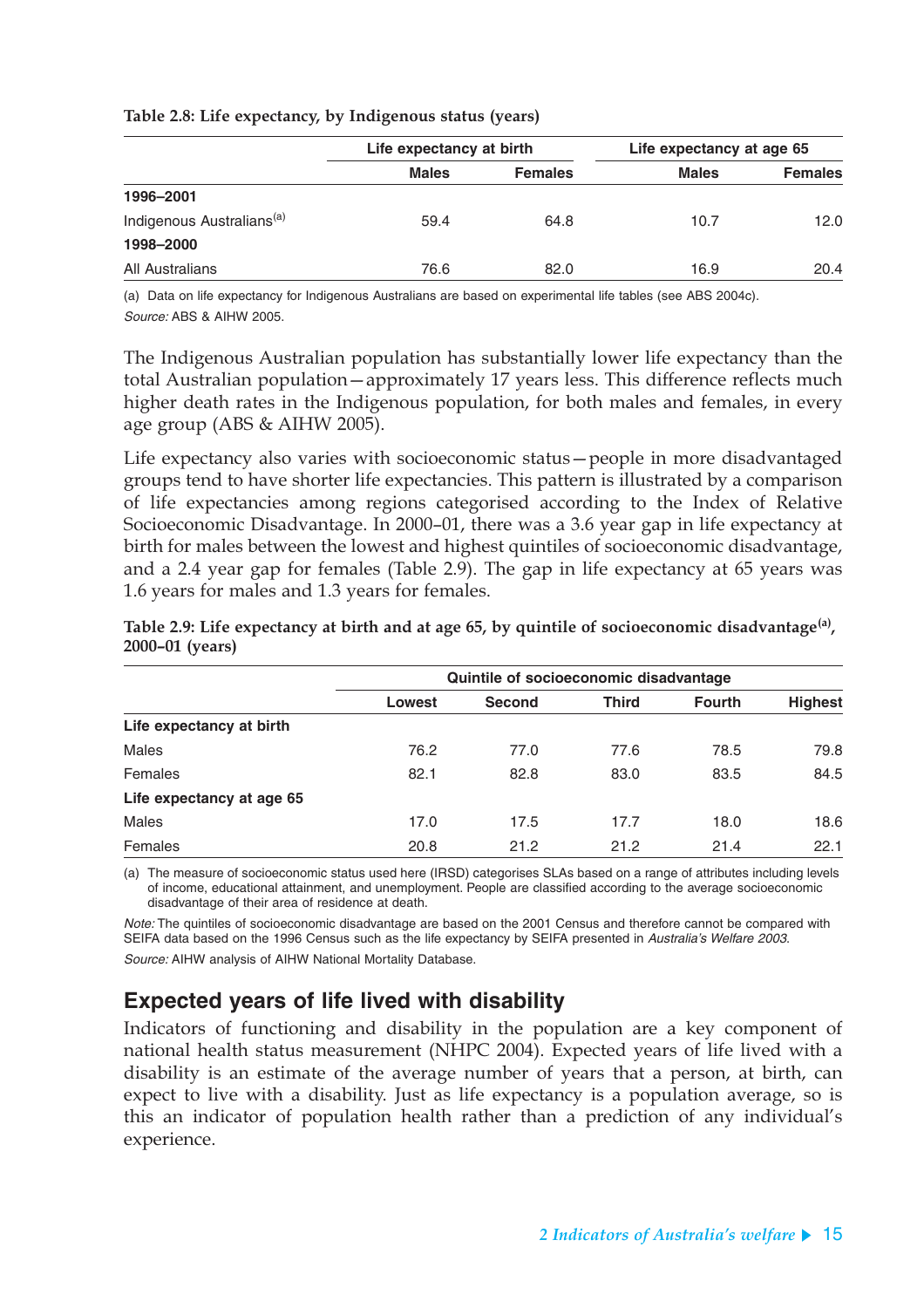According to 2003 data, men can expect, on average, to experience 19 years of life lived with a disability (5 of which are expected to be years of life lived with a severe or profound core activity limitation). Women can expect, on average, to experience 21 years of life lived with a disability (8 with a severe or profound core activity limitation) (Table 2.10; for definitions and further discussion of methodology, see AIHW: Wen (forthcoming)). The 1998 and 2003 estimates of years of life lived with a disability both equate to 24% of total life expectancy for men, and estimates of severe or profound core activity limitation to 7% of total life expectancy. For women, estimates of years of life lived with a disability equate to 25% of total life expectancy in 2003, up slightly from 24% in 1998, while years of life lived with a severe or profound core activity limitation equate to 10% of total life expectancy in 2003, up from 9% in 1998.

|                           | Table 2.10: Expected years of life lived with disability and with severe or profound core activity |  |  |
|---------------------------|----------------------------------------------------------------------------------------------------|--|--|
| limitation, 1998 and 2003 |                                                                                                    |  |  |

|                                                      |                           | <b>Males</b> |                               | <b>Females</b> |                           |      |                               |      |
|------------------------------------------------------|---------------------------|--------------|-------------------------------|----------------|---------------------------|------|-------------------------------|------|
|                                                      | Number of<br><b>vears</b> |              | % of total life<br>expectancy |                | Number of<br><b>vears</b> |      | % of total life<br>expectancy |      |
|                                                      | 1998                      | 2003         | 1998                          | 2003           | 1998                      | 2003 | 1998                          | 2003 |
| Expected years of life:                              |                           |              |                               |                |                           |      |                               |      |
| Free of disability                                   | 58.0                      | 59.1         | 76                            | 76             | 62.1                      | 62.2 | 76                            | 75   |
| With disability (all severity levels) <sup>(a)</sup> | 17.9                      | 18.6         | 24                            | 24             | 19.4                      | 20.7 | 24                            | 25   |
| With severe core activity limitation <sup>(b)</sup>  | 5.3                       | 5.4          |                               |                | 7.6                       | 8.3  | 9                             | 10   |
| Total life expectancy at birth                       | 75.9                      | 77.8         | 100                           | 100            | 81.5                      | 82.8 | 100                           | 100  |

(a) Disability is defined as the presence of one or more of 17 limitations, restrictions or impairments that lasted, or were likely to last, for at least 6 months, and which restricted everyday activities (see also Chapter 5).

(b) Severe or profound core activity limitation is a subset of all disability and is defined as sometimes or always needing personal assistance or supervision with a core activity (self-care, mobility or verbal communication).

Note: The 1998 data were calculated using 1998 Survey of Disability, Ageing and Carers CURF data and therefore are different to the 1998 data in Australia's Welfare 2003 which were extracted using definitions that were common to the previous surveys.

Sources: AIHW analysis of ABS 1998 and 2003 Survey of Disability, Ageing and Carers confidentialised unit record files; ABS unpublished abridged Australian life tables 1996–98, 2001–03.

### **Infant mortality**

Infant mortality is defined as the number of deaths of children within their first year of life in a calendar year per 1,000 live births in the same calendar year.

Infant mortality in Australia has declined significantly since the beginning of the twentieth century, from 103 infant deaths per 1,000 live births in 1900 to 4.8 per 1,000 in 2003 (ABS 2004d). However, Australia's infant mortality rate is still relatively high compared with other industrialised countries, ranking equal eleventh (with Greece and the Netherlands) among 26 OECD countries in 2003—Iceland had the lowest rate with 2.4 deaths per 1,000 live births (OECD 2005a).

The Australian rate is relatively high partly because of the high death rates among Indigenous infants (NHPC 2004:32). Nonetheless, over the period 1991–2002, these rates in Western Australia, South Australia, and the Northern Territory all decreased significantly (Table 2.11).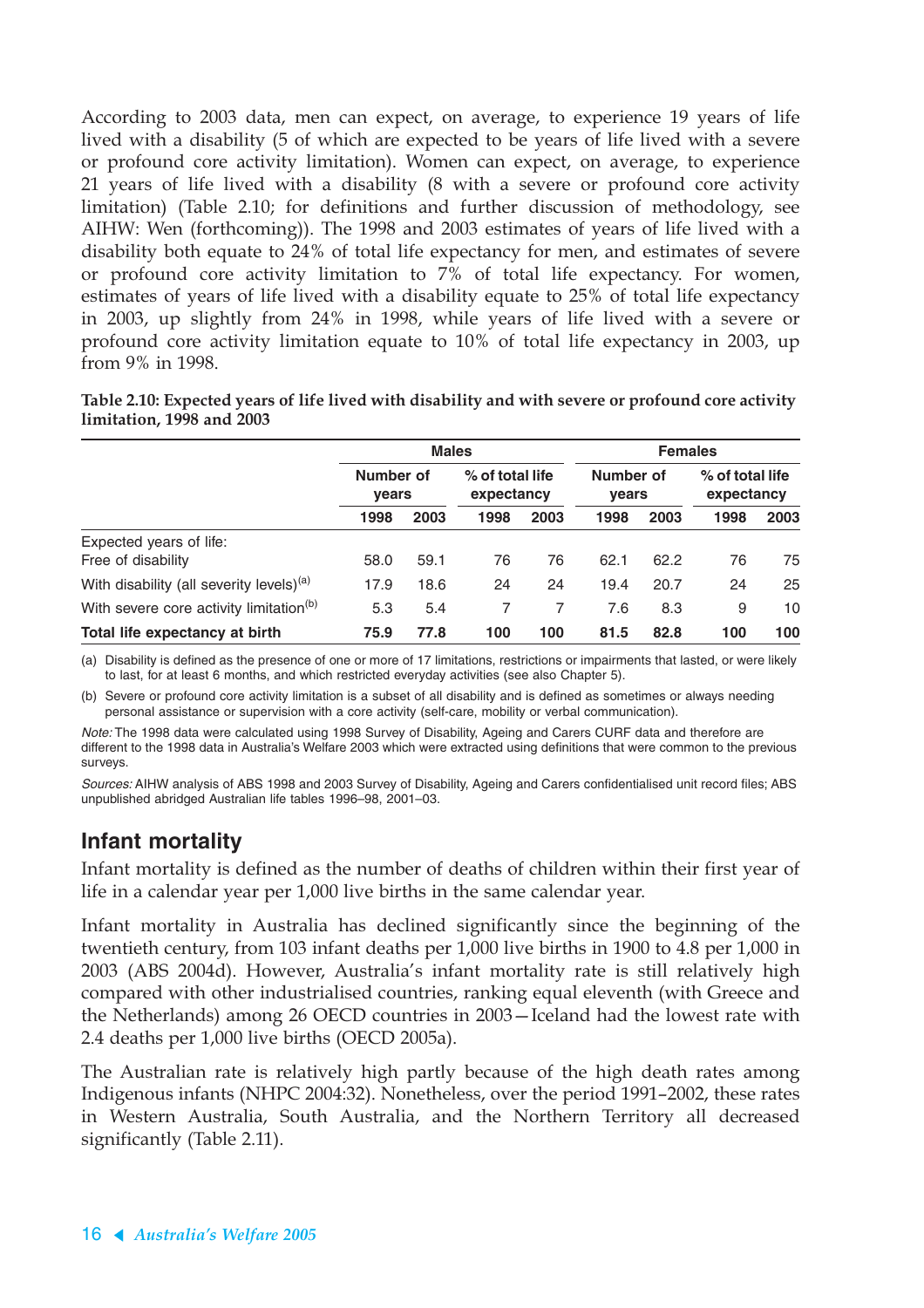|                                  | 1991 1992 1993 1994 1995 1996 1997 1998 1999 2000 2001 2002 |  |  |  |  |  |
|----------------------------------|-------------------------------------------------------------|--|--|--|--|--|
| Western Australia <sup>(b)</sup> | 20.8 22.8 16.3 20.3 22.1 18.9 19.0 17.0 16.7 13.9 16.9 15.5 |  |  |  |  |  |
| South Australia                  | 16.9 25.0 13.5 7.5 16.2 14.4 8.5 4.5 6.3 11.1 8.2 11.8      |  |  |  |  |  |
| Northern Territory               | 25.5 28.1 25.8 21.7 17.0 24.6 23.8 21.0 28.2 17.0 16.0 13.0 |  |  |  |  |  |

**Table 2.11: Indigenous infant mortality rates(a), WA, SA and NT, 1991–2002**

(a) Infant deaths per 1,000 live births.

(b) The average of births over 1993–95 in WA was used as the denominator for the estimates of the infant rates for 1991 and 1992. This is because implausibly small numbers of births were recorded for 1991 and 1992.

Note: Death data are based on year of death and state of usual residence. Birth data are based on year of registration. Source: ABS & AIHW 2005.

### **Mental health**

Mental ill-health is one of the leading causes of the non-fatal burden of disease and injury in Australia (AIHW 2004a). Mental health problems and disorders can affect people's ability to carry out their daily activities and responsibilities, and are associated with increased exposure to health risk factors, poorer physical health and higher rates of death from numerous causes including suicide. In 2001, an estimated 1,812,600 people, or 9.6% of the adult population, reported a long-term mental or behavioural problem  $(ABS 2004e).<sup>3</sup>$ 

Psychological distress is a major risk factor for mental disorders. The 2001 National Health Survey included a set of 10 questions (the Kessler 10 scale) to measure psychological distress over the 4 weeks prior to the survey. The K10 scores were grouped into four categories: low (indicating little or no psychological distress), moderate, high, and very high (which may indicate a need for professional help).

In 2001, an estimated 508,700 people, or 3.6% of the adult population, were classified as having 'very high' levels of psychological distress (Table 2.12). Proportionally more women than men overall (4.4% and 2.7% respectively), and across almost all age groups, reported very high levels. The highest rates were recorded for persons aged 45–54 years (5.5% of women and 3.7% of men). Results from surveys conducted in 2003 in New South Wales and Victoria showed similar patterns but lower proportions (2.8% and 2.6%, respectively) (NSW Department of Health 2004; Victorian Department of Human Services 2004).

There are currently no national data concerning the incidence or prevalence of mental health disorders among Indigenous Australians. The 2004–05 National Aboriginal and Torres Strait Islander Health Survey included, for the first time, a module to assess various aspects of mental health and social and emotional wellbeing of Indigenous Australians. Results are expected to be available in 2006.

<sup>3.</sup> The 1998 Child and Adolescent Components of the National Survey of Mental Health and Wellbeing—the first and latest survey to investigate the mental health and wellbeing of young Australians at a national level—found that 14% of children and adolescents had mental health problems (Sawyer et al. 2000).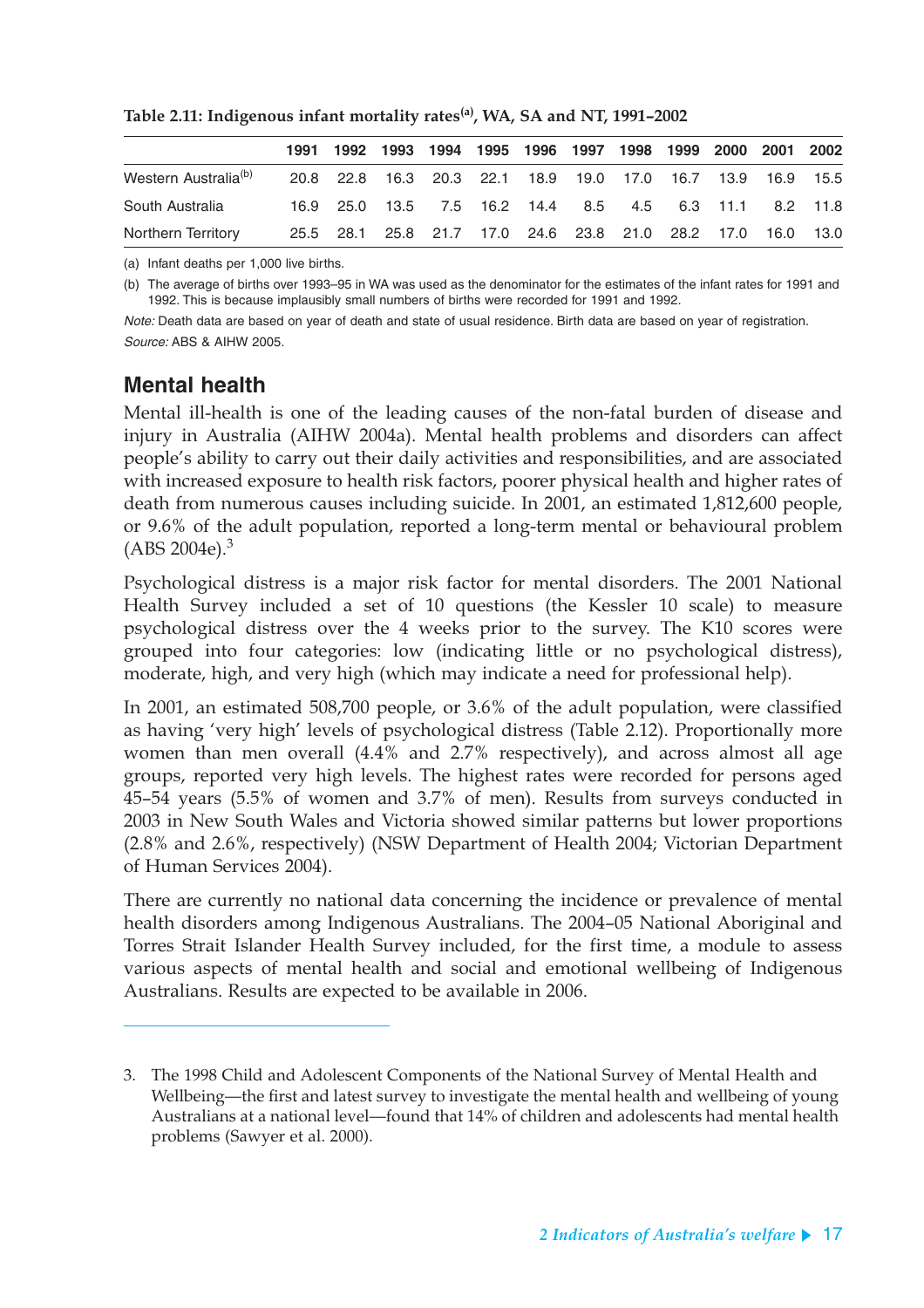|             | <b>Males</b>         |          | <b>Females</b>       |          | <b>Persons</b>       |          |  |
|-------------|----------------------|----------|----------------------|----------|----------------------|----------|--|
| Age         | <b>Number ('000)</b> | Per cent | <b>Number ('000)</b> | Per cent | <b>Number ('000)</b> | Per cent |  |
| $18 - 24$   | 24.9                 | 2.7      | 46.9                 | 5.4      | 71.7                 | 4.0      |  |
| $25 - 34$   | 29.2                 | 2.1      | 65.2                 | 4.6      | 94.4                 | 3.4      |  |
| $35 - 44$   | 35.5                 | 2.5      | 62.5                 | 4.2      | 98.0                 | 3.4      |  |
| $45 - 54$   | 47.7                 | 3.7      | 73.1                 | 5.5      | 120.8                | 4.6      |  |
| $55 - 64$   | 32.3                 | 3.6      | 31.9                 | 3.6      | 64.2                 | 3.6      |  |
| $65 - 74$   | $*12.0$              | 1.9      | 22.7                 | 3.4      | 34.7                 | 2.7      |  |
| 75 and over | $*7.5$               | 1.9      | 17.3                 | 3.0      | 24.8                 | 2.5      |  |
| All ages    | 189.1                | 2.7      | 319.5                | 4.4      | 508.7                | 3.6      |  |

Table 2.12: Number and proportion<sup>(a)</sup> of the adult population reporting very high levels of **psychological distress, by age and sex, 2001**

(a) Proportion of the population within each age group.

Note: Totals may not add up due to rounding.

Source: ABS 2002b.

### **Physical activity**

The health benefits of regular physical activity are well established and include an overall reduced risk of premature mortality, as well as reduced risks of cardiovascular diseases, Type 2 diabetes, certain cancers, musculoskeletal disorders, injurious falls, obesity, and symptoms of mental ill-health (AIHW 2003b). Overall, physical inactivity ranks second only to tobacco, as the most important risk factor for preventable disease in Australia (Bauman et al. 2002).

Sufficient physical activity to achieve health benefits is interpreted as the accrual of at least 150 minutes of physical activity over at least five sessions per week (AIHW 2003c; DHAC 1999). Data from the 2000 National Physical Activity Survey identified that more than half (54%) of Australians aged 18–75 years did not undertake enough physical activity to obtain health benefits (AIHW 2004a). Rates were highest among 30–59 year olds and lowest among 18–29 year olds, for both males and females. More men (18%) than women (13%) reported 'no physical activity' during the week prior to the survey, with the proportion of people not doing any at all increasing with age from 11% of men and 9% of women aged 18–29 years to 20% of men and 17% of women aged 45 years and over (see Chapter 4 for participation rates among the population aged 65 years and older).

Comparisons with the 1997 National Physical Activity Survey show that the proportion of Australians reporting insufficient physical activity increased from 49% in 1997 to 54% in 2000 (AIHW 2003c). It should be noted that non-leisure time physical activity such as work or domestic activity was not taken into account because of the difficulty in measuring this component.

There are currently no recent national data on the physical activity patterns of Australian children and adolescents; however, it has been found that many activities widely undertaken by young Australians involve very little physical activity. The 2003 Survey of Children's Participation in Cultural and Leisure Activities found that watching television and videos was the most popular leisure activity outside school hours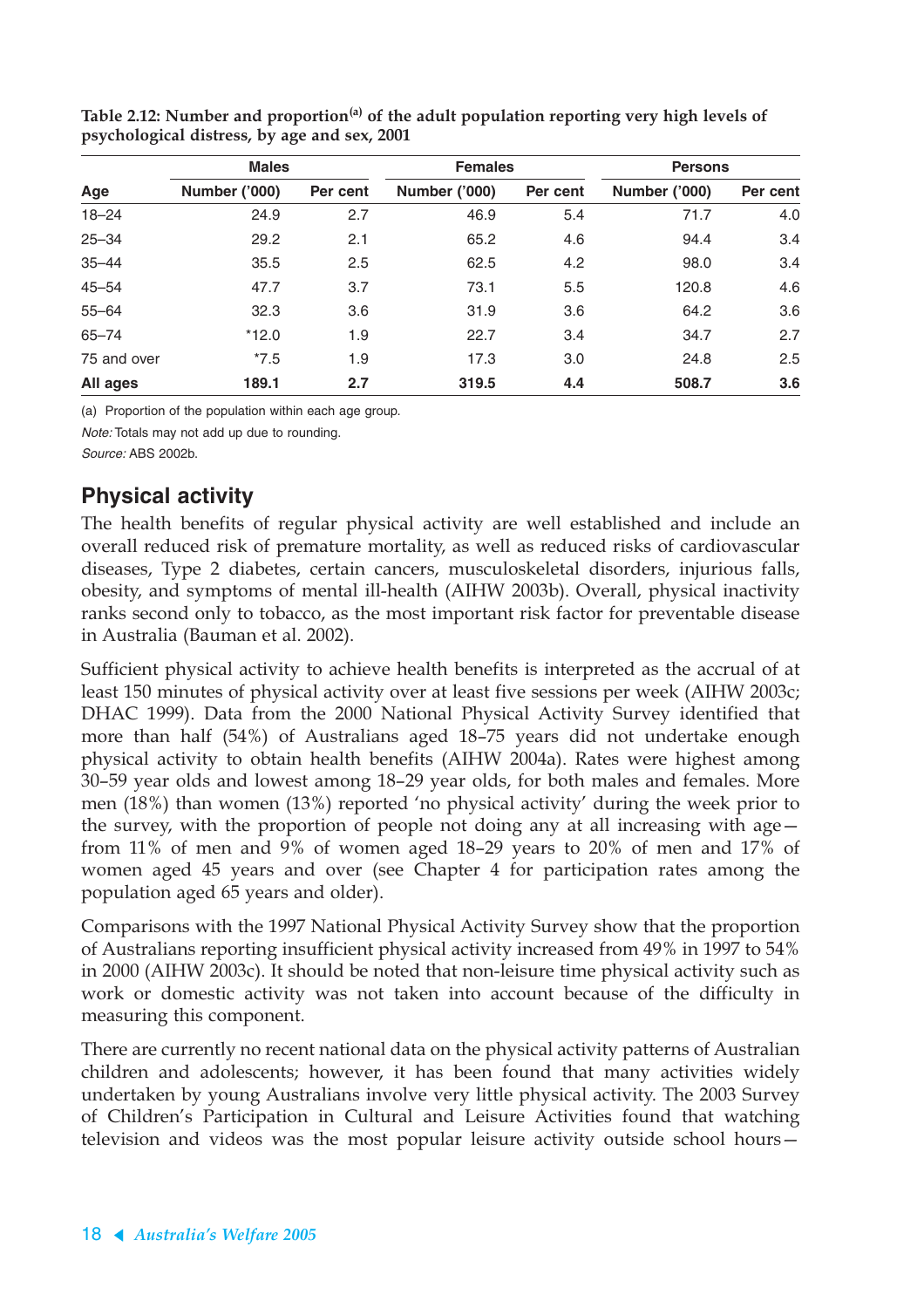undertaken by 98% of boys and girls aged 5–14 years for an average of 22 hours over a school fortnight (ABS 2004f).

## **Safety**

Direct experiences or perceptions of safety can greatly impact upon a person's physical and mental health and wellbeing. Safety indicators are often expressed as negative indicators (or indicators of system breakdown), for instance experiences of crime and injury. The effects of these negative events are felt not only by the victims of crime or accidental injury, but also by their family and friends and members of the wider community, including those who are involved in rescuing and treating the victims and apprehending and sentencing the perpetrators of crime. Less directly, individuals and society at large experience these effects in terms of perceptions of danger or, more positively, feelings of safety and security.

### **Feelings of safety**

In 2002, around 80% of people reported that they felt safe or very safe at home alone during the day, and 69% felt this way after dark (ABS 2003a). Females (61%) were less likely than males (78%) to report feeling safe particularly after dark. People in capital cities reported feeling less safe during the day (78%) and after dark (67%) than those in other areas (83% and 73%, respectively).

Data on perceptions of safety collected in the 2002 ABS General Social Survey showed similar patterns, but higher proportions (82%) of people reported feeling safe or very safe at home alone after dark (ABS 2003b). People living in rented accommodation or in low-income households and people not in the labour force were more likely to feel unsafe at home alone after dark.

### **Crime**

Data on crime vary depending on the way information is collected. Household surveys provide a picture of crime as experienced by people and households and, for some crimes, present a more complete picture of crime victimisation than data on crimes reported to the police. Data from both household surveys and police records are used here.

An estimated 8.9% of households experienced at least one household crime in the 12 months prior to the 2002 National Crime and Safety Survey (ABS 2003a). This figure has remained much the same since 1998 (9.0%). Break-ins were the most commonly reported household crime in 2002, with 4.7% of households reporting at least one breakin to their home, garage or shed. Some 3.4% of households reported finding signs of at least one attempted break-in, and 1.8% reported at least one motor vehicle stolen from their household.

An estimated 5.3% of people aged 15 years and over were victims of at least one personal crime in the 12 months prior to the same survey (ABS 2003a). This figure increased slightly from 4.8% in 1998. Assault was the most commonly reported personal crime, with 4.7% of people reporting being victims of at least one assault in 2002. Some 0.6% of people reported being victims of at least one robbery, and 0.2% of people aged 18 years and over reported experiencing at least one sexual assault.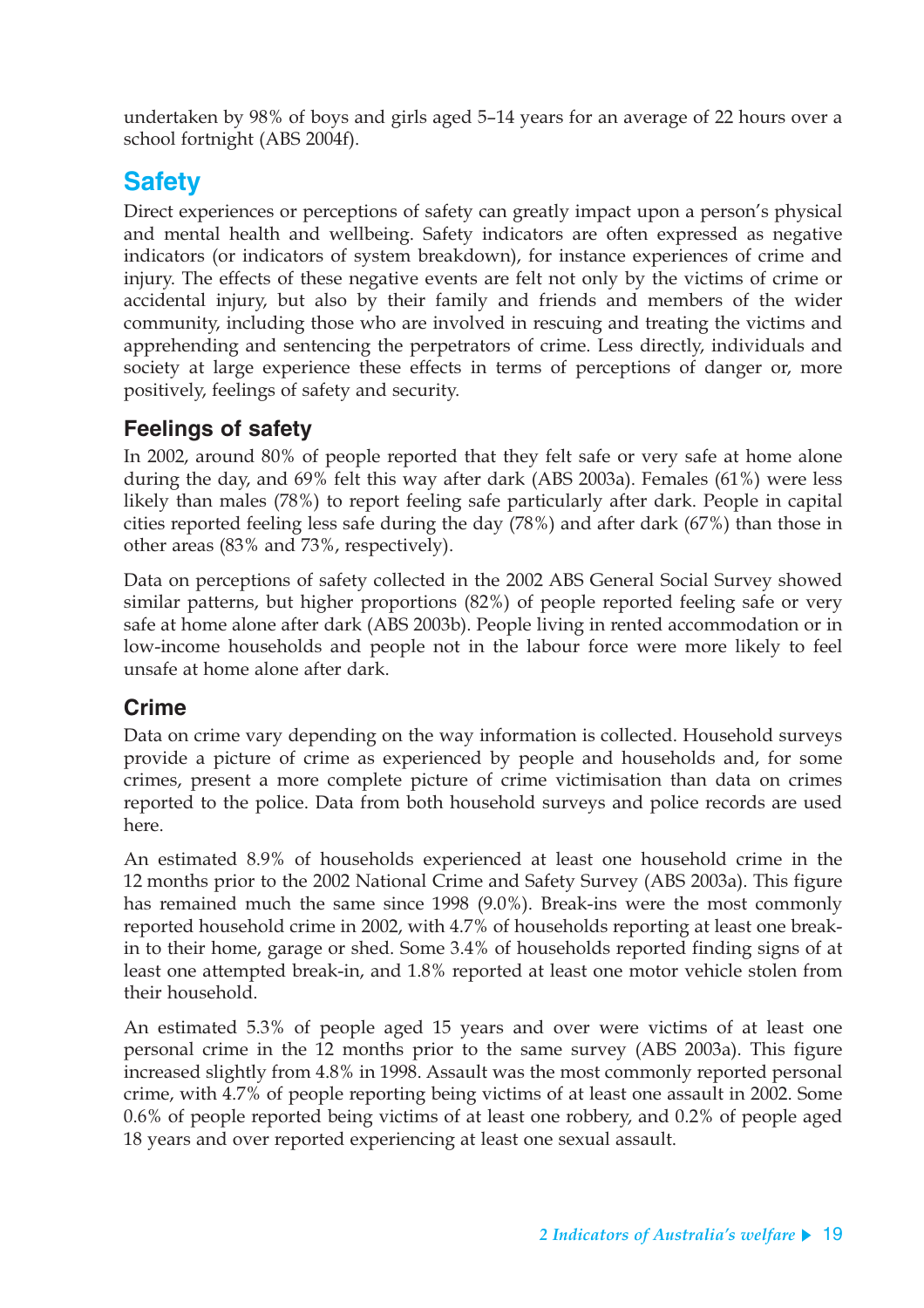Data on crime victimisation collected in the 2002 ABS General Social Survey showed that 9.0% of people aged 18 years and over reported being victims of physical or threatened violence in the 12 months prior to the survey (ABS 2003b). Men were more likely (10.9%) than women (7.2%) to experience physical or threatened violence, with men aged 18–24 years the most likely (21.1%) to have been victims.

Almost one-quarter (24%) of Indigenous Australians aged 15 years and older in 2002 reported that they had been a victim of physical or threatened violence in the 12 months prior to the National Aboriginal and Torres Strait Islander Social Survey (ABS 2004g). This rate was nearly twice the rate reported in 1994 (13%). After adjusting for age differences between the Indigenous and non-Indigenous populations, Indigenous persons aged 18 years or over experienced more than double the victimisation rate of non-Indigenous persons (20% compared to 9%).

National data relating to victims of a selected range of crimes that were recorded by police in 2003 are presented in Table 2.13. It is important to keep in mind that not all crimes are reported to the police, nor are all incidents reported to police recorded as crimes and, to the extent that this is so, police data underestimate the complete picture of crime in Australia.

|                             |       |                |      | <b>Driving</b>       |         |                      |      |                       |                |                      |
|-----------------------------|-------|----------------|------|----------------------|---------|----------------------|------|-----------------------|----------------|----------------------|
|                             |       | <b>Murder</b>  |      | causing death        |         | <b>Assault</b>       |      | <b>Sexual assault</b> | <b>Robbery</b> |                      |
| Age                         | Males | <b>Females</b> |      | <b>Males Females</b> |         | <b>Males Females</b> |      | <b>Males Females</b>  |                | <b>Males Females</b> |
| $0 - 9$                     | 0.7   | 1.0            | n.p. | n.p.                 | 162.0   | 104.7                | 89.9 | 195.8                 | 4.5            | 1.7                  |
| $10 - 14$                   | n.p.  | n.p.           | n.p. | n.p.                 | 760.1   | 510.7                | 87.9 | 474.7                 | 114.1          | 18.3                 |
| $15 - 19$                   | 2.4   | n.p.           | 3.3  | 1.9                  | 1,825.6 | 1,425.6              | 64.9 | 519.6                 | 467.9          | 111.3                |
| $20 - 24$                   | 2.1   | 2.1            | 1.6  | n.p.                 | 1,852.8 | 1,415.5              | 24.7 | 213.6                 | 310.9          | 117.0                |
| $25 - 34$                   | 3.6   | 1.2            | 1.6  | 0.8                  | 1,594.5 | 1,159.4              | 18.6 | 122.7                 | 144.7          | 71.9                 |
| $35 - 44$                   | 2.8   | 1.1            | 1.2  | n.p.                 | 1,026.5 | 794.4                | 13.3 | 73.9                  | 77.0           | 44.6                 |
| $45 - 54$                   | 1.8   | n.p.           | 1.0  | n.p.                 | 644.1   | 413.1                | 7.8  | 30.9                  | 61.2           | 45.4                 |
| $55 - 64$                   | 1.9   | n.p.           | n.p. | n.p.                 | 357.9   | 183.8                | 2.2  | 10.8                  | 38.4           | 35.5                 |
| 65 and over                 | 0.9   | n.p.           | n.p. | n.p.                 | 126.2   | 60.4                 | n.p. | 5.2                   | 18.2           | 29.3                 |
| Total <sup>(c)</sup>        | 2.0   | 0.9            | 1.1  | 0.6                  | 918.8   | 663.9                | 33.0 | 148.8                 | 115.8          | 49.8                 |
|                             |       |                |      |                      |         | <b>Persons</b>       |      |                       |                |                      |
| All ages <sup>(c)</sup>     |       | 1.5            |      | 1.2                  | 798.0   |                      | 91.7 |                       | 84.2           |                      |
| Total number <sup>(c)</sup> |       | 302            |      | 245                  |         | 158,629              |      | 18,237                |                | 16,736               |

**Table 2.13: Victims of crime,(a)(b) by sex, age, and offence category, 2003 (rate per 100,000 persons in age group)**

(a) Refers to individual person victims only and therefore does not include organisations as victims.

(b) The offence of manslaughter is not included due to small numbers.

(c) Includes victims for whom age and/or sex was not specified.

Source: ABS 2004h.

Based on police records, assault was the crime affecting most individuals in 2003— 158,629 people, or a rate of 798 victims per 100,000 persons. This is a 2% decrease from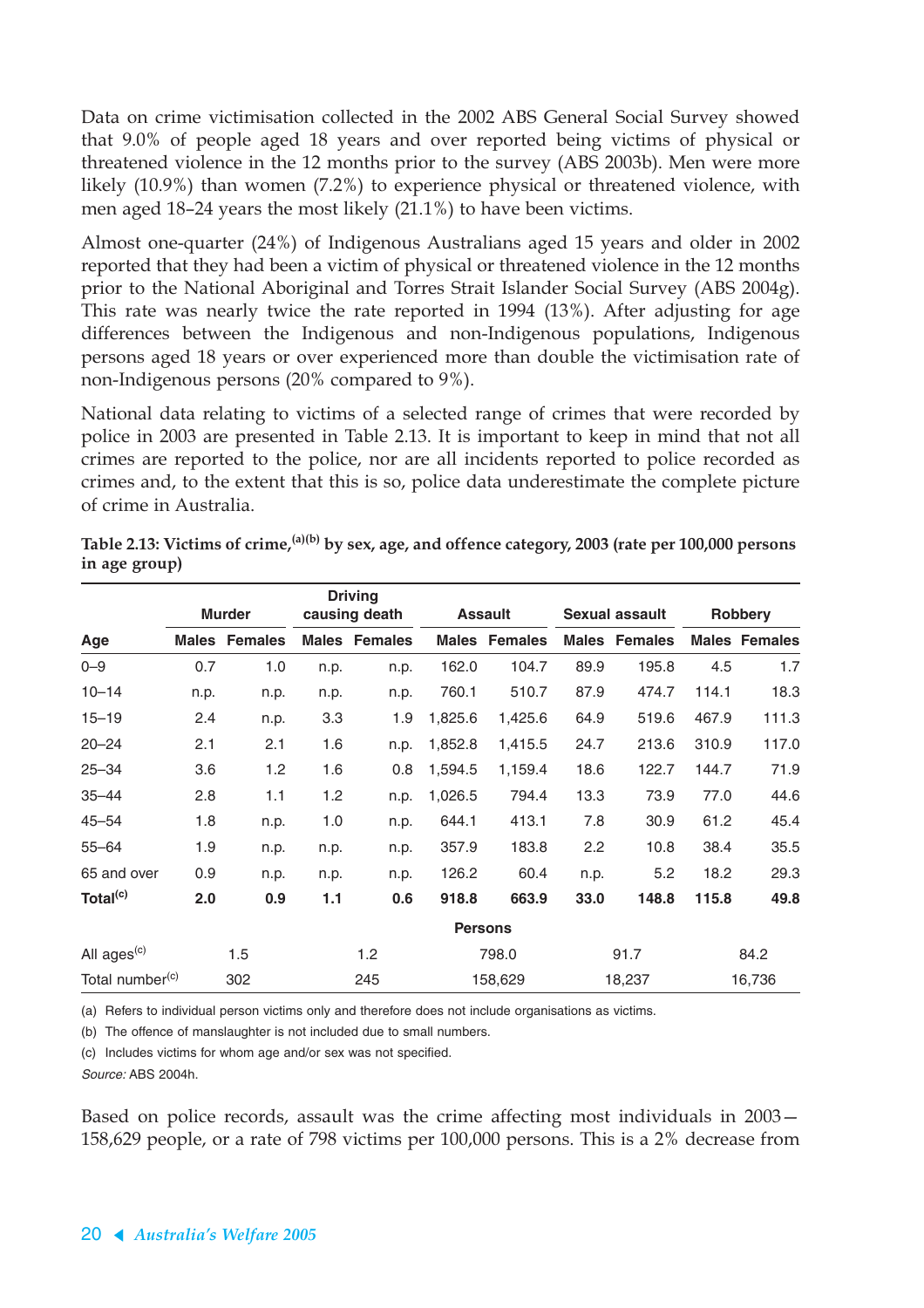2002, and is the first decrease for this offence since 1995 (ABS 2004h). Persons aged between 15 and 34 years were most affected by assault. Overall, the male victim rate for assault (919 per 100,000) exceeded the female rate (664 per 100,000), and did so in every age group. Male rates also exceeded female rates for murder, driving causing death, and robbery. Females, however, experienced more sexual assault—149 per 100,000 were victims compared with 33 males per 100,000. As with crime generally, it was the younger age groups that were most affected by sexual assault, with the highest rate among males occurring in the 0–9 age group (90 per 100,000) and among females in the 15–19 age group (520 per 100,000).

### **Injury**

Injury (including poisoning) is the principal cause of death among people aged 1–44 years, and a leading cause of mortality, morbidity and permanent disability in Australia (AIHW 2004a). Injuries may cause a range of physical, cognitive and psychological disabilities that seriously affect the quality of life of injured people and their families. Furthermore, there are significant health costs attributable to injury—an estimated \$4 billion in 2000–01, or 8% of total allocated health expenditure (AIHW 2005b).

In 2003, there were 7,749 deaths (5,273 males and 2,476 females) in Australia attributed to injuries and poisoning, a rate of 39.0 per 100,000 population (see Table A2.3). Suicide was the leading cause of injury death, accounting for 2,214 of all such deaths (11.1 per 100,000), followed by transport-related injuries (1,811 deaths, 9.1 per 100,000) and falls (1,447 deaths, 7.3 per 100,000). The male suicide rate was considerably higher than that for females from age 15+ years, and the overall male adjusted rate of 17.6 per 100,000 was approximately 3.7 times the female rate of 4.8 per 100,000. The main cause of death for which the number of females exceeded the number of males was falls (776 deaths or 7.8 per 100,000, compared with 671 deaths or 6.8 per 100,000); this reflects the predominance of women in the age group at most risk of this cause, that is, older women (AIHW: Pointer et al. 2003).

Rates of injury mortality are substantially higher among Indigenous Australians than non-Indigenous Australians (AIHW 2004a). Injury and poisoning accounted for 8.0% of all Indigenous deaths registered in South Australia, Western Australia, Queensland and the Northern Territory in 2002. Suicide was the leading cause of injury deaths (34%), followed by deaths related to transport accidents (27%).

Injury death rates have been subject to considerable change over recent years (Figure 2.3). The continual steady decline in transport-related deaths (from 12.6 deaths per 100,000 in 1993 to 9.1 per 100,000 in 2003) is perhaps the most noticeable feature of these trends. Suicide has continued to exceed transport-related deaths as the most common type of injury death among males since the early 1990s, although the rate has steadily declined since its peak in 1997 from 23.6 deaths per 100,000 to 17.7 per 100,000 in 2003. Female death rates for suicide and transport-related accidents converged in 1997 when suicide rates peaked, and both have steadily declined since. Falls have become the most common type of injury death for females since 1997, with no obvious declining trend. Death rates from poisoning appear to have risen in both males and females over the last decade, but the changes between 1998 and 1999 should be interpreted with caution due to changes in the coding systems (see footnotes to Table A2.4).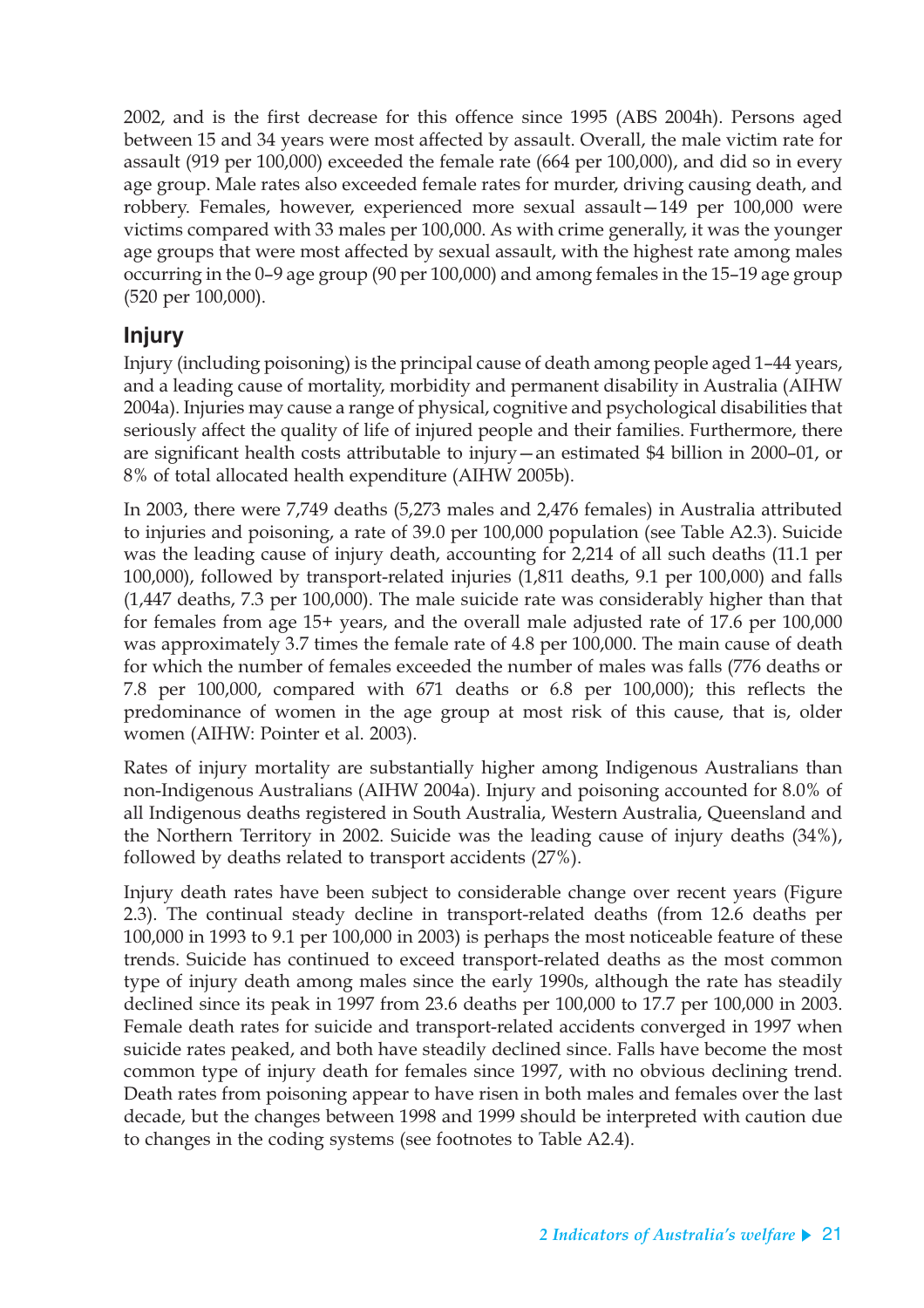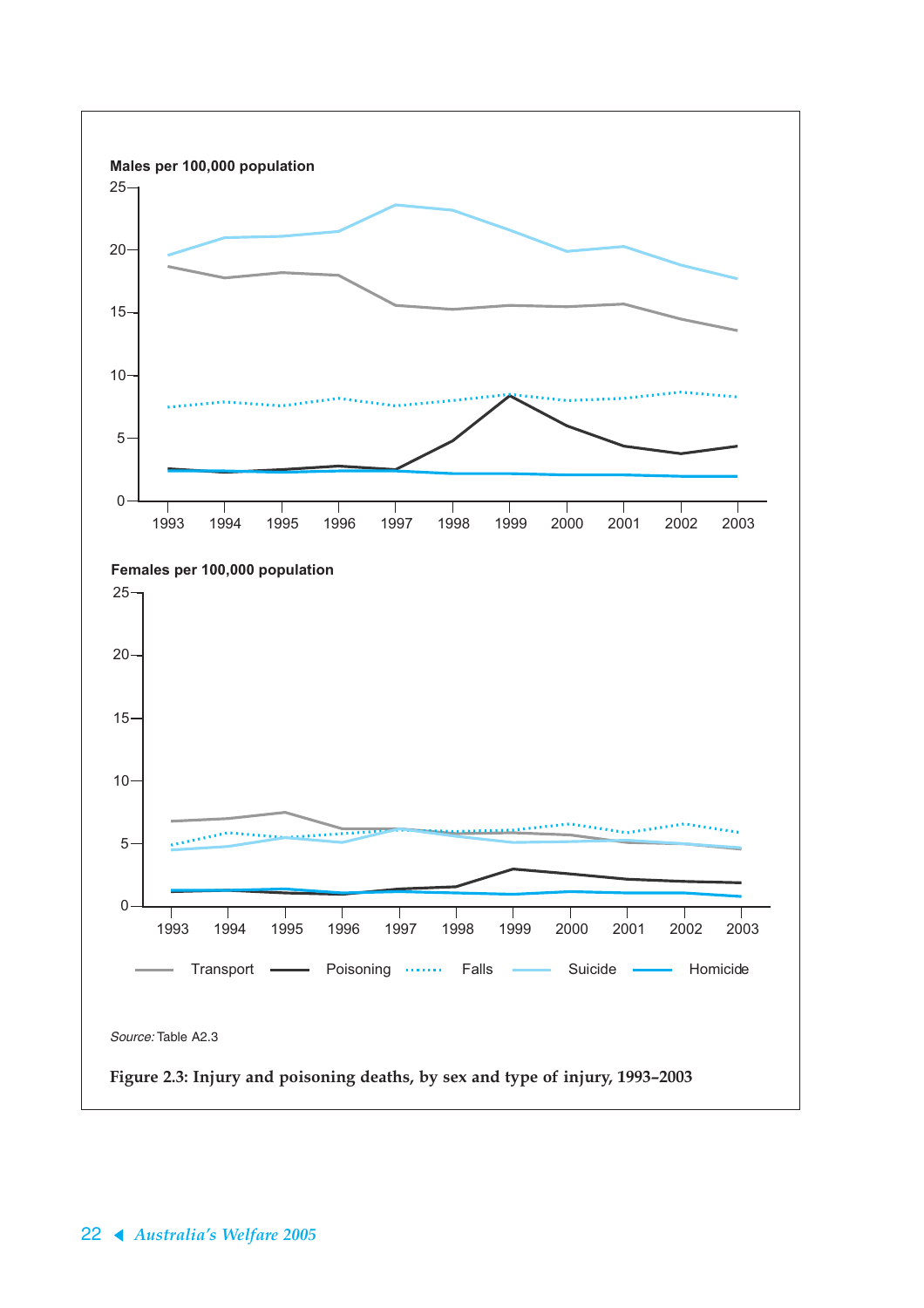# **2.3 Autonomy and participation**

Autonomy is a vital ingredient of welfare, and an objective for human development and social policy. Personal autonomy, or the 'opportunity to make and implement choices in life and to develop the capacities to do so' (AIHW 2003a:30), is promoted by and reflected in active participation in the economy and society, and the self-sufficiency to undertake activities of daily living (OECD 1999).

Employment, appropriate working conditions, a good education and a reliable income facilitate autonomy and an ability to participate more widely in society. Autonomy and participation also rely on having the means, either private or public, to move around the community and the ability to communicate within it, captured in the indicator topics of transport and communication. Finally, respite from the more structured demands of life, such as engaging in recreational activities and leisure, creates a more balanced lifestyle, and improves health and wellbeing.

## **Education and knowledge**

Education and knowledge are important means by which individuals can enhance their autonomy. The acquisition of knowledge and skills attained through education allows people to realise their full potential and makes for a more competent and knowledgeable society. Education involves, and may also enhance, other participation in society, including employment, social and cultural life, and in civic and democratic engagements. While education tends to be particularly important during the earlier stages of life, it is increasingly recognised as a lifelong process.

This section focuses on indicators of education: levels of participation in education, educational attainment, and literacy among schoolchildren and adults.

### **Participation in education**

Two commonly used indicators of educational participation are participation rates and apparent retention rates. School education in Australia is compulsory until 15 years of age (16 years in Tasmania and South Australia), thus participation rates in education are essentially 100% up until these ages.

#### **Participation rates**

Of the approximately 13.2 million Australians aged 15–64 years in May 2004, 18% were enrolled in a course of study (ABS 2004i). $<sup>4</sup>$  Of these people, approximately 38% were</sup> attending a higher education institution, 29% were at school, 22% were at Technical and Further Education (TAFE) institutions, and 11% were at other educational institutions (for institution definitions, see ABS 2002c). People enrolled in a course of study were most likely to be aged 15–19 years (43%), due to completion of secondary schooling and strong retention to Year 12. (See Table 3.25 in Chapter 3 for participation rates for young people aged 15–19 years between 1994 and 2004.)

<sup>4.</sup> Rates presented here are for the total population from the annual Survey of Education and Work. There have been no new published data on these rates in population subgroups as presented in *Australia's Welfare 2003* (see Table A2.2).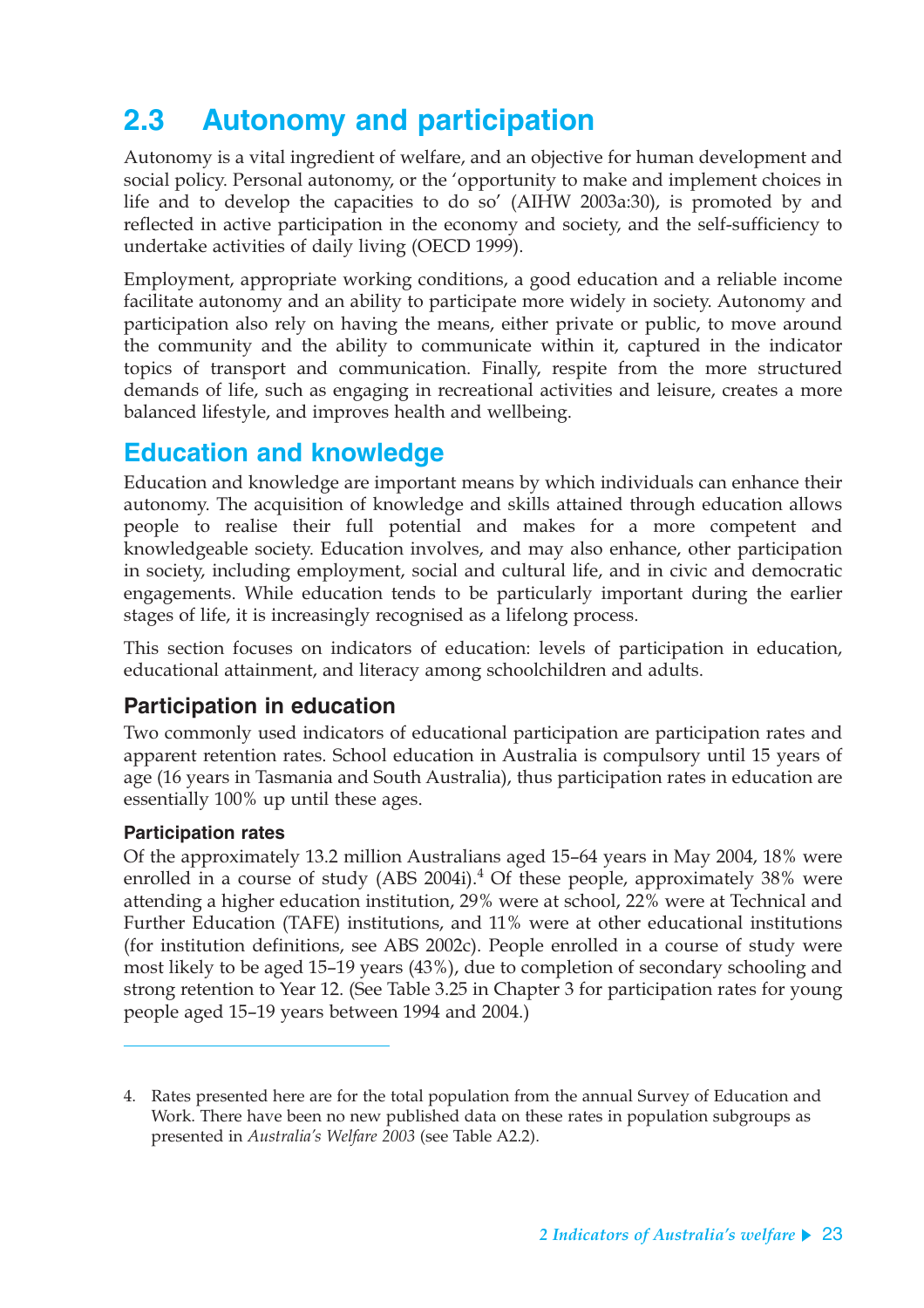In line with the emphasis on lifelong learning, the scope of the ABS Survey of Education and Work will increase from 15–64 years to 15–74 years from 2006. Data from the previous Census showed that some 8,400 persons aged 65 years and over (0.4% of this age group) attended TAFE, university or other tertiary institutions in 2001 (ABS 2003c).

Education is considered to be a key factor in improving the health and wellbeing of Indigenous Australians (ABS & AIHW 2005). In 2001, the Indigenous population was found to have lower participation rates in education than the total Australian population between the ages of 15 and 34 years—52% compared with 76% (ABS 2002c). However, the overall participation rate for Indigenous people aged 15–64 was similar to that of the population as a whole (21% and 20% respectively); this is related to the younger age profile of the Indigenous population compared with the population as a whole, and the higher participation rates in education among younger age groups in the total population (ABS 2002c).

#### **Apparent retention rates at school**

Completion of secondary school is important in equipping young people with knowledge and skills and providing increased opportunities to pursue further education or gain employment. The apparent retention rate provides an approximate measure of the proportion of students who remain at school until the final year of secondary education. Retention rates are termed 'apparent' because no adjustments are made for movements of students in and out of Australia, students repeating a year of education, or students moving between jurisdictions.

National retention rates increased rapidly during the 1980s, and more gradually from the mid-1990s (see Figure 3.10 in Chapter 3 for trends in retention rates). In 2004, 76% of Australians who had entered Year 7/8 stayed at school until Year 12 (Table 2.14). The retention rate for females (81%) was noticeably higher than the rate for males (70%). Some part of this difference is accounted for by higher male participation in post-school vocational education and training such as apprenticeships and traineeships (Ball & Lamb 2001). Retention rates for Aboriginal and Torres Strait Islander students (40%) were just over half that for all Australians in 2004 (ABS 2005d).

| Table 2.14: Year 12 apparent retention rates, by sex and Indigenous status, 2004 (per cent) |  |  |  |  |
|---------------------------------------------------------------------------------------------|--|--|--|--|
|---------------------------------------------------------------------------------------------|--|--|--|--|

|                                                                      |      |      |      | Males Females Indigenous All Australians |
|----------------------------------------------------------------------|------|------|------|------------------------------------------|
| Retention to Year 12 as % of cohort entering Year 7/8 <sup>(a)</sup> | 70.4 | 81.2 | 39.5 | 75.7                                     |

(a) The apparent retention rate to Year 12 is the percentage of students who remain in secondary education from the start of secondary schooling to Year 12. To calculate the apparent retention rate in Year 12 in 2004, the total number of full-time students enrolled in Year 12 in 2004 is divided by the number of full-time students who were in the base year-Year 7 in NSW, Vic, Tas and the ACT in 1999 and Year 8 in Qld, SA, WA and the NT in 2000.

Source: ABS 2005d.

### **Educational attainment**

Levels of educational attainment in the population provide an indication of Australia's stock of knowledge and skills derived from formal education (ABS 2002c). The indicator used in this section focuses on the highest level of formal education completed by an individual (for information on how this measure is derived, see ABS 2004i:34–5).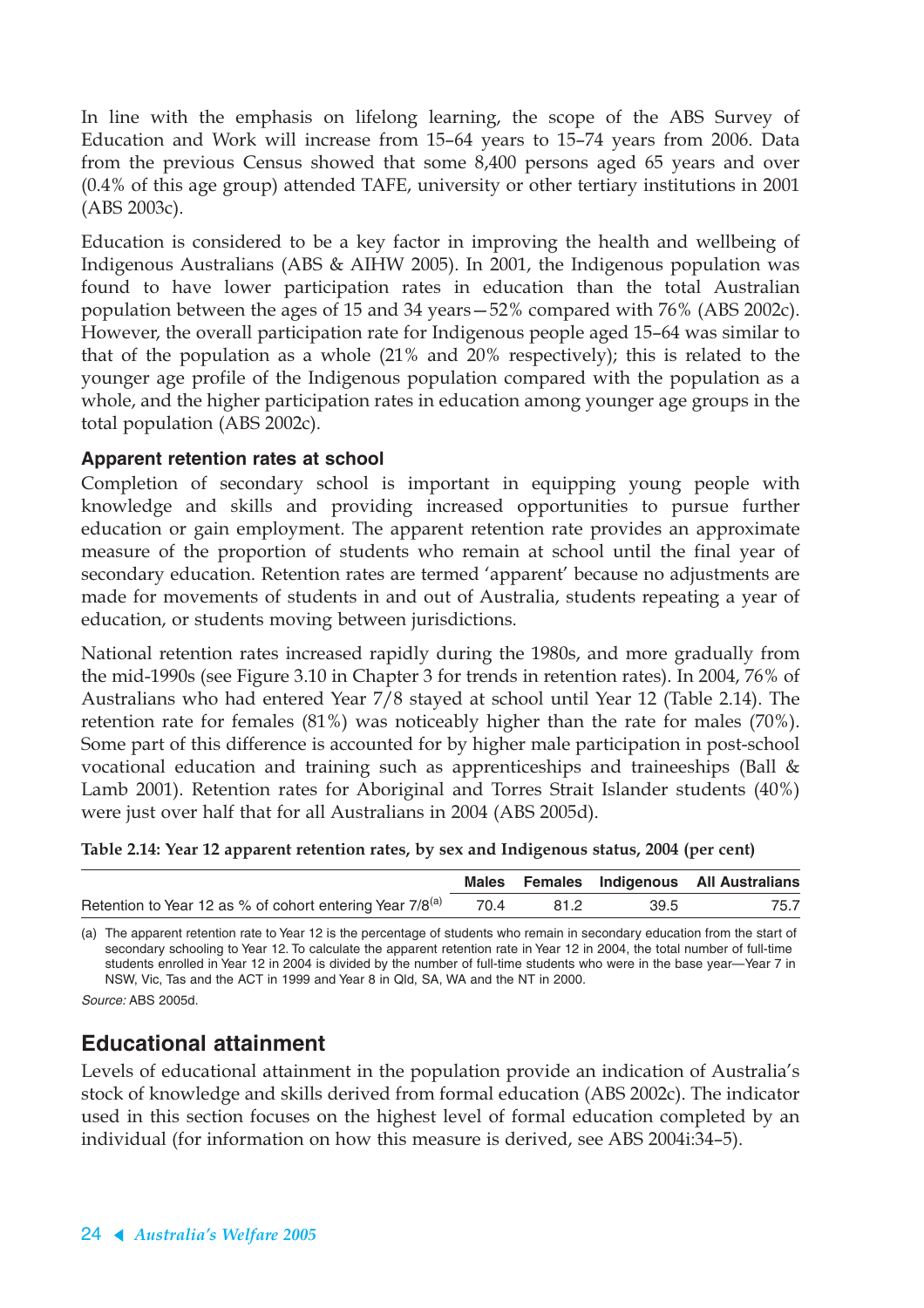In 2004, 22% of Australians aged 25–64 years reported their level of highest educational attainment as being a bachelor degree or above, 27% a certificate or diploma, 16% Year 12 and 28% Year 10 or below (Table 2.15). These percentages were seen to differ by age group—with each older age group, the proportion of people with Year 10 or below as their highest educational attainment increased, whereas a higher proportion of those aged 25–34 years held a bachelor's degree or higher compared with those aged 55–64 years (27% and 15% respectively). This indicates that levels of educational attainment in Australia have been increasing over time.

|              | <b>Bachelor degree</b>  | <b>Certificate</b>        |         |         | Year 10  |
|--------------|-------------------------|---------------------------|---------|---------|----------|
| Age group    | or above <sup>(b)</sup> | or diploma <sup>(c)</sup> | Year 12 | Year 11 | or below |
| $25 - 34$    | 27.0                    | 27.7                      | 22.6    | 6.5     | 15.5     |
| $35 - 44$    | 22.0                    | 28.0                      | 15.0    | 8.0     | 25.8     |
| $45 - 54$    | 22.6                    | 27.8                      | 13.4    | 6.0     | 30.3     |
| $55 - 64$    | 15.2                    | 25.7                      | 9.6     | 4.5     | 43.3     |
| <b>Total</b> | 21.9                    | 27.4                      | 15.5    | 6.4     | 27.6     |

**Table 2.15: Level of highest educational attainment, by age, 2004 (per cent)(a)**

(a) Percentage of the population within each age group.

(b) Includes Bachelor degree, Graduate diploma or Graduate certificate, and Postgraduate degree.

(c) Includes Certificate I, II, III or IV, Certificate not further defined, Diploma and Advanced diploma.

Source: ABS 2004i.

### **Literacy among schoolchildren**

Reading, writing and numeracy are essential skills needed for functioning in everyday life, for further educational opportunities and for employment prospects. As part of monitoring national goals for schooling in Australia, performance against national benchmarks for reading, writing and numeracy are assessed for Year 3, 5 and 7 students (DEST 2002; MCEETYA 2002). These national benchmarks represent the minimum level of competence deemed necessary to allow meaningful participation in school learning.

Over the period 1999–2002, the majority of Year 3 and 5 students who participated in the testing achieved these benchmarks (Table 2.16). The results remained fairly stable over this 4-year period, with the only significant change being an increase in the proportion of Year 5 students meeting the reading benchmark (MCEETYA 2002). While it can be seen that the majority of Year 7 students also achieved the benchmark levels for the three subject areas in 2001 and 2002, the numeracy benchmark was not achieved by approximately one in six Year 7 students in the two reported years.

The proportion of female students in Years 3, 5 and 7 achieving the reading and writing benchmarks was higher than the proportion of male students for all reported years between 1999 and 2002; however, there was no apparent sex difference in the achievement of numeracy benchmarks (see Chapter 3 for further discussion).

Compared with Australian students as a whole, levels of achieving the reading, writing and numeracy benchmarks were slightly lower for students with language backgrounds other than English, and substantially lower for Aboriginal and Torres Strait Islander students.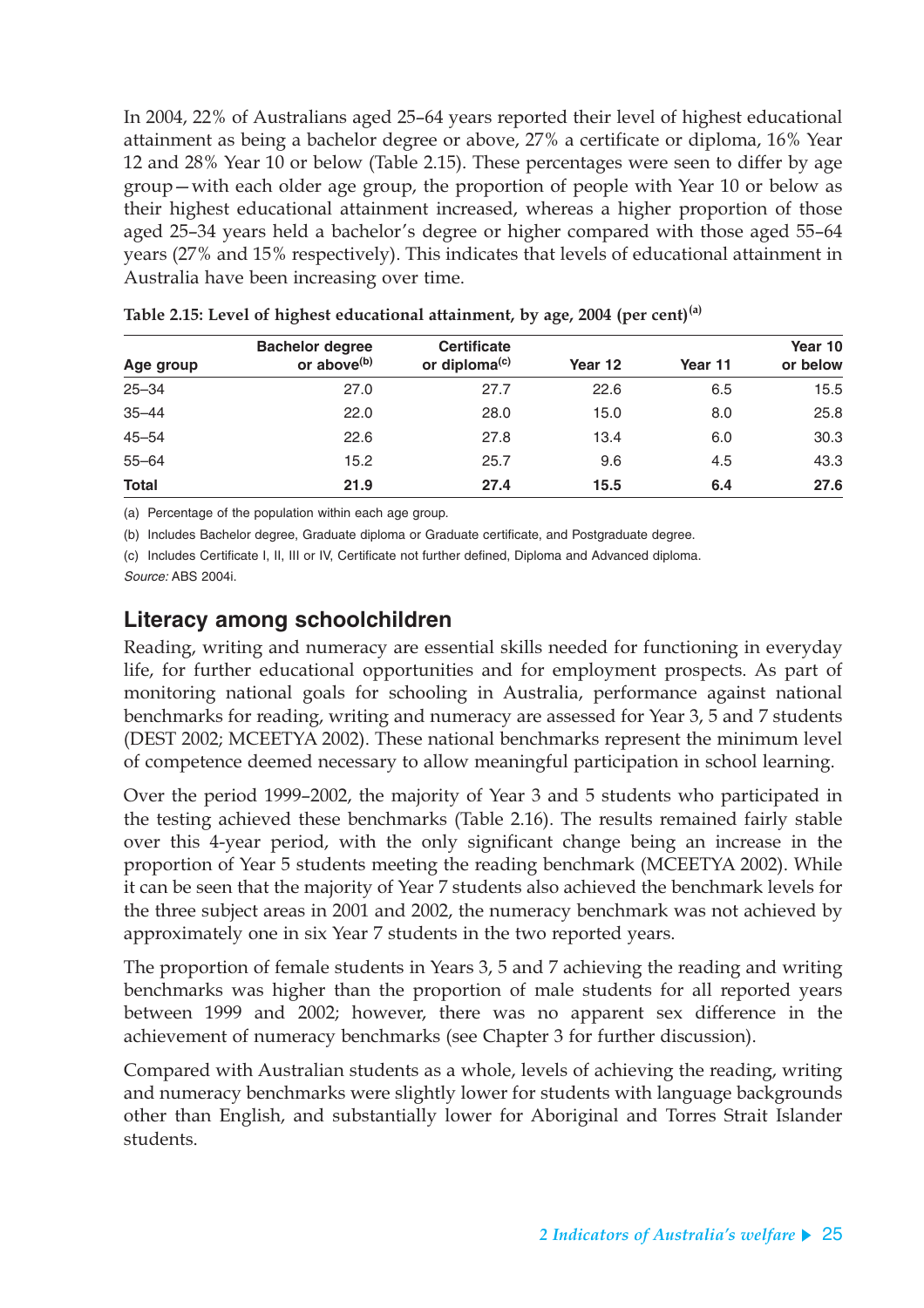|                           | <b>National reading</b><br>benchmark |      |      |      | <b>National writing</b><br>benchmark |      |      |      | <b>National numeracy</b><br>benchmark |      |      |      |
|---------------------------|--------------------------------------|------|------|------|--------------------------------------|------|------|------|---------------------------------------|------|------|------|
|                           | 1999                                 | 2000 | 2001 | 2002 | 1999                                 | 2000 | 2001 | 2002 | 1999                                  | 2000 | 2001 | 2002 |
| Year <sub>3</sub>         |                                      |      |      |      |                                      |      |      |      |                                       |      |      |      |
| <b>Males</b>              | 87.9                                 | 90.9 | 88.4 | 90.6 | 90.0                                 | 87.4 | 86.4 | 91.8 | n.a.                                  | 92.7 | 93.7 | 92.5 |
| Females                   | 92.0                                 | 94.3 | 92.3 | 94.1 | 93.9                                 | 92.6 | 92.7 | 95.5 | n.a.                                  | 92.8 | 94.3 | 93.1 |
| All students              | 89.7                                 | 92.5 | 90.3 | 92.3 | 91.9                                 | 90.0 | 89.5 | 93.6 | n.a.                                  | 92.7 | 93.9 | 92.8 |
| Indigenous <sup>(b)</sup> | 73.4                                 | 76.9 | 72.0 | 76.7 | 66.9                                 | 65.0 | 67.8 | 77.1 | n.a.                                  | 73.7 | 80.2 | 77.6 |
| LBOTE <sup>(b)</sup>      | 89.3                                 | 90.8 | 88.6 | 90.2 | 89.8                                 | 88.0 | 88.5 | 95.0 | n.a.                                  | 90.3 | 92.5 | 91.3 |
| Year <sub>5</sub>         |                                      |      |      |      |                                      |      |      |      |                                       |      |      |      |
| <b>Males</b>              | 83.4                                 | 85.2 | 87.8 | 87.2 | 91.4                                 | 90.2 | 91.9 | 91.5 | n.a.                                  | 89.4 | 89.5 | 89.9 |
| Females                   | 88.4                                 | 89.6 | 92.0 | 91.5 | 95.4                                 | 94.9 | 96.2 | 95.7 | n.a.                                  | 89.8 | 89.8 | 90.2 |
| All students              | 85.6                                 | 87.4 | 89.8 | 89.3 | 93.0                                 | 92.5 | 94.0 | 93.6 | n.a.                                  | 89.6 | 89.6 | 90.0 |
| Indigenous <sup>(b)</sup> | 58.7                                 | 62.0 | 66.9 | 68.0 | 74.6                                 | 74.3 | 79.9 | 76.4 | n.a.                                  | 62.8 | 63.2 | 65.6 |
| LBOTE <sup>(b)</sup>      | 83.9                                 | 84.9 | 87.7 | 87.1 | 91.4                                 | 90.2 | 92.2 | 92.1 | n.a.                                  | 87.1 | 87.9 | 87.9 |
| Year <sub>7</sub>         |                                      |      |      |      |                                      |      |      |      |                                       |      |      |      |
| <b>Males</b>              | n.a.                                 | n.a. | 86.0 | 86.8 | n.a.                                 | n.a. | 89.8 | 87.3 | n.a.                                  | n.a. | 81.7 | 83.3 |
| Females                   | n.a.                                 | n.a. | 91.0 | 91.6 | n.a.                                 | n.a. | 95.6 | 94.1 | n.a.                                  | n.a. | 81.9 | 83.8 |
| All students              | n.a.                                 | n.a. | 88.4 | 89.1 | n.a.                                 | n.a. | 92.6 | 90.7 | n.a.                                  | n.a. | 82.0 | 83.5 |
| Indigenous <sup>(b)</sup> | n.a.                                 | n.a. | 60.1 | 65.3 | n.a.                                 | n.a. | 74.3 | 71.6 | n.a.                                  | n.a. | 48.6 | 51.9 |
| LBOTE <sup>(b)</sup>      | n.a.                                 | n.a. | 84.8 | 85.6 | n.a.                                 | n.a. | 90.4 | 89.0 | n.a.                                  | n.a. | 77.8 | 79.2 |

**Table 2.16: Year 3, 5 and 7 students achieving national educational benchmarks, by sex and Indigenous status, 1999–2002 (per cent)(a)**

(a) The data represent students who have achieved the benchmark as a percentage of the students participating in the state and territory testing, including students who were formally exempted (these students are reported as below the benchmark). Students who were absent or withdrawn by parents/caregivers from the testing, and students attending a school not participating in the testing, are not included in the data.

(b) Methods used to identify Indigenous and students with a language background other than English (LBOTE) varied between jurisdictions. There is likely to be some overlap between these two groups.

#### **Notes**

1. Numeracy benchmark results were not reported in 1999.

2. Reading, writing and numeracy benchmark results for Year 7 students have only been published for 2001 and 2002. Sources: MCEETYA 2001, 2002.

### **Population literacy**

Prose literacy refers to the knowledge and skills needed to understand and use information from various texts, including newspapers, brochures and instruction manuals, in daily activities at home, at work and in the community (OECD 2000). The Survey of Aspects of Literacy conducted by the ABS in 1996 is the latest source of such information relating to Australian adults. $^5$  Prose literacy was measured using a five-point

<sup>5.</sup> The Australian Literacy and Lifeskills Survey will be conducted in 2006 and will update data from the 1996 Survey of Aspects of Literacy.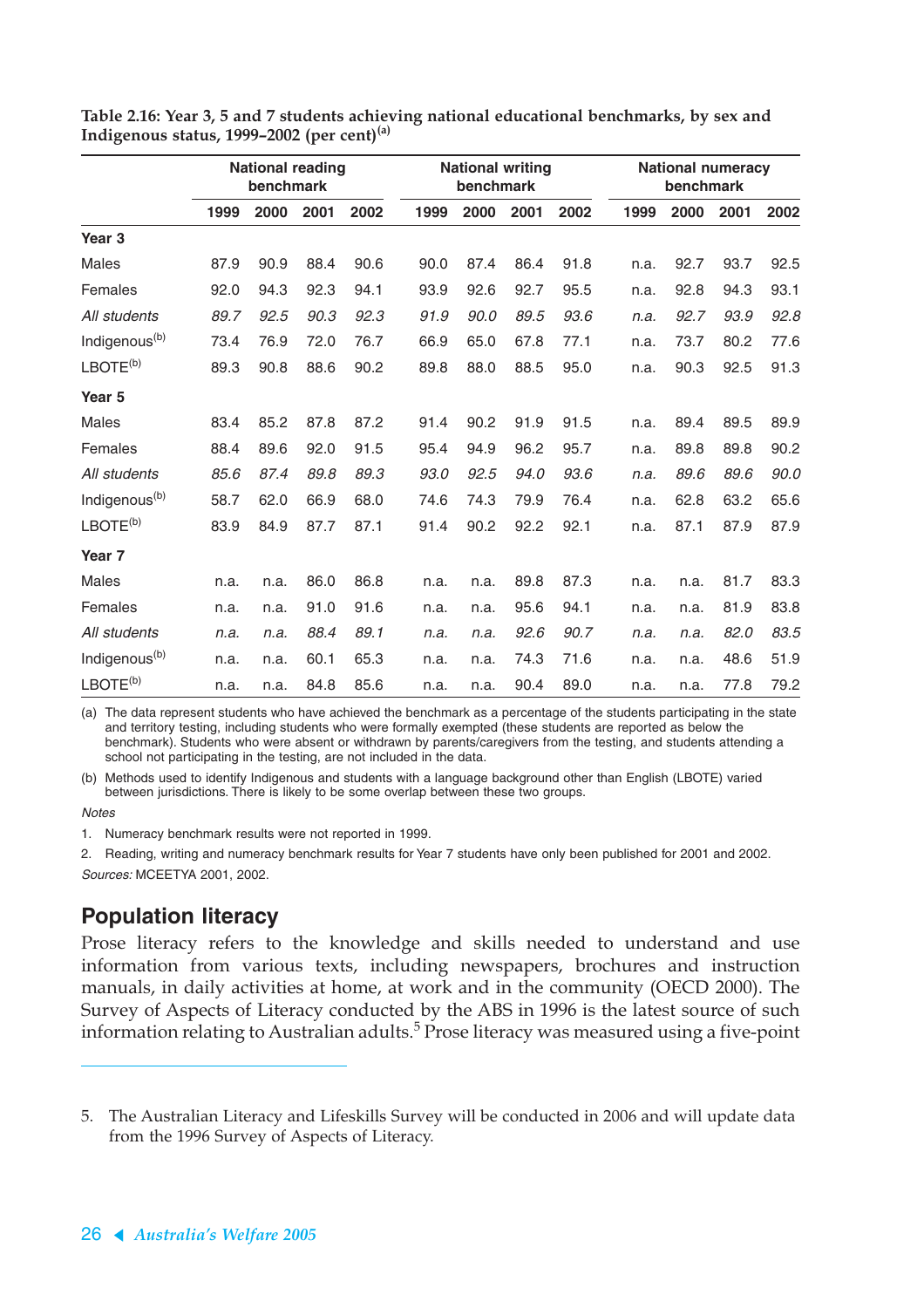scale, in which Level 3 or above was deemed to be the level at which people could cope with many printed materials found in daily life (ABS 2002c).

In 1996, 53% of the population aged 15–74 years were at Level 3 or above for prose literacy. Younger people tended to have higher levels of literacy than older people. Rates were highest in the 20–24 year age group (64%) and lowest among people aged over 55 years (35% for those aged 55–64 and 24% for those aged 65–74). A greater proportion of females than males had prose literacy of Level 3 or above for most age groups. However, this situation was reversed for people aged over 55.

Greater proportions of Indigenous Australians had low literacy skills compared with the general population in 1996—41% at Level 1 compared with 20% (ABS 1997b). People for whom English was not their first language were also more likely to have lower prose literacy levels (48% at Level 1).

### **Economic resources and security**

Income-based indicators are commonly used to measure and describe economic wellbeing. However, the income a household receives at any point in time may not give a full picture of economic wellbeing. For some households, income fluctuates markedly over time, so current income may not be a reliable indicator. Some households have greater financial commitments than others and need more income to achieve a given standard of material wellbeing, and some households have more assets than others, which may provide a buffer during periods of lower income. In this section, indicators of financial stress and household wealth are reported along with data on income distribution and income disadvantage, to give a more complete picture of economic wellbeing.

### **Income and income distribution**

Equivalised disposable household income is used here as a basis for the indicators of income level, distribution, and disadvantage. Disposable income is gross income less direct tax and Medicare levy. This measure is adjusted for differences in household composition and size using an equivalence scale, to better reflect the level of economic wellbeing of each member of the household.<sup>6</sup>

In 2002–03, median equivalised weekly disposable household income was \$448 per week (Table 2.17). Median income in the highest income quintile (\$870) was nearly double this figure, and that of households in the lowest quintile (\$218) was less than half the overall median. In real terms, median income increased by 14% between 1994–95 and 2002–03.

<sup>6.</sup> Equivalence scales are sets of ratios that show the relative income levels required for households of different size and composition to maintain a similar standard of living. Income data in this section have been standardised to the income requirements of a single person household, using the 'modified OECD' equivalence scale (see ABS 2004b: Appendix 3).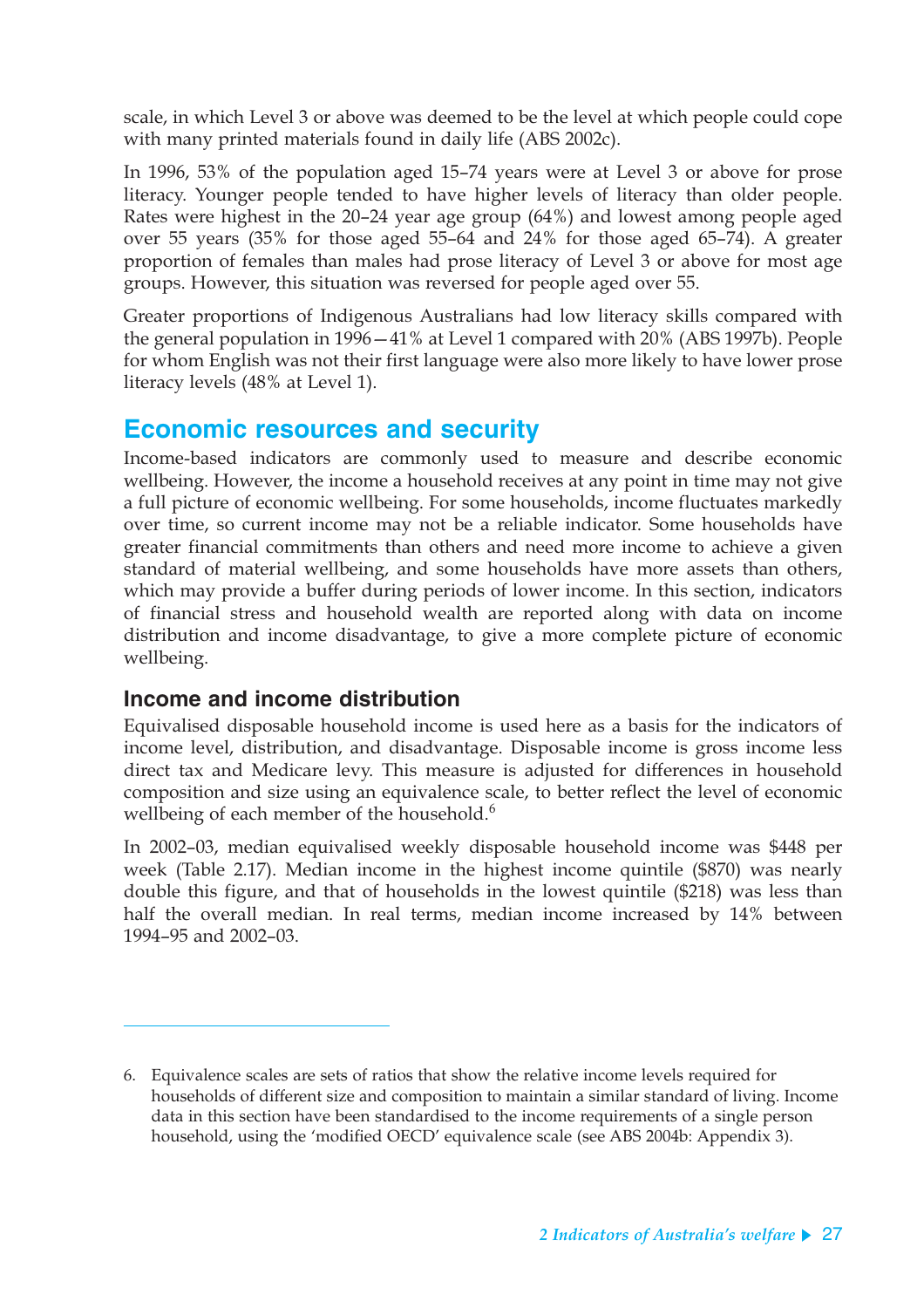Mean equivalised weekly disposable income across all households (\$510) was higher than median income, reflecting the effect on this measure of the very high incomes of a small proportion of households at the top of the income distribution.

|                    | Weekly household equivalent disposable income quintile <sup>(a)(b)</sup> | All           |              |               |                |            |
|--------------------|--------------------------------------------------------------------------|---------------|--------------|---------------|----------------|------------|
|                    | Lowest                                                                   | <b>Second</b> | <b>Third</b> | <b>Fourth</b> | <b>Highest</b> | households |
| Median income (\$) | 218                                                                      | 325           | 448          | 602           | 870            | 448        |
| Mean income (\$)   | 195                                                                      | 325           | 449          | 603           | 975            | 510        |

(a) The modified OECD equivalence scale has been used to facilitate comparisons of income levels across different household types. Data have been standardised to the income requirements of a single-person household.

(b) Quintiles have been calculated by ranking persons on the basis of weekly household equivalent disposable income and allocating an equal number of persons to each quintile.

Source: ABS 2004b.

Income is distributed asymmetrically in Australia, as in most countries, with a relatively small number of people in very high-income households and a large number of people in low-income households. The concept of income inequality is difficult to capture in a single indicator, as unequal distributions of income can occur in many different ways. However, looking at trends in a range of different measures, the ABS has concluded that income inequality appears to have risen over the period 1994–95 to 2002–03 $^7$  (ABS 2004b). The share of total income received by people living in low-income households decreased, while the share received by people in high-income households increased (although only the former change is statistically significant at the 95% confidence level) (Table 2.18).

| Table 2.18: Share of total income received by persons in low-income <sup>(a)</sup> and high-income <sup>(b)</sup> |  |
|-------------------------------------------------------------------------------------------------------------------|--|
| households, 1994–95 to 2002–03 (per cent)                                                                         |  |

|                            | 1994-95 | 1995-96 | 1996-97 |      | 1997-98 1999-2000 | 2000-01 | 2002-03 |
|----------------------------|---------|---------|---------|------|-------------------|---------|---------|
| Low income <sup>(a)</sup>  | 10.8    | 11.0    | 11.0    | 10.8 | 10.5              | 10.5    | 10.6    |
| High income <sup>(b)</sup> | 37.8    | 37.3    | 37.1    | 37.9 | 38.4              | 38.5    | 38.3    |

(a) Persons in the second and third lowest income deciles.

(b) Persons in the highest income quintile.

Note: Data are not available for the years 1998–99 and 2001–02. Source: ABS 2004b.

<sup>7.</sup> While most of the indicators considered by the ABS suggested growing inequality over the period, only two showed a trend that was statistically significant at the 95% confidence level.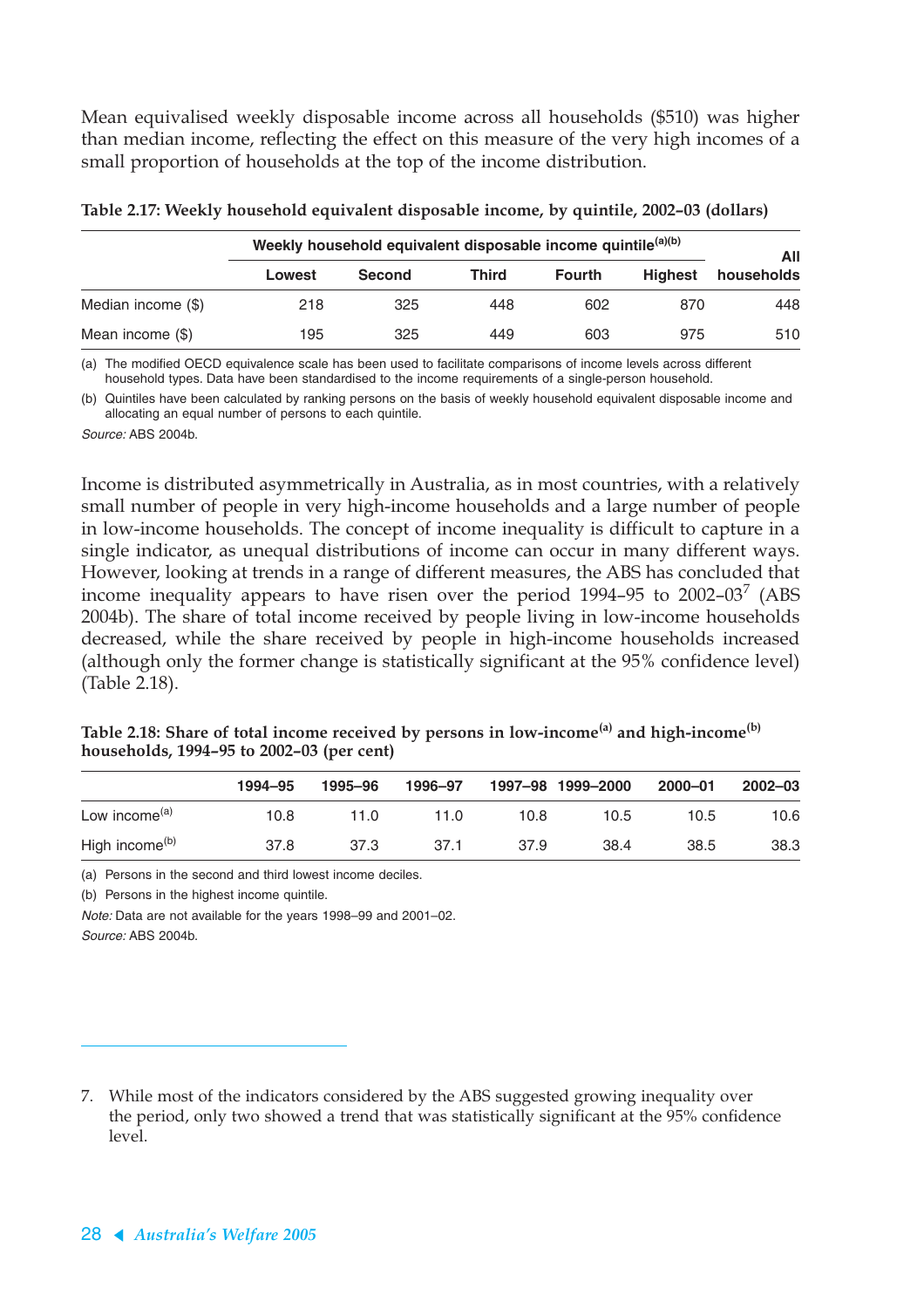Measures of disposable income do not take account of indirect taxes paid, government services received, or non-market activities (e.g. unpaid household work) that contribute to material living standards. The tax and transfer system in Australia redistributes income between households. Analysis focusing on the effects of major Australian Government direct and indirect taxes, cash transfers and non-cash benefits (e.g. government-provided health services) found that, in 2001–02, there was a net transfer from the most affluent 40% of Australians to the less affluent 60% (Harding et al. 2004). Aged and sole-parent households benefited most from this redistribution, while couples without children and single people on average paid more in taxes than they received in benefits. There was a general pattern of redistribution between households at different stages of the life-cycle, from younger households without children to older, retired households (Lloyd et al. 2005).

Using the Gini coefficient as a measure of the inequality of distribution of equivalised disposable household income, ${}^{8}$  Australia was close to the average for OECD countries around the year 2000 (Förster & d'Ercole 2005). Denmark had the least income inequality of all OECD countries, followed by Sweden and the Netherlands.

### **Income disadvantage**

The indicator presented here focuses on households which have very low income relative to that of all households and which may, as a consequence, experience relatively low material living standards. A measure that has commonly been used in Australia and internationally is the proportion of households with equivalised disposable income below 50% of the median for all households (OECD 2005b). However, as 50% of median income is close to the value of some government benefits (e.g. the Age Pension), this measure may be sensitive to small changes in income support payments. Therefore, a suite of three measures is presented here—the proportion of households with income below 40%, 50% and 60% of median income—to give a more meaningful picture of income disadvantage.

In 2002–03, nearly 2.2 million Australians, including almost 501,600 children aged under 15, lived in households with an equivalised weekly disposable income below 50% of the median (Table 2.19). $^9$  Using this measure, 14% of households, 13% of children, and 11% of persons, were living in income disadvantage. Almost 4 million Australians (20%) lived in households with income that fell below the 60% median income threshold, and 989,000 (5%) lived in households with income below the 40% threshold.

<sup>8.</sup> The Gini coefficient is a single statistic that lies between 0 and 1 and summarises the degree of inequality, with values closer to 0 representing a lesser degree of inequality, and values closer to 1 representing greater inequality.

<sup>9.</sup> It should be noted that income data for households that report very low or negative current income may not accurately reflect the living standards of those households. Low or negative current income may be due to losses incurred in an unincorporated business or negative returns from investments. Many such households have higher expenditure levels than would be suggested by their low reported income, perhaps because they are able to draw on accumulated wealth or because their low income is temporary (ABS 2004b).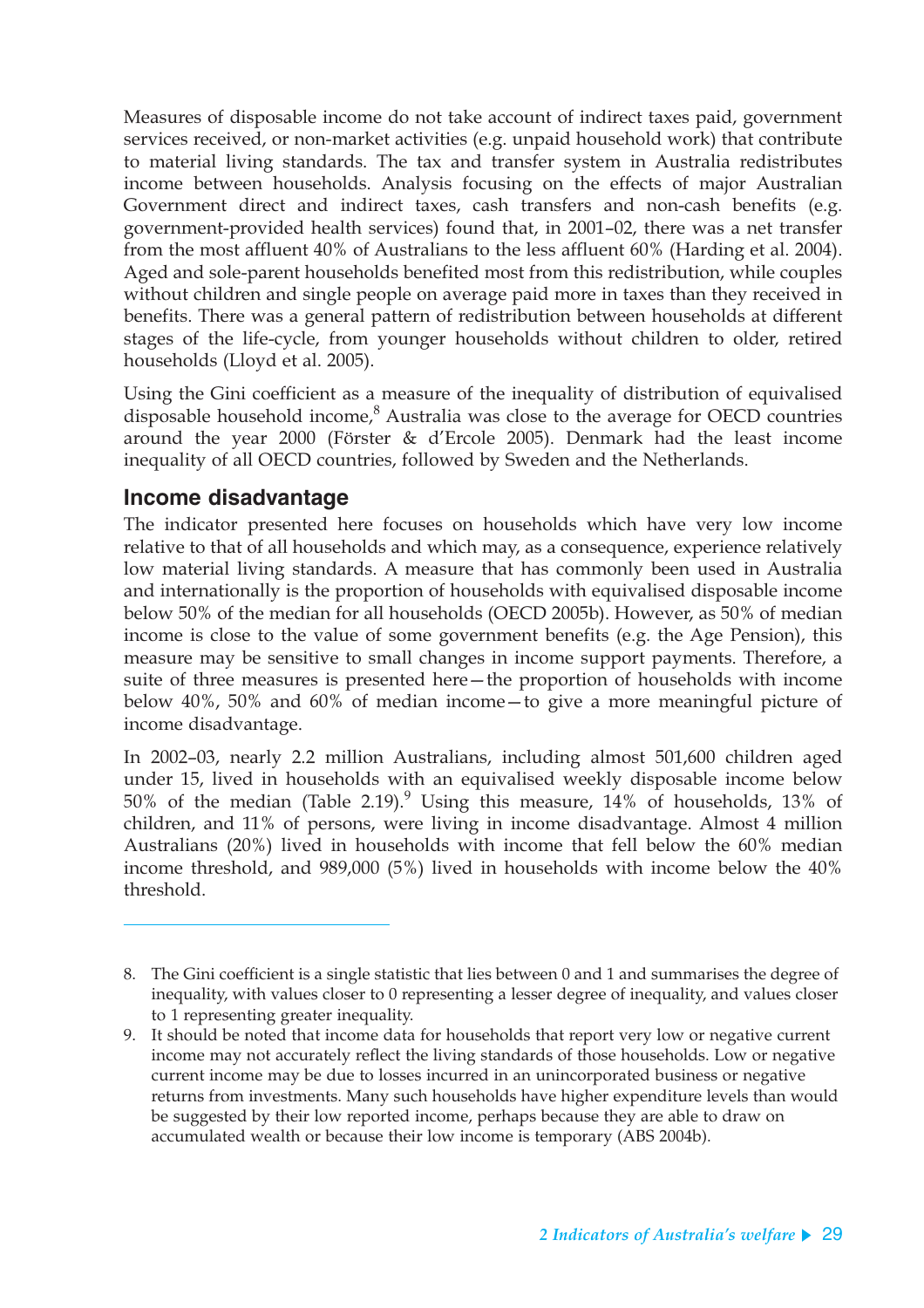**Table 2.19: Income disadvantage: households with weekly equivalised disposable income below 40%, 50% and 60% of the median for all households, and people and children living in those households, 2002–03**

|               |                                                      | Children aged <15 living in  | All persons living in        |
|---------------|------------------------------------------------------|------------------------------|------------------------------|
|               | <b>Households</b>                                    | <b>low-income households</b> | <b>low-income households</b> |
|               | Below 40% median weekly equivalent disposable income |                              |                              |
| Number ('000) | 464.2                                                | 238.9                        | 988.6                        |
| Per cent      | 6.1                                                  | 6.1                          | 5.1                          |
|               | Below 50% median weekly equivalent disposable income |                              |                              |
| Number ('000) | 1,101.5                                              | 501.6                        | 2,178.5                      |
| Per cent      | 14.4                                                 | 12.9                         | 11.3                         |
|               | Below 60% median weekly equivalent disposable income |                              |                              |
| Number ('000) | 1,871.8                                              | 862.3                        | 3,912.4                      |
| Per cent      | 24.5                                                 | 22.1                         | 20.3                         |

Source: 2002–03 ABS Survey of Income and Housing Costs (unpublished data).

Trend data for the period 1995–96 to 2002–03 (Table 2.20) suggest that there were increases in the percentages of Australians living in households with incomes falling below each of these three thresholds between the first part of the period (1995–96 to 1997–98) and the second part (1999–2000 to 2002–03). Only the change in the below 50% indicator is significant at the 95% confidence level, although this could reflect small changes in welfare payments that are set at close to 50% of median household income.

**Table 2.20: Trends in income disadvantage: Australians living in households with weekly equivalised disposable income below 40%, 50% and 60% of the median for all households, 1995–96 to 2002–03**

|                                                                                            | 1995-96 | 1996-97 | 1997–98 | 1999-2000 | $2000 - 01$ | $2002 - 03$ |
|--------------------------------------------------------------------------------------------|---------|---------|---------|-----------|-------------|-------------|
| Number of Australians ('000) living in households with equivalent weekly disposable income |         |         |         |           |             |             |
| Below 40% of median                                                                        | 856.2   | 763.1   | 856.9   | 973.2     | 989.7       | 988.6       |
| Below 50% of median                                                                        | 1.580.2 | 1.408.3 | 1.549.4 | 1.970.7   | 2.062.1     | 2,178.5     |
| Below 60% of median                                                                        | 3.334.4 | 3.388.4 | 3.427.6 | 3.858.0   | 3.883.4     | 3.912.4     |
| Percentage of Australians living in households with equivalent weekly disposable income    |         |         |         |           |             |             |
| Below 40% of median                                                                        | 4.8     | 4.2     | 4.7     | 5.2       | 5.2         | 5.1         |
| Below 50% of median                                                                        | 8.8     | 7.8     | 8.5     | 10.6      | 10.9        | 11.3        |
| Below 60% of median                                                                        | 18.7    | 18.7    | 18.8    | 20.7      | 20.6        | 20.3        |
| Median income                                                                              |         |         |         |           |             |             |
| $(in 2002–03$ dollars)                                                                     | 388     | 402     | 409     | 429       | 438         | 448         |

Sources: ABS Surveys of Income and Housing Costs, 1995–96, 1996–97, 1997–98, 1999–2000, 2000–01, and 2002–03 (unpublished data).

As well as looking at the number of households that fall below a particular threshold, it is also important to know how far below that threshold they fall. This measure is sometimes referred to as the 'poverty gap'. A comparison of data for OECD countries showed that poverty gaps decreased in the second half of the 1990s in about half of the countries, including in Australia (Förster & d'Ercole 2005).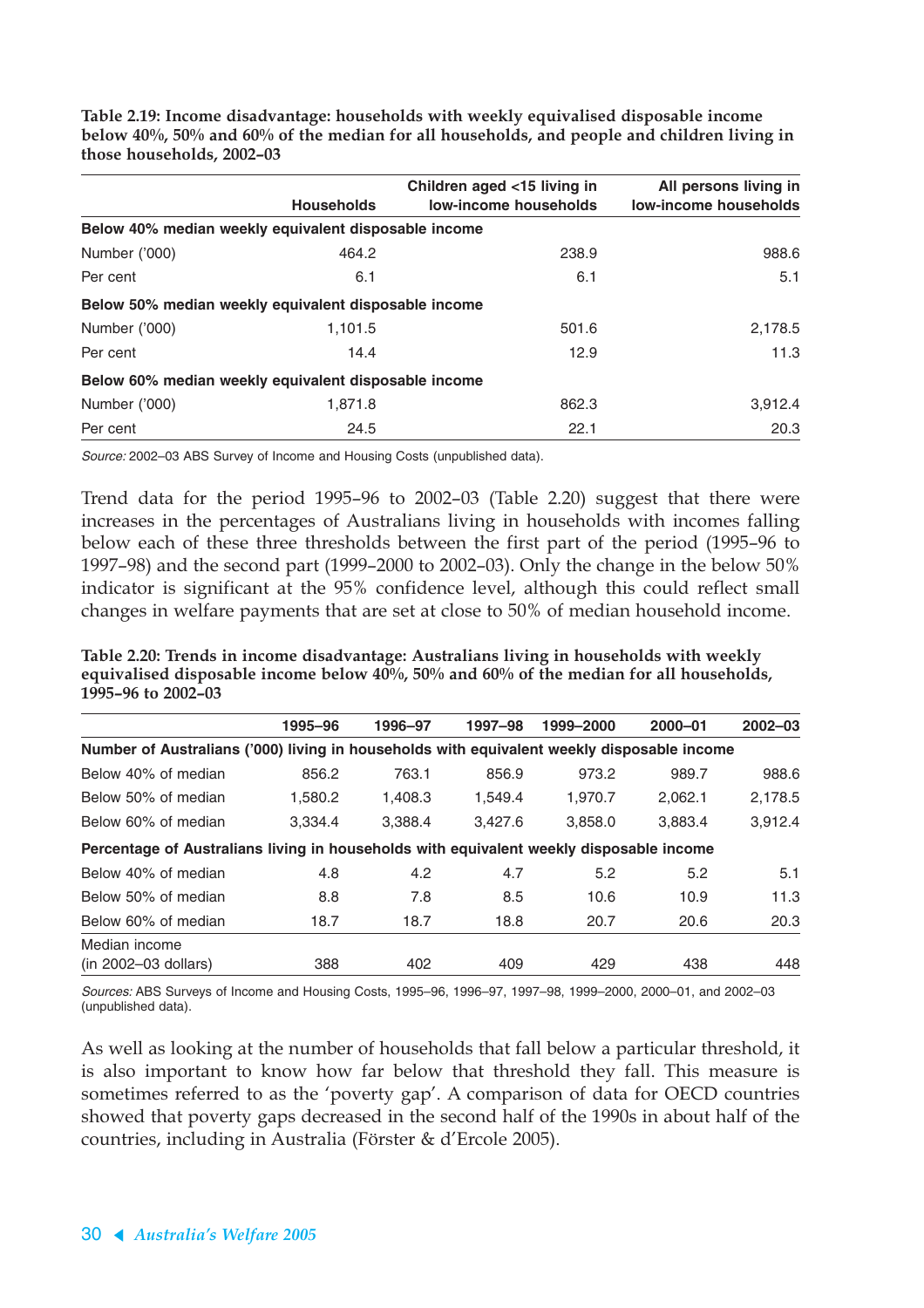## **Financial stress and hardship**

In the 2002 ABS General Social Survey, households were asked to report whether they had experienced certain 'cash flow problems' within the past 12 months. These included problems such as being unable to pay certain bills on time, having pawned or sold something because cash was needed, and going without meals.

While experiencing any one of these problems may not necessarily indicate financial stress, a combination of them is more likely to. Overall, 7% of households reported 3 or more cash flow problems in the last 12 months (Table 2.21). Using this indicator, oneparent households were the most likely to experience financial stress (23% did so).

| <b>Household type</b>                                       | 3 or more cash flow problems | Proportion of total population |
|-------------------------------------------------------------|------------------------------|--------------------------------|
| One-parent, one-family household<br>with dependent children | 22.9                         | 8.5                            |
| Couple-only household (under 65)                            | 3.3                          | 12.8                           |
| Couple-only household (65 or over)                          | $*$ <sup>0.1</sup>           | 6.0                            |
| Couple with dependent children                              | 6.6                          | 44.4                           |
| Lone person aged under 35                                   | 14.7                         | 1.8                            |
| Lone person aged 35–64                                      | 7.9                          | 4.1                            |
| Lone person aged 65 or over                                 | $*0.8$                       | 3.7                            |
| <b>All households</b>                                       | 7.2                          | 100.0                          |

**Table 2.21: Proportion of households reporting 3 or more cash flow problems in last 12 months, and proportion of total population, 2002**

Source: ABS 2004a.

### **Wealth and wealth distribution**

Wealth is a source of economic security. Accumulated assets can buffer material living standards during periods of low income and can boost capacity to borrow money.

Analyses of the Household Income and Labour Dynamics in Australia (HILDA) survey showed that in 2002 the average household had a net worth (i.e. assets minus debts) of \$404,300, while the median household had a net worth of \$218,300 (Table 2.22). This large difference between mean and median household net worth reflects the asymmetry of wealth distribution. In 2002, the least wealthy 50% of households owned less than 10% of total household wealth, while the most wealthy 10% owned 45% of total household wealth (Headey et al. 2004).

Wealth varies with life-cycle stage. Median household net worth was \$8,000 for households in which the reference person was aged 15–24 years, and \$309,000 for households in which the reference person was aged 65–74 years (see Headey et al. 2004 for criteria used to identify a reference person for each household). The distribution of household income shows the opposite pattern—in 2002–03, mean equivalised disposable household income was highest for younger couples without children, and lowest for lone persons aged 65 and over (ABS 2004b:7).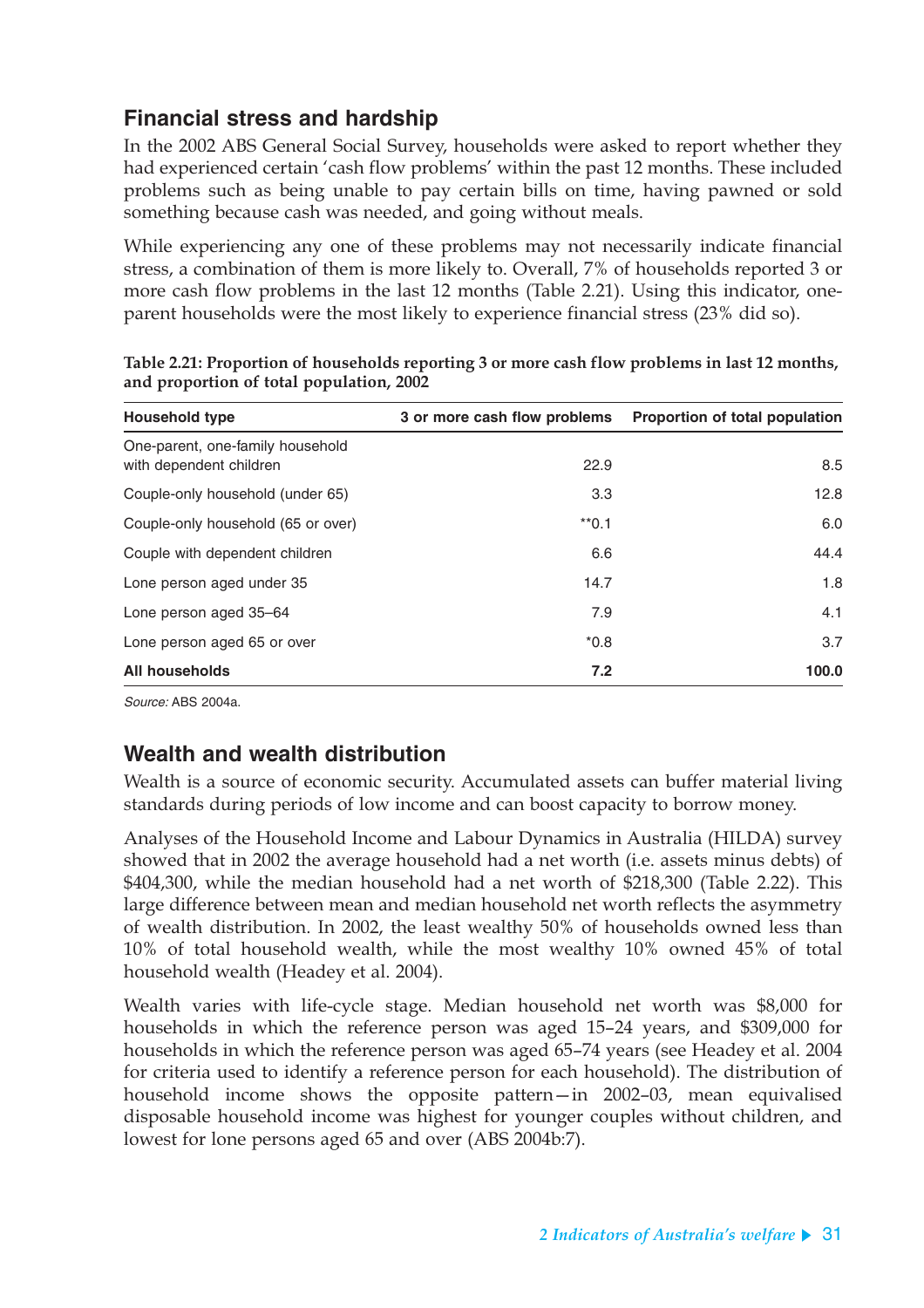|              | <b>Mean</b> | Median <sup>(a)</sup> |
|--------------|-------------|-----------------------|
| Total assets | 472.8       | 270.5                 |
| Total debts  | 68.5        | 53.2                  |
| Net worth    | 404.3       | 218.3                 |

**Table 2.22: Assets, debts and net worth per household, 2002 (\$'000)**

(a) The reported medians are for the median household in the 50th and 51st percentiles of net worth, and not the median over the entire distribution.

Source: Headey et al. 2004: Table 3.

According to the HILDA data, housing and other property constituted 54% of household assets overall, and almost 75% of the assets of the median household. Superannuation was the second most significant asset category, accounting for 16% of household assets overall (Headey et al. 2004).

## **Employment and labour force participation**

Income gained through employment provides the main financial means by which people obtain the goods and services they do not produce themselves. Paid work is therefore a major source of material wellbeing, the means by which people not only obtain the basic necessities to sustain life but also finance many social and recreational activities. Furthermore, satisfying and rewarding employment can contribute to personal development, a sense of identity and positive social interactions. The type and amount of work, as well as job security and working conditions, underpin the success of employment in providing these various sources of individual wellbeing.

Employment is also intricately linked to other aspects of a person's life that may affect wellbeing—notably housing, education and health. Furthermore, participation in employment is recognised as a key source of adult participation in society. Employment is, in these ways, an integral part of the 'autonomy and participation' component of welfare.

Trends in employment during the 1990s need to be interpreted in the context that this was a period of sustained economic growth in Australia.

### **Labour force participation and employment**

In 2004, the labour force participation rate was 63.5% for the population aged 15 years or more—71.6% for men and 55.6% for women (Table 2.23). The overall participation rate was fairly steady over the decade, rising only slightly from 62.7% in 1994 (ABS 2005b:108). There was a slight fall in participation rates for men (from 73.6% in 1994 to 71.6% in 2004) and a slight rise for women (from 52.2% to 55.6%). This narrowed the gap between male and female participation rates from 21 percentage points in 1994 to 16 percentage points in 2004 (ABS 2005b). These differences between male and female participation rates should be kept in mind when considering differences in levels of employment and unemployment.

In 2004, an average of 5.8% of the labour force was unemployed—5.6% for males and 6.0% for females (Table 2.23). The overall unemployment rate fell over the decade, from 10.2% in 1994 (ABS 2005b:108). The long-term unemployment rate was 1.2% of the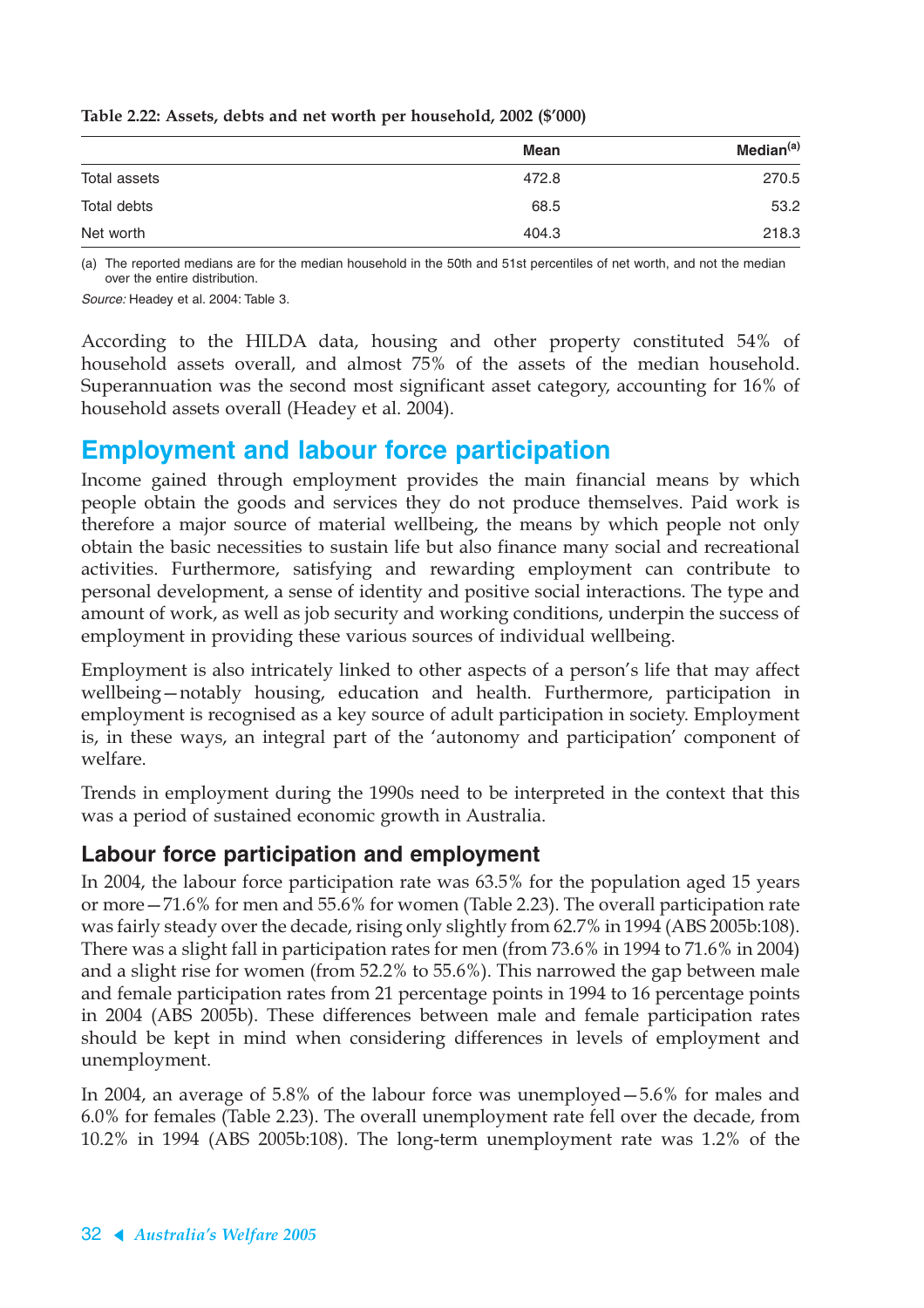labour force in 2004, a decrease from 3.5% in 1994. The extended labour force underutilisation rate is a broader measure, developed to take into account unemployment, underemployment and also some groups who are not in the labour force but would like to work (see footnote to Table 2.23). This rate was 12.2% in 2004.

### **Employment basis and conditions**

In 2004, 28.4% of all people employed were part-time workers—14.7% of employed males and 45.6% of employed females (Table 2.23). These proportions have risen since 1994 for both males and females, when they were 10.5% and 42.2% respectively (ABS 2005b:108).

The proportion of workers without leave entitlements rose over the decade, from 23.7% in 1994 to 27.7% in 2004 (ABS 2005b). This change was due largely to the marked increase in the proportion of males without leave entitlements, as the proportion for females remained relatively stable. In 2004, 24.7% of males and 31.2% of females employed full-time had no leave entitlements; in 1994, these figures were 18.1% and 30.8% respectively.

Average weekly hours worked by full-time workers were 40.4 hours per week in 2004, with no noticeable trend since 1994 when the average was 40.7 hours (ABS 2005b). Of those persons employed full-time, 23.4% worked 50 or more hours per week in 2004. Again there was no obvious trend over the decade since 1994 when the figure was 23.7%.

### **Employment and labour force differentials**

Employment and labour force participation vary considerably between age groups. The ages that might be termed 'middle working ages', from 25 to 54 years, share a similar labour force pattern characterised by high rates of participation (over 90% in 2004) and unemployment rates below the national average of 5.8 in 2004 (ABS 2004j). After the age of 55 years, labour force participation rates are found to decrease for each older age group (53.8% for people aged 60–64 years, and 10.9% for people aged 65 years and over, in October 2004), while unemployment rates remain relatively low.

The age group 15–19 years is characterised by relatively low labour force participation rates and relatively high unemployment rates—the unemployment rates for this age group include people attending school or a tertiary institution who are actively looking for work. (See Figure 3.19 in Chapter 3 for employment pattern trends for people aged 15–19 years.) The age group 20–24 years shares some similar characteristics, although its pattern is closer than the younger group's to the 'middle working age' pattern. The employment patterns of young people aged 15–24 years have changed in recent decades, with increases in educational participation and the growing tendency to combine part-time work with full-time study.

People with disabilities have a lower labour force participation rate than the general population (see Chapter 5 for further information). Their participation rate in 2003 was 53% compared with a rate of 81% for people without a disability. Participation rates for people with profound or severe core activity limitations were even lower—15.2% and 36.0% respectively (see Table 5.28, Chapter 5).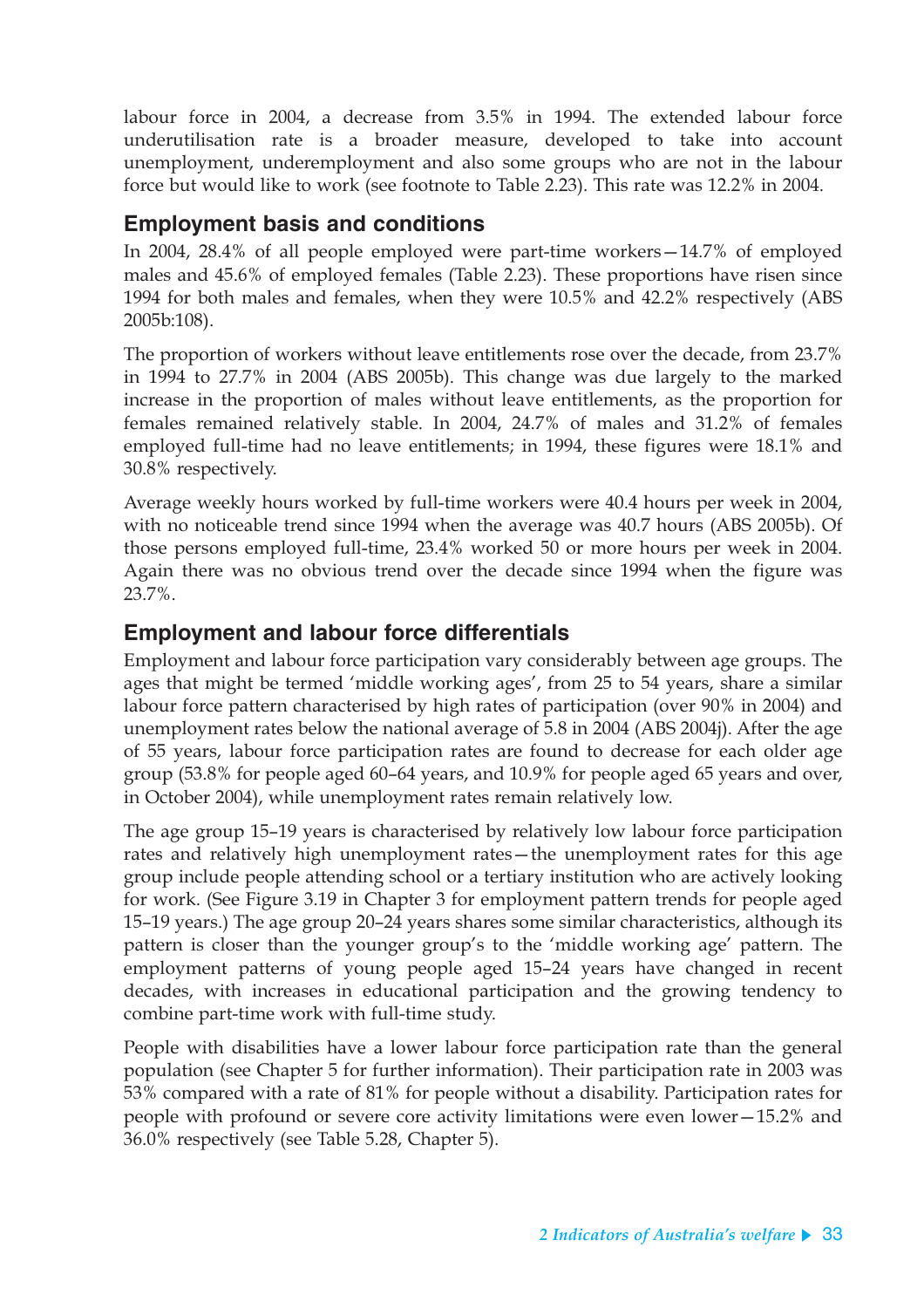#### **Table 2.23: Employment indicators, 2004**

|                                                                            | Total<br>(000) | Total<br>$(\%)$ | <b>Males</b><br>$(\%)$ | <b>Females</b><br>$(\%)$ |
|----------------------------------------------------------------------------|----------------|-----------------|------------------------|--------------------------|
| <b>Employment and labour force participation</b>                           |                |                 |                        |                          |
| Labour force (LF) size and participation rate                              | 10,146         | 63.5            | 71.6                   | 55.6                     |
| Employed (number and % of total population)                                | 9,560          | 47.5            | n.a.                   | n.a.                     |
| Unemployed (number and % of LF)                                            | 586            | 5.8             | 5.6                    | 6.0                      |
| Long-term unemployed (% of LF)                                             | n.a.           | 1.2             | n.a.                   | n.a.                     |
| Extended labour force underutilisation rate                                | n.a.           | 12.2            | n.a.                   | n.a.                     |
| <b>Employment basis and conditions</b>                                     |                |                 |                        |                          |
| Part-time workers (% of total employed)                                    | n.a.           | 28.4            | 14.7                   | 45.6                     |
| Employees without leave entitlements (% of all employees)                  | n.a.           | 27.7            | 24.7                   | 31.2                     |
| Average hours worked (full-time workers)                                   | $40.4^{(a)}$   | $\ddotsc$       | . .                    | $\sim$ $\sim$            |
| Full-time workers working 50+ hours per week (% of full-time<br>employees) | n.a.           | 23.4            | n.a.                   | n.a.                     |

(a) Number is not presented in 1,000s.

**Notes** 

1. Reference periods are annual averages for the year ending 30 June, except for: employees without leave entitlements (August), labour force underutilisation (September).

2. Definitions in brief:

- Employed person: person aged 15 years or more who, during the reference week of the labour force survey, worked for one hour or more for pay, profit or commission.
- Unemployed person: person aged 15 years or more who was not employed during the reference week but who had actively looked for work or was currently available for work.
- The labour force comprises employed and unemployed persons.
- Underemployed person: employed person working less than 35 hours per week who is willing and available to work more hours.
- Extended labour force underutilisation rate: the number of people who are unemployed or underemployed, plus two groups of people who are marginally attached to the labour force (i.e. people actively looking for work, not available to start work in the reference week, but available to start within 4 weeks, and 'discouraged jobseekers' who could start within 4 weeks but were not actively seeking work because they believed they could not find a job for specified reasons), as a percentage of the labour force augmented by these two groups of people marginally attached to the labour force.

Source: ABS 2005b.

Aboriginal and Torres Strait Islander people generally experience higher levels of unemployment and lower levels of labour force participation than non-Indigenous Australians. In 2002, 46.2% of Indigenous people aged 15 years and older were employed, up from 36.3% in 1994 (ABS 2004g). The Community Development Employment Projects (CDEP) scheme accounted for approximately one in four jobs held by Indigenous people in 2002.

After adjusting for the differing age structure of Indigenous and non-Indigenous population, 42.7% of Indigenous people aged 18 years and older were employed compared with 63.5% of other Australians in 2002 (Table 2.24). Indigenous people were also more than twice as likely to be unemployed as non-Indigenous people (9.4% compared with 3.7%), and were more likely to be not in the labour force (47.9% compared with 32.8%).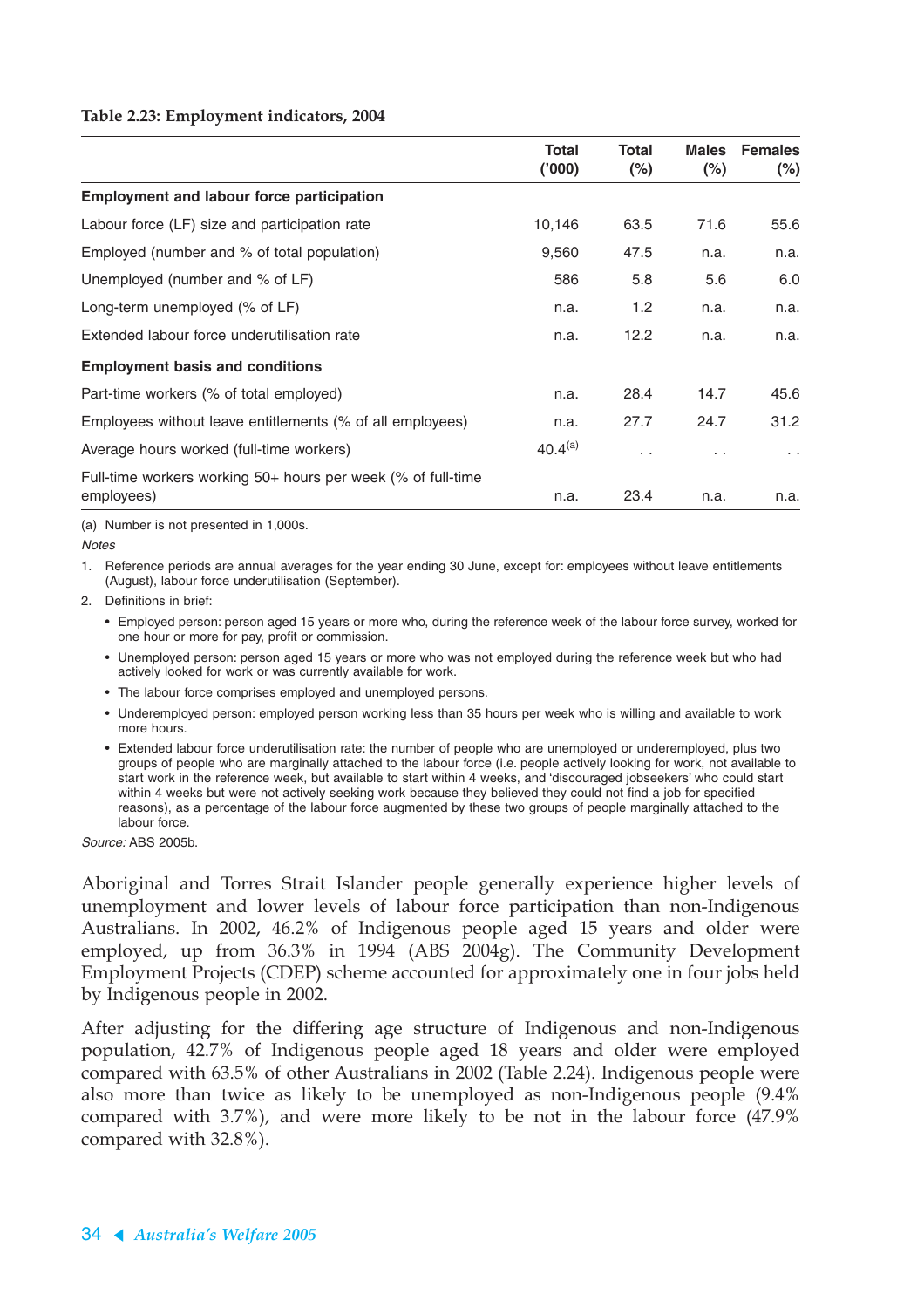|                         | Indigenous | <b>Other Australians</b> |
|-------------------------|------------|--------------------------|
| Labour force status:    |            |                          |
| Employed: full-time     | 23.6       | 45.2                     |
| Employed: part-time     | 19.0       | 18.3                     |
| Total employed          | 42.7       | 63.5                     |
| Unemployed              | 9.4        | 3.7                      |
| Not in the labour force | 47.9       | 32.8                     |

**Table 2.24: Labour force status of persons aged 18 years and over, by Indigenous status, 2002(a)**

(a) Results have been adjusted to account for differences in the age structure between Indigenous and other Australian populations, and to allow comparisons between the 2002 National Aboriginal and Torres Strait Islander Social Survey and the 2002 General Social Survey.

Source: ABS 2004g:30.

## **Transport and communication**

Access to means of transport and communication is important in enabling people to participate fully in community life. With ongoing advances in technology, communication can act as a substitute for transport in some aspects of life, enabling people to participate in social and cultural activities, work and education, to access services, and to be informed about and have a voice in political issues.

While trends in some of the indicators presented here paint a picture of increasing access to means of transport and communication, inaccessibility remains an issue for certain groups, particularly people with disabilities and people living in regional and remote areas.

### **Transport**

Nationally in 2002, 85% of people aged 18 and over had access to a motor vehicle to drive (Table 2.25). Access peaked among people aged 35–54 years (over 90% in this age group), and dropped to just 54% among those aged 75 and over. For all ages, higher proportions of males than females had access to motor vehicles to drive, but the difference was much more marked in older age groups.

|                |           |           |           |       |           |       | All   |         |  |
|----------------|-----------|-----------|-----------|-------|-----------|-------|-------|---------|--|
|                | $18 - 24$ | $25 - 34$ | $35 - 44$ | 45–54 | $55 - 64$ | 65-74 | $75+$ | persons |  |
| Male           | 79.4      | 89.6      | 93.5      | 95.4  | 95.5      | 85.5  | 75.3  | 89.7    |  |
| Female         | 75.3      | 88.2      | 90.9      | 87.5  | 81.8      | 65.5  | 38.3  | 80.4    |  |
| <b>Persons</b> | 77.4      | 88.9      | 92.2      | 91.4  | 88.7      | 75.2  | 53.9  | 85.0    |  |

**Table 2.25: Access to motor vehicles to drive, 2002 (per cent)**

Source: ABS 2003b.

These patterns of access to motor vehicles closely mirror data on whether people could easily get to the places they needed to go (Table 2.26)—overall, 84% of people said they could do so, while 4% could not, or often had difficulty. Of people aged 75 and over, 11% said they could not get, or often had difficulty getting, to where they needed to go.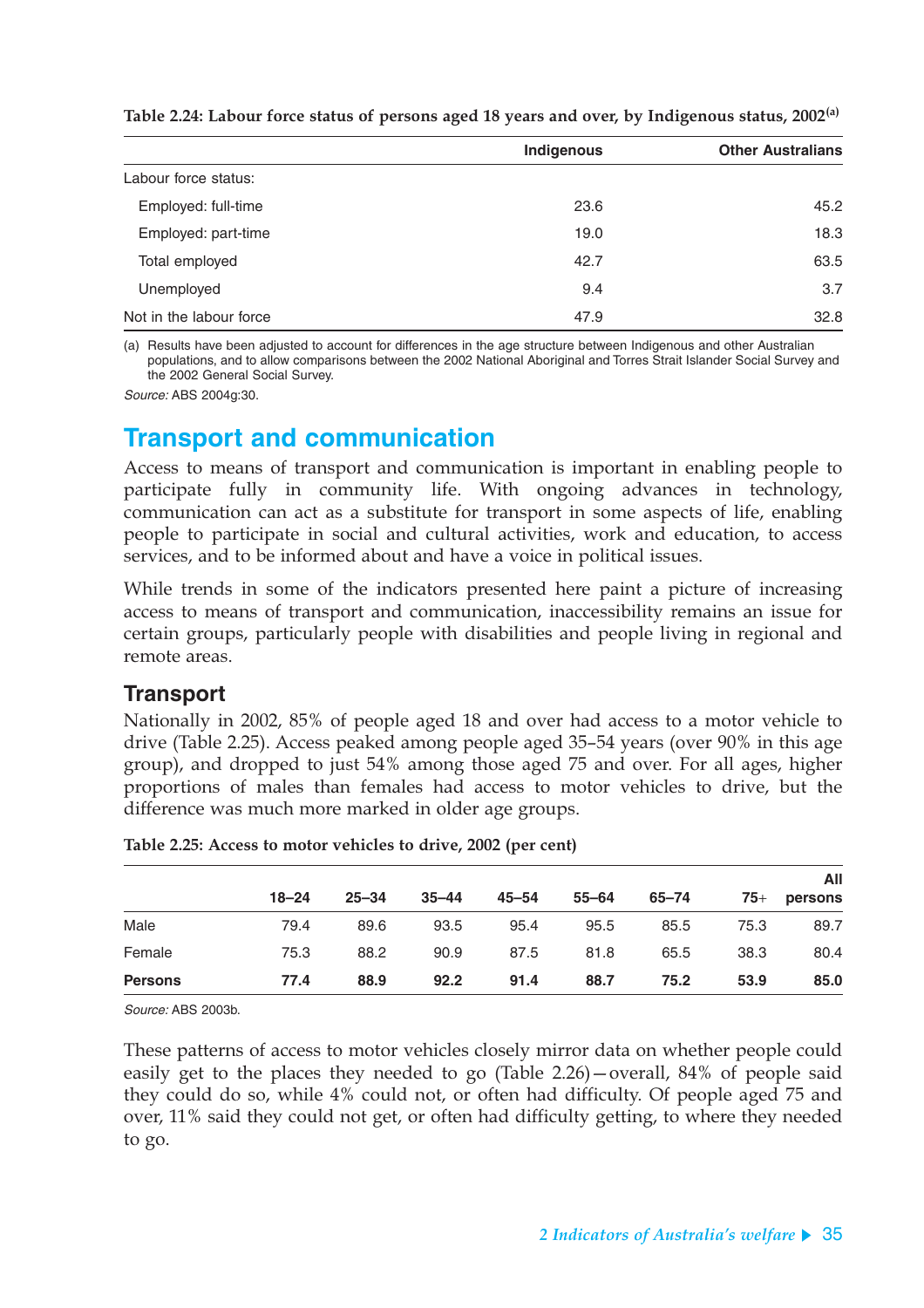| Table 2.26: Ease of getting to places needed, 2002 (per cent) |  |  |  |  |  |  |  |
|---------------------------------------------------------------|--|--|--|--|--|--|--|
|---------------------------------------------------------------|--|--|--|--|--|--|--|

|                                     |      |      |                                     |      |      |      |      | All     |  |
|-------------------------------------|------|------|-------------------------------------|------|------|------|------|---------|--|
|                                     |      |      | 18-24 25-34 35-44 45-54 55-64 65-74 |      |      |      | 75+  | persons |  |
| Can easily get to the places needed | 74.4 | 85.3 | 88.1                                | 87.6 | 89.3 | 82.5 | 73.2 | 84.3    |  |
| Cannot get, or often has difficulty |      |      |                                     |      |      |      |      |         |  |
| getting, to the places needed       | 3.7  | 3.1  | 27                                  | 3.2  | 3.4  | 5.2  | 10.5 | 3.8     |  |

Note: Not all categories are shown for this data item. Source: ABS 2003b.

Private motor vehicles are the most widely used mode of transport in Australia, even in cities. In Sydney, 70% of weekday trips in 2002 were made in a private vehicle, and only 14% of households did not have a car (down from 18% in 1991) (TPDC 2004). Car usage grew between 1991 and 2001—on average over that period the number of car trips made on a typical weekday increased by 1.8% annually and vehicle kilometres travelled increased by 2.3% annually. Annual population growth was only 1.3% over the same period (TPDC 2005).

Public transport is of particular importance in cities and for people who may not be able to afford or drive a car. National data on public transport use and accessibility are very limited. In Sydney in 2002, trains and buses together accounted for 11% of weekday trips. Of people who travelled to work by car, 36% gave the unavailability or inaccessibility of public transport as a reason why they used a car (TPDC 2004).

Accessible public transport can also be an important facilitator of participation in economic, social and cultural life for people with disabilities. In 2003, 39% of people aged 5 years and over with a disability used public transport (ABS 2004k). Nearly a third (30%) said that they had difficulty using public transport and, of these people, 44% reported difficulty with getting into or out of vehicles or carriages due to steps. These figures are similar to those from the 1998 disability survey, which could suggest that the accessibility of public transport for people with disabilities did not improve markedly between 1998 and 2003.

### **Communication**

Communication involves both transmitting and receiving information. Indicators of people's ability to communicate may include measures of the accessibility of the technological means of communication (e.g. telephones, Internet, and communication aids such as tele-typewriter phones) as well as measures of the freedom and quality of the press, and individual freedom to communicate and express views. The indicators presented here focus on access to telephones and the Internet, as these are two key means of communication on which data are readily available.

#### **Telephone access**

The number of fixed phone lines and mobile phones increased markedly over the period from 1993 to 2002, from 52 to 118 per 100 Australians (International Telecommunications Union 2003, cited in ABS 2004a). This rise was largely driven by an increase in numbers of mobile phones—by 2002, 72% of households had a mobile phone (ABS 2003d). This apparent increase in access was accompanied by a fall in the price of telecommunications over the period 1994–95 to 2002–03 (ABS 2004l).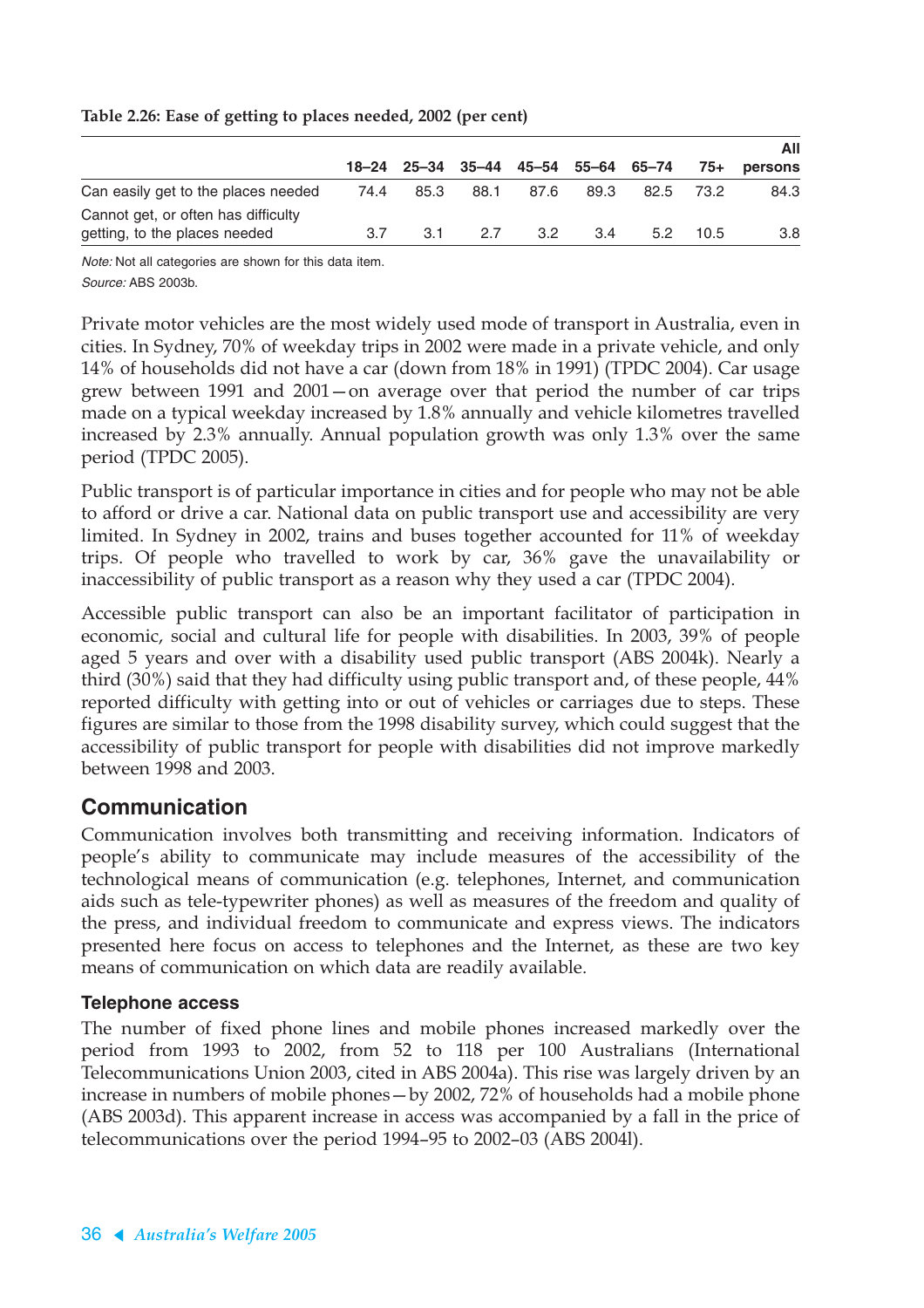The code division multiple access (CDMA) terrestrial mobile phone network is the larger of the two networks that operate in Australia, the smaller being the global system for mobile communications (GSM). In 2003–04, the CDMA network covered around 20% of Australia's land area and over 98% of the population (ACA 2004). This is an increase from 13% of land area and 97% of the population in 2001–02 (ACA 2002). There is a government-funded satellite phone subsidy, to help improve phone access in areas not covered by the terrestrial mobile phone networks.

The use of payphones has been declining over recent years; the number of payphones Australia-wide dropped by 14% between 2000–01 and 2003–04 (ACA 2004). However, payphones remain an important means of communication, particularly for certain groups in the population, such as those who are financially disadvantaged, Indigenous communities and homeless people. In 2003–04 there were 3.2 payphones per 1,000 people in Australia, compared with 5.1 per 1,000 in the USA. The number of Telstra teletypewriter-equipped payphones, which are used by people with speech or hearing impairments, increased from 88 in 1998–99 to 204 in 2004.

#### **Internet access**

The Internet is an increasingly important means of social and business communication, of accessing information and services, and of participating in the cultural, recreational and political aspects of society. The Internet is most commonly accessed through a computer. In 2002, 61% of households had a computer and 46% of households had Internet access (Table 2.27). By 2003, 66% of households had a computer and 53% had Internet access (ABS 2005b). Household Internet access has been increasing steeply, up from just 16% in 1998 (ABS 2004a).

|                                                            | <b>Households with</b><br>computers $(\%)$ | <b>Households with</b><br>Internet access (%) | All households ('000) |
|------------------------------------------------------------|--------------------------------------------|-----------------------------------------------|-----------------------|
| Equivalised gross household income quintile <sup>(a)</sup> |                                            |                                               |                       |
| Lowest quintile                                            | 35.0                                       | 21.1                                          | 1,755                 |
| Second quintile                                            | 51.9                                       | 34.4                                          | 1,286                 |
| Third quintile                                             | 68.3                                       | 50.6                                          | 1,215                 |
| Fourth quintile                                            | 74.0                                       | 59.6                                          | 1,228                 |
| Highest quintile                                           | 80.5                                       | 69.2                                          | 1,462                 |
| Geographical area                                          |                                            |                                               |                       |
| Major cities                                               | 64.0                                       | 49.9                                          | 5,048                 |
| Inner regional                                             | 57.9                                       | 41.0                                          | 1,515                 |
| Other areas <sup>(b)</sup>                                 | 48.3                                       | 32.6                                          | 933                   |
| <b>All households</b>                                      | 60.8                                       | 46.0                                          | 7,495                 |

**Table 2.27: Households with computers and with Internet access, by income quintile and geographic location, 2002**

(a) Excludes households where household income was not known or was not adequately reported.

(b) Excludes sparsely settled areas.

Source: ABS 2003b.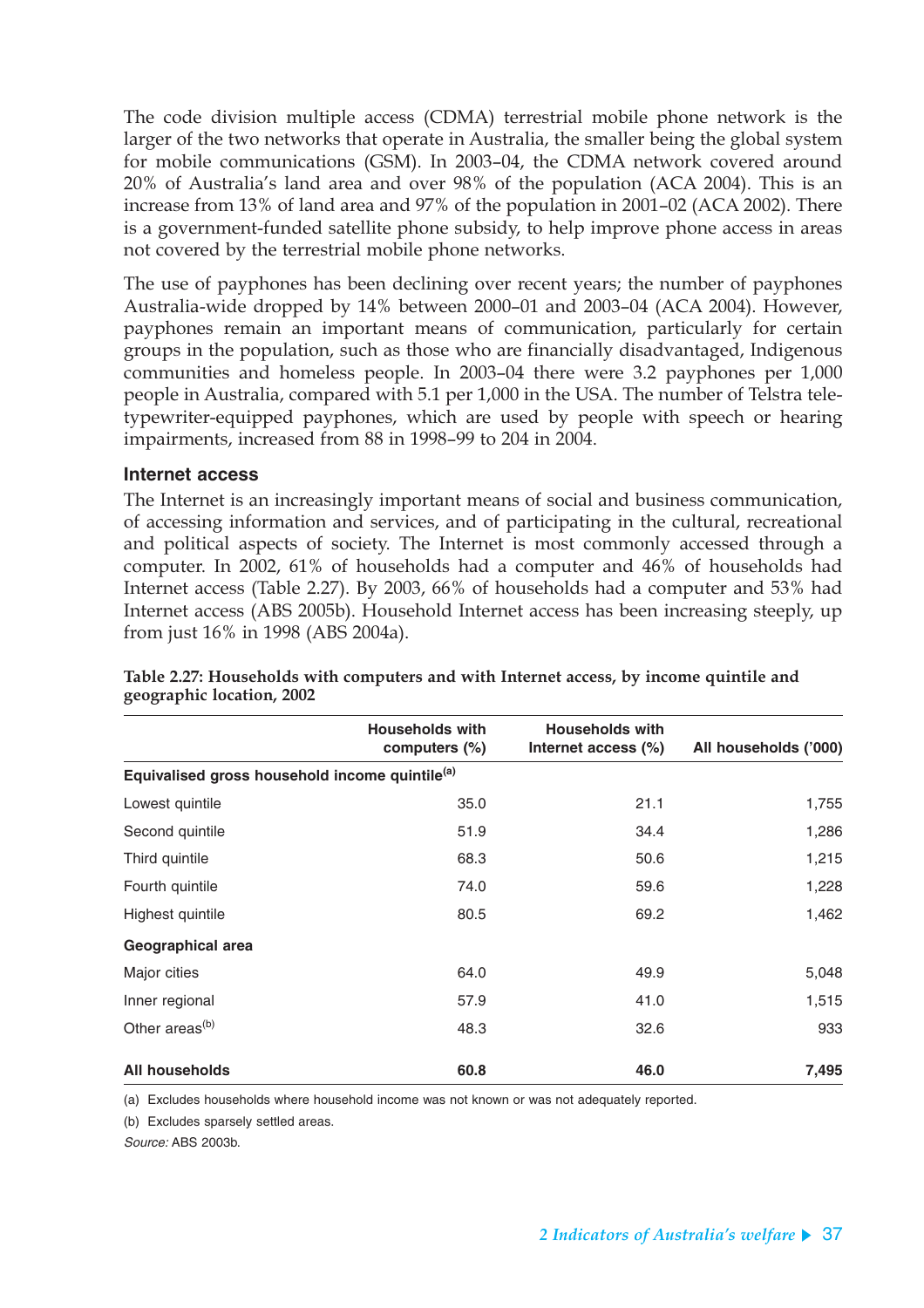Internet access varies with household income—in 2002 only 21% of households in the lowest income quintile had Internet access, compared with 69% of households in the highest quintile (Table 2.27). Access also varies with geographical area—50% of households in major cities had access, compared with 41% in inner regional areas and just 33% in other areas. Indigenous Australians, people with lower levels of educational qualifications and people who do not speak English very well or at all are other groups with much lower levels of Internet use than the general population (ABS: Lloyd & Bill 2004). Of the 4.1 million households without Internet access in 2002, 41% reported lack of interest in, or no use for the Internet as the main reason, while high costs was the main reason for 26% of households (ABS 2004a).

The proportion of people who had accessed the Internet at home in the past 12 months was highest in the 18–24 year age group, and declined steeply beyond age 44 (Table 2.28). In all age groups, a higher proportion of men than women had accessed the Internet from home. Of people aged 15 years and over with a disability in 2003, 61% reported that they had not used the Internet in the last 12 months (ABS 2004k).

|                | $18 - 24$ | $25 - 34$ | $35 - 44$ | $45 - 54$ | $55 - 64$ | $65 - 74$ | $75+$ | Total |
|----------------|-----------|-----------|-----------|-----------|-----------|-----------|-------|-------|
| Males          | 60.2      | 54.8      | 57.2      | 47.9      | 35.9      | 18.9      | 7.5   | 46.5  |
| Females        | 54.2      | 48.6      | 53.4      | 42.4      | 27.4      | 8.5       | 3.3   | 39.4  |
| <b>Persons</b> | 57.3      | 51.7      | 55.3      | 45.1      | 31.7      | 13.5      | 5.1   | 42.9  |

**Table 2.28: Proportion of people who accessed the Internet at home in last 12 months, 2002**

Source: ABS 2003b.

### **Recreation and leisure**

Participation in recreational and leisure activities has important benefits for the physical and mental health and wellbeing of Australians. Recreation and leisure provide people with an opportunity to recover from work and the pressures of life, and offer important opportunities for personal development and physical activity, as well as social interaction and community engagement. So important is the human need for leisure, the United Nations Universal Declaration of Human Rights states that 'Everyone has the right to rest and leisure, including reasonable limitation of working hours and periodic holidays with pay' (UN 1948).

Participation is indicated by the time spent engaged in recreational and leisure activities. This approach enables the recognition of a balance in lifestyle, as time spent on recreation and leisure can be compared with time spent on other activities.

This section reports on how Australians spend their time, using data from the 1997 Time Use Survey (ABS 1998b). It is expected that this survey will be conducted again in 2006 (ABS 2001b). Time use is reported as an average across the whole population aged 15 years and over and across every day of the week. These estimated averages are based on household surveys and diary records kept by survey respondents (for further explanation on how this measure is derived, see ABS 1998b and AIHW: Bricknell et al. 2003). Because people can carry out more than one activity at a time, activities may be tabulated as 'main activities' (for which time used can be summed to a whole day) or else as 'all activities'.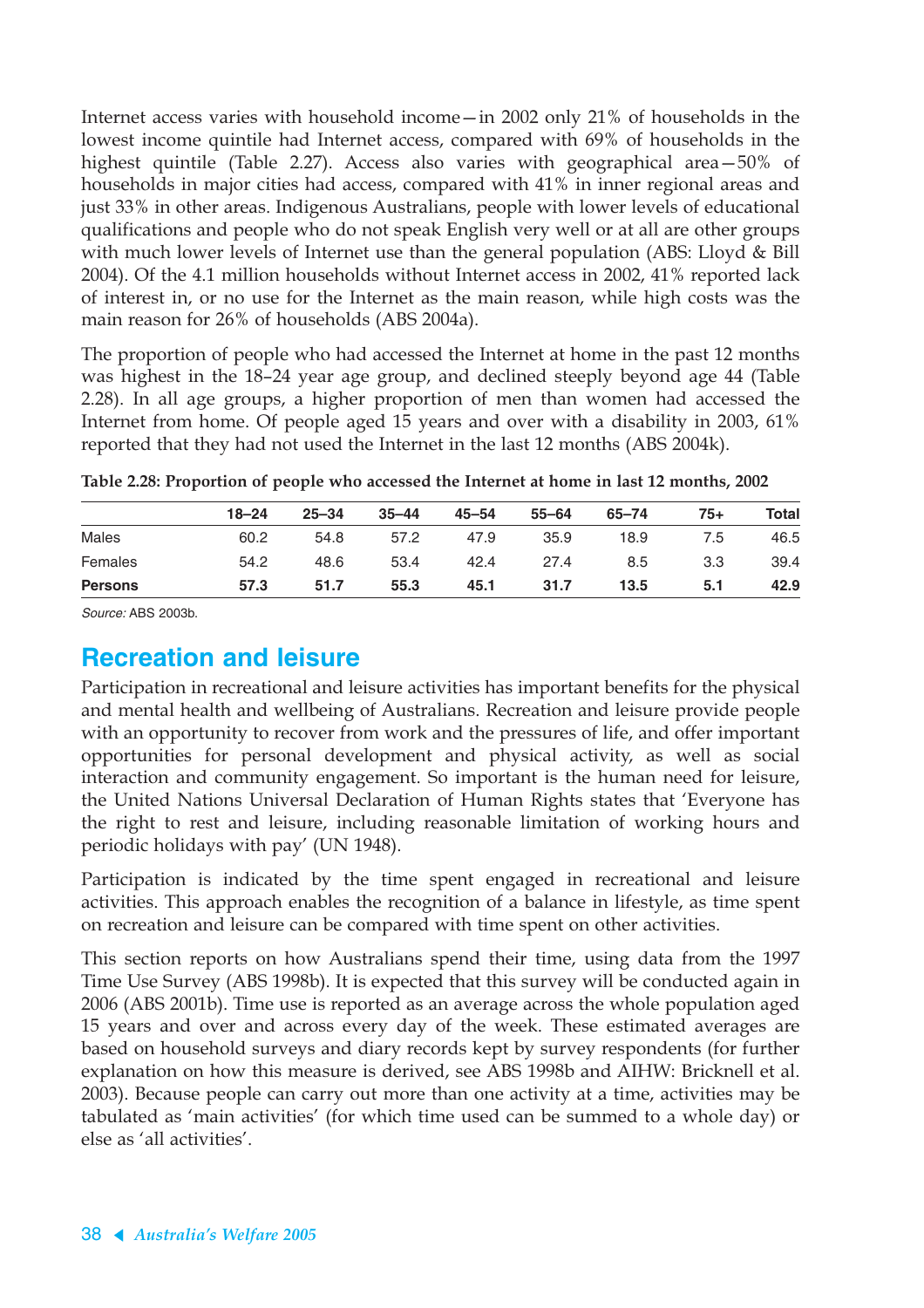### **Overall pattern of time use**

In 1997, Australians spent almost half (46%) of their time on personal care activities, largely because of the inclusion of 'sleep' in this category, in which people spent an average of 36% of their time (ABS 1998b). Recreation and leisure was the next main activity (19% of people's time each day), followed by employment (14%) and domestic activities (10%).

There were male–female differences apparent in this pattern of time use. On average, males spent more time on employment-related activities than females (18% of time compared with 9%), slightly more time on recreation and leisure (20% compared with 18%), and less time on domestic activities (7% compared with 13%).

### **Overall pattern of recreation and leisure activities**

Almost half of a person's time spent on recreation and leisure activities involved audiovisual media (130 minutes per day of a total of 268 minutes on recreation and leisure), of which watching television and listening to the radio/CDs accounted for over 90% of this time. Talking was the second most common activity (35 minutes), followed by sports and outdoor activities (27 minutes), and reading (25 minutes) (Table 2.29). A number of differences were apparent between the sexes—females spent more time talking and males spent more time on sporting, outdoor, and audiovisual activities.

### **Recreation and employment**

People who were employed full-time spent the least amount of time on recreation and leisure activities—an average of 30 minutes per day less than those who were employed part-time and 120 minutes less than those who were not employed (Table 2.30). Females spent less time on leisure and recreation than males, regardless of their employment status.

|                                          | Average daily time (minutes) |                |                |  |  |  |  |
|------------------------------------------|------------------------------|----------------|----------------|--|--|--|--|
| Main free-time activities <sup>(a)</sup> | <b>Males</b>                 | <b>Females</b> | <b>Persons</b> |  |  |  |  |
| Sport and outdoor activity               | 33                           | 20             | 27             |  |  |  |  |
| Games/hobbies/arts/crafts                | 18                           | 15             | 17             |  |  |  |  |
| Reading                                  | 24                           | 26             | 25             |  |  |  |  |
| Audio/visual media                       | 143                          | 118            | 130            |  |  |  |  |
| Attendance at recreational courses       |                              |                | 1              |  |  |  |  |
| Other free time                          | 23                           | 20             | 21             |  |  |  |  |
| Talking (including phone)                | 27                           | 44             | 35             |  |  |  |  |
| Writing/reading own correspondence       |                              | 2              |                |  |  |  |  |
| Associated travel                        | 11                           | 7              | 9              |  |  |  |  |
| Other                                    | 2                            |                | 1              |  |  |  |  |
| Total                                    | 283                          | 254            | 268            |  |  |  |  |

**Table 2.29: Time spent on recreation and leisure as main activities, by sex, 1997**

(a) 'Free time' is a time use category comprising religious observance, socialising, and a range of activities commonly associated with recreation and leisure.

Source: ABS 1998b:18.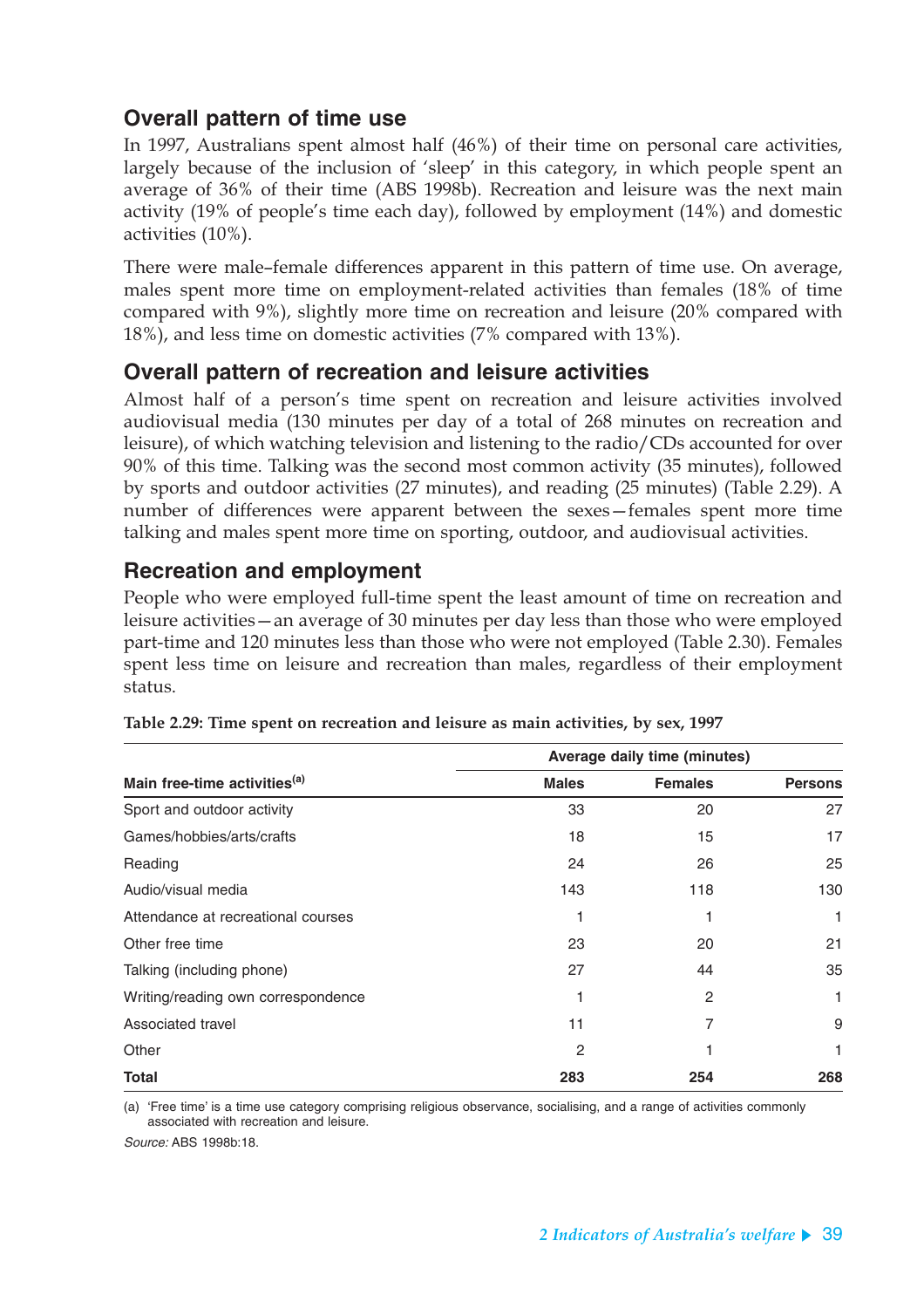|                          | Average daily time (minutes) |                |                |  |  |  |  |  |
|--------------------------|------------------------------|----------------|----------------|--|--|--|--|--|
| <b>Employment status</b> | <b>Males</b>                 | <b>Females</b> | <b>Persons</b> |  |  |  |  |  |
| Employed full-time       | 225                          | 198            | 217            |  |  |  |  |  |
| Employed part-time       | 304                          | 226            | 247            |  |  |  |  |  |
| Not employed             | 392                          | 303            | 337            |  |  |  |  |  |

**Table 2.30: Time spent on recreation and leisure as main activities, by employment status and sex, 1997**

Source: ABS 1998b:34.

# **2.4 Social cohesion**

Social cohesion is defined here as 'the connections and relations between societal units such as individuals, groups (and) associations' (Berger-Schmitt 2000:2, following McCracken 1998); it is the 'glue' that holds communities together. Cohesiveness is created from connections based on a shared sense of belonging and attachment, similar values, trust and a sense of 'social solidarity'.

Implicit within social cohesion is the concept of social capital. Both conceptual areas have been an increasing focus of government policy and study, and academic research, primarily to gauge elements essential for building and sustaining community strength. This is considered of particular value for disadvantaged areas, where there is emerging evidence that community cohesiveness generates resilience and protects against further disadvantage (see, for example, Vinson 2004). Nonetheless, strong social capital on its own is not always a positive outcome, as it may result in the exclusion or discrimination of 'others'. For societies to be truly cohesive there must also be the purpose to reduce existing disparities and inequalities, and prevent the establishment of social exclusion (Berger-Schmitt 2000).

## **Family formation and functioning**

The concepts of family and social capital are often interlinked in social theory and policy (e.g. Fukuyama 1999; Putnam 1995), with the prediction that factors shaping a cohesive society—trust, social support, and community and civic awareness—are often nurtured and developed within the family. With this comes the view that changes to the family are reflected in changes to the community, primarily that a high incidence of family breakdown produces less cohesive communities. Recent work by Hughes & Stone (2003) suggests some translation of family 'capital' to social 'capital'; however, the effect is on the whole relatively small.

### **Family formation**

Families are 'embedded within society' and hence responsive to both social and economic changes (De Vaus 2004). In the last three decades, families have undergone considerable transformation, in both their composition—increases in de facto relationships, and couple-only and single-parent families—and their pattern of formation and dissolution, with decreases in registered marriage rates and fertility rates, and an increase followed by a decrease in divorce rates (AIHW 1997, 1999, 2001, 2003a;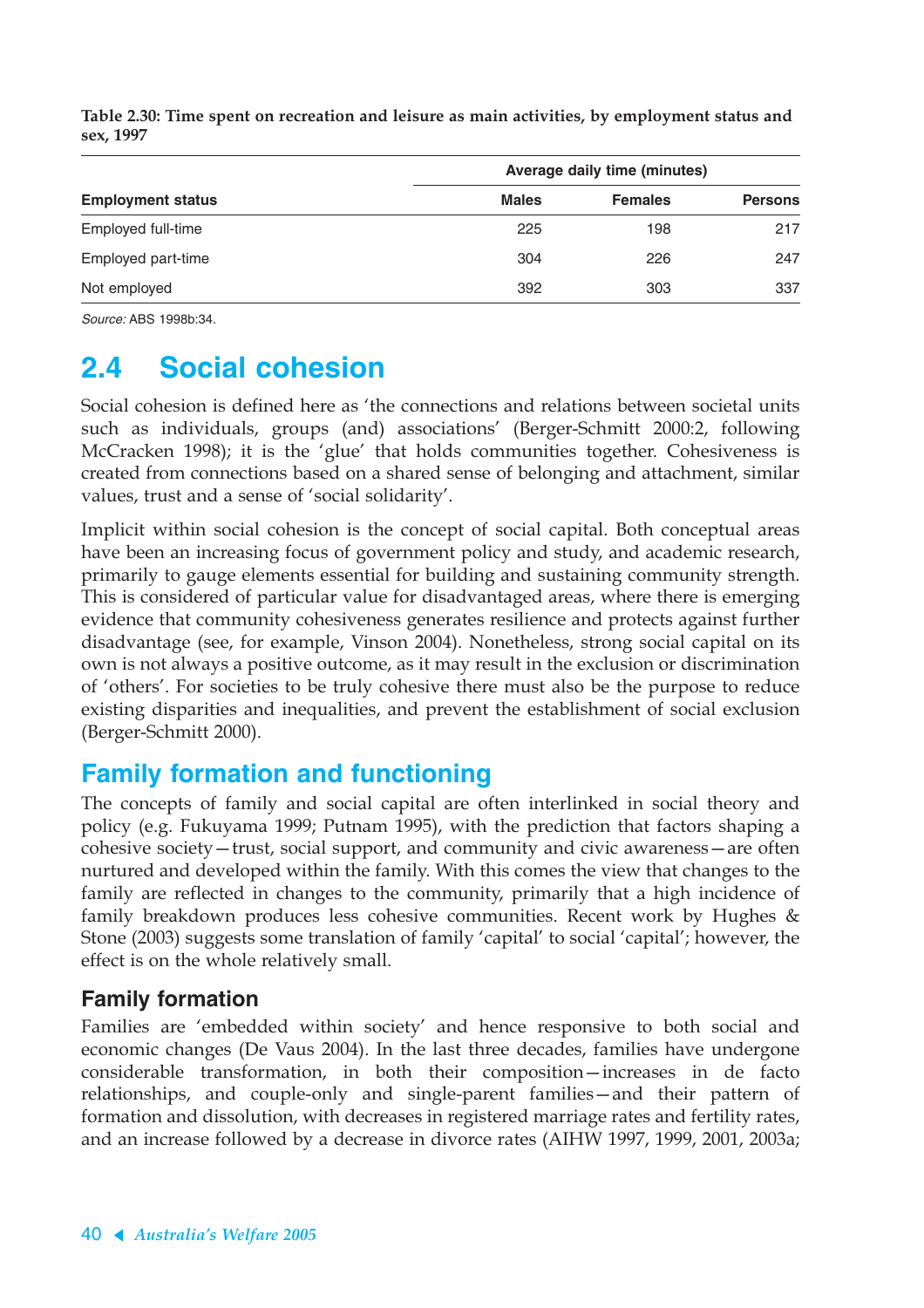De Vaus 2004; and see Chapter 3, Section 3.3, for further data on family formation and dissolution). Indicators of family formation described here include social marital status, family type and age-specific divorce rates.

#### **Social marital status**

Social marital status indicates persons in registered marriages and persons in de facto marriages, and includes both opposite-sex and same-sex couples among de facto marriages.

The percentage of persons aged 15 years and over in registered marriages declined from 56% in 1991 to 47% in 2001; the percentage of de facto marriages rose from 4% to 7% in the same period (Table 2.31). The proportion of people who were not married (i.e. never married, or separated, divorced or widowed) fell from 40% in 1991 to 37% in 2001. Because 9% of Australians were categorised within the 'not applicable' category in 1996 and 2001, these patterns in social marital status should be interpreted with caution.

De facto marriages were more common among younger couples, particularly those aged 25–34 years (ABS 2003e). Correspondingly, the greatest increase in de facto relationships between 1991 and 2001 occurred in this age group, from 8% to 14%.

|      | <b>Registered marriage</b> | De facto marriage <sup>(a)</sup> | Not married <sup>(b)</sup> | Not applicable <sup>(c)</sup> | <b>Number</b><br>(000) |
|------|----------------------------|----------------------------------|----------------------------|-------------------------------|------------------------|
| 1991 | 56.2                       | 4.2                              | 39.6                       | n.a.                          | 13,017.7               |
| 1996 | 49.4                       | 5.5                              | 36.5                       | 8.6                           | 13.914.9               |
| 2001 | 47.2                       | 6.7                              | 37.0                       | 9.1                           | 14.856.8               |

| Table 2.31: Social marital status of Australians aged 15 years and over, 1991, 1996 and 2001 |  |  |  |  |  |  |  |
|----------------------------------------------------------------------------------------------|--|--|--|--|--|--|--|
| (per cent)                                                                                   |  |  |  |  |  |  |  |

(a) In 1996 and 2001, de facto marriage includes same-sex couples.

(b) In 1991, not married includes 'Persons in non-classifiable households, 'Persons in non-private dwellings', 'Persons in migratory or off-shore CDs' and 'Visitors (from within Australia)'.

(c) In 1996 and 2001, not applicable includes 'Persons in non-classifiable households, 'Persons in non-private dwellings', 'Persons in migratory or off-shore CDs' and 'Visitors (from within Australia)'.

Source: ABS 2003e: Table T05.

#### **Family type**

Family structure is sensitive to social and economic trends. In Australia, for example, the decline in fertility means that more couples live together without children; relationship breakdown and remarriage are related to an increase in one-parent, step and blended families; and increased longevity means a greater number of persons living alone or in couple-only families (De Vaus 2004:7).

In 1976, the predominant family type in Australia was a couple with dependent children—48% of all family types (Table 2.32). By 2001, couples with dependent children had dropped to 39% of all family types, similar to couple families with no children (36%, a rise of 8 percentage points since 1976). The proportion of one-parent families with dependent children also rose, but not quite so markedly, from 7% to 11% respectively (see Table 3.4, Chapter 3, for additional data on family structure).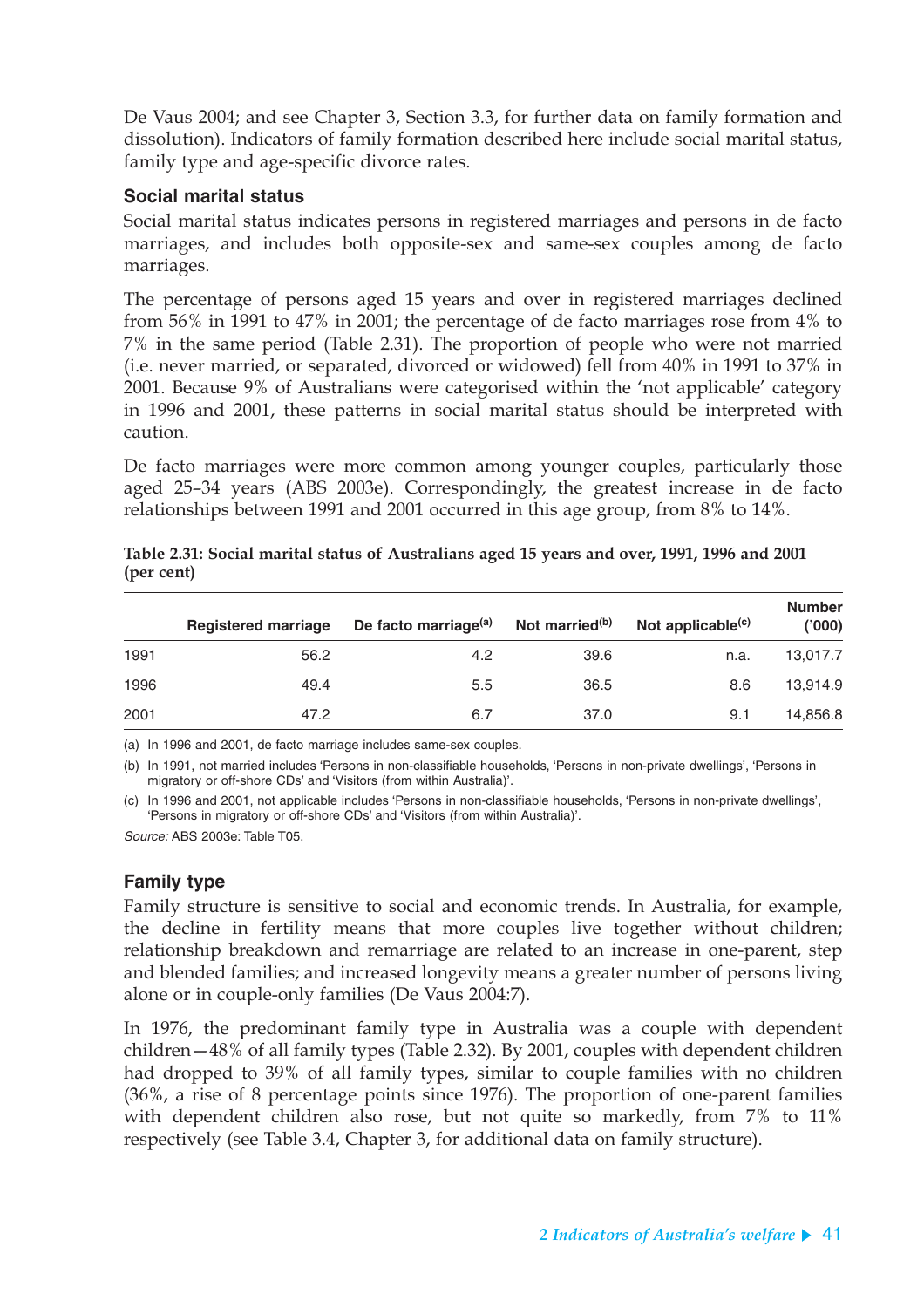|                                           | 1976 | 1981 | 1986 | 1991 | 1996 | 2001 |
|-------------------------------------------|------|------|------|------|------|------|
| Couple family with no children            | 28.0 | 28.7 | 30.3 | 31.4 | 34.1 | 35.7 |
| Couple with dependent children            | 48.4 | 46.6 | 44.8 | 44.4 | 40.6 | 38.6 |
| Couple family with non-dependent children | 11.1 | 10.0 | 10.9 | 9.5  | 9.0  | 8.4  |
| One-parent family with dependent children | 6.5  | 8.6  | 7.8  | 8.8  | 9.9  | 10.7 |
| Other families                            | 5.9  | 6.0  | 6.2  | 5.9  | 6.4  | 6.5  |

#### **Table 2.32: Australian family types, 1976–2001 (per cent)**

Note: Other families include one-parent families with non-dependent children.

Source: De Vaus 2004 (based on ABS Census data).

#### **Age-specific divorce rates**

Between 1983 and 2003, the pattern in age-specific divorce rates for registered married couples varied depending on age group. Divorce rates declined among younger (under 35 years) Australians of both sexes, stayed much the same for 35–44 year olds, and rose slightly for those aged over 45 years (Table 2.33). In 1983, husbands aged 30–34 years and wives aged 25–29 years experienced the highest divorce rates (15.3 and 15.9 respectively). By 2003, the highest rates were experienced in older age groups—35–44 years for husbands (12.6) and 30–39 years for wives (13.1). This upward shift is probably related to later age of marriage and an increase in the duration of marriages before divorce (De Vaus 2004:214).

|                 | $24$ | $25 - 29$ | $30 - 34$ | $35 - 39$ | $40 - 44$ | $45 - 49$ | $50 - 54$ | $55+$ |
|-----------------|------|-----------|-----------|-----------|-----------|-----------|-----------|-------|
| <b>Husbands</b> |      |           |           |           |           |           |           |       |
| 1983            | 1.9  | 12.3      | 15.3      | 14.2      | 12.5      | 9.9       | 7.2       | 2.7   |
| 1993            | 1.0  | 8.5       | 13.1      | 13.1      | 12.8      | 10.8      | 8.4       | 2.7   |
| 2003            | 0.4  | 5.3       | 10.8      | 12.6      | 12.6      | 11.7      | 9.5       | 3.6   |
| <b>Wives</b>    |      |           |           |           |           |           |           |       |
| 1983            | 4.3  | 15.9      | 15.0      | 13.3      | 10.9      | 8.2       | 5.2       | 1.4   |
| 1993            | 2.3  | 12.5      | 13.9      | 13.2      | 11.5      | 9.4       | 5.9       | 1.3   |
| 2003            | 1.1  | 8.5       | 13.1      | 13.1      | 12.3      | 10.5      | 7.3       | 1.9   |

**Table 2.33: Age-specific divorce rates,(a) 1983, 1993 and 2003**

(a) Per 1,000 estimated resident males and females respectively, at 30 June for each year shown. In Australia's Welfare 2003 the rates were per 1,000 married men and women.

Note: Overall divorce rates were not published in ABS (2005e). Source: ABS 2005e.

### **Family functioning**

How successfully a family 'functions' is influenced by the strength and quality of family relationships (i.e. cohesion) and the support family members offer one another (Amato 1998; Coleman 1988; Furstenburg & Hughes 1995). A well-functioning family could thus be envisaged as one which communicates well, maintains strong relations, and is resilient during episodes of stress.

Despite the importance attached to family functioning, particularly with relation to child wellbeing, there has been little progress in developing a single measure of family functioning. One potential measure described in *Australia's Welfare 2003* (AIHW 2003a)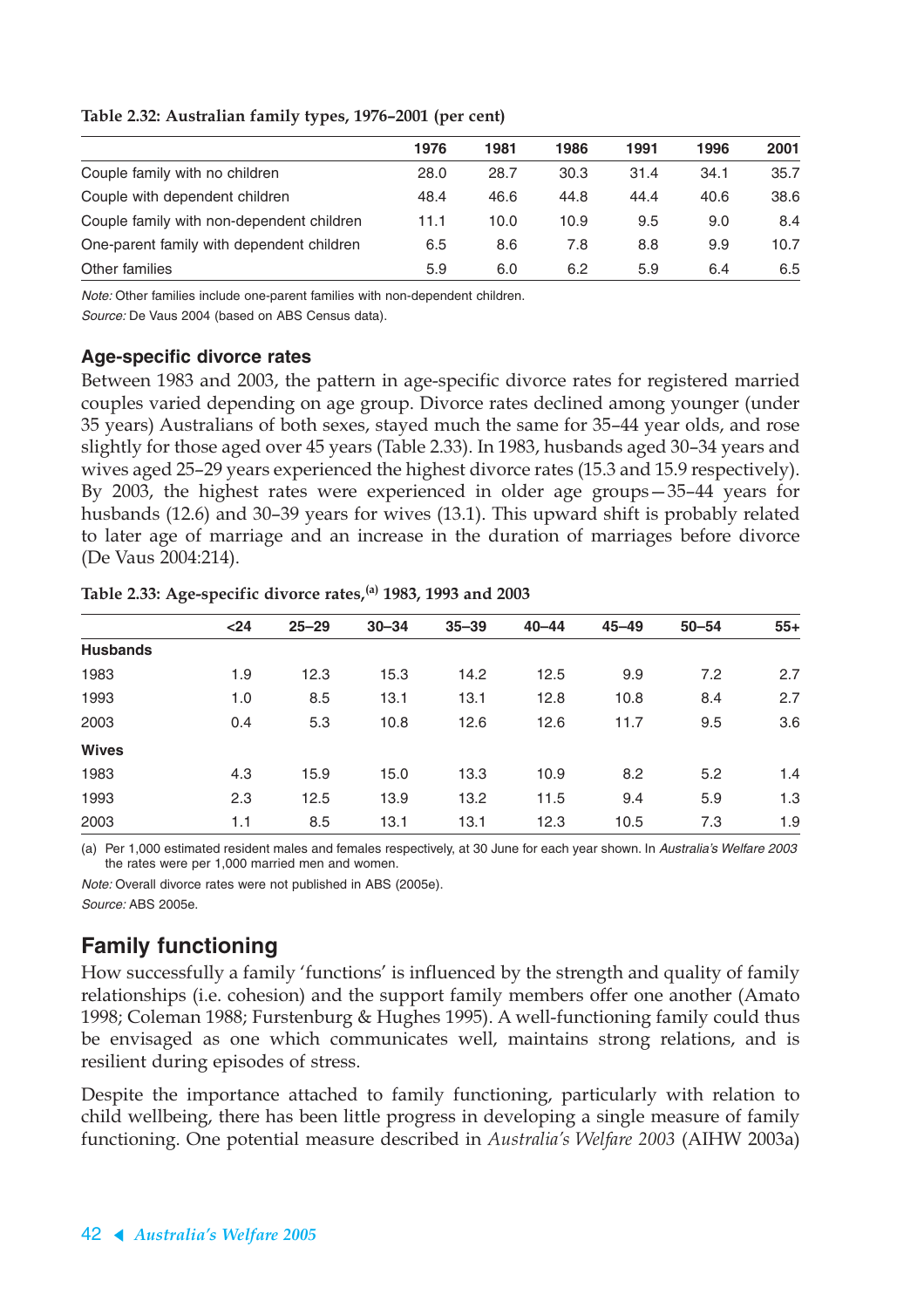collates responses to questions on the frequency of positive interactions between family members, such as conversation, attention and pursuit of common activities (Amato 1998; Berger-Schmitt 2000; Coleman 1988). Other potential indicators measure family discord and parental disciplinary style (Silburn et al. 1996) or the ability of family members to 'get on with one another' (see AIHW 2005c). These and other measures discussed in the literature, however, are liable to subjective interpretation, both on the part of the reporting family member and the collator of responses. More rigid definitions of functioning and its components are needed to develop a more appropriate indicator.

The antecedents or effects of family dysfunction are more quantifiable. Domestic violence and child abuse/neglect are commonly used indicators of serious family discord and breakdown.

#### **Domestic violence**

Domestic violence refers to all potential forms of family violence, including physical, sexual, verbal, psychological and emotional abuse (see a review of definitions in Laing & Bobic 2002), and can have serious consequences for the wellbeing of individuals and families, and the wider community. It is estimated that up to a quarter of young Australians aged 12–20 years have witnessed an incident of domestic violence against their mother or stepmother (NCP 2001), and a review of overseas and Australian literature describes an increased risk of child abuse within families suffering domestic violence (Laing 2000).

With the exception of the Supported Accommodation Assistance Program (SAAP) collection, data on domestic violence remain limited in Australia, and what are available tend to focus on violence inflicted on women by a male intimate partner. There are few or no data on men's experience of domestic violence, nor on the prevalence of violence between same sex partners. (Information on violence directed against men will be available in 2006 from data collected in the ABS Personal Safety Survey.) The data on women's experience of domestic violence are undermined by problems of underreporting—at least two studies have shown that only a small proportion of women contact police or domestic violence crisis services while in abusive relationships (ABS 1996a; Keys Young 1998).

The 1996 Australian Women's Safety Survey found that 8% of women currently in a relationship had experienced domestic violence from their partner; around 3% had been victims of either physical or sexual violence in the 12 months preceding the interview (ABS 1996a). More recent data on domestic violence have been published by the Australian Institute of Criminology, drawn from the Australian component of the International Violence against Women Survey. In this survey, domestic violence, or intimate partner violence, was defined as 'actual or threatened physical, sexual, psychological or emotional violence involving current or former spouses (married and de facto partners) or current or former boyfriends' (Mouzos & Makkai 2004:42). Just under 5% of women interviewed reported experiencing intimate partner violence over 12 months prior to the December 2002—June 2003 survey; 34% had experienced at least one form of intimate partner violence over their lifetime. In the 2002 Crime and Safety Survey, 35% of women reported being assaulted by a family member, of whom 60% were a current or former partner (AIHW 2003a).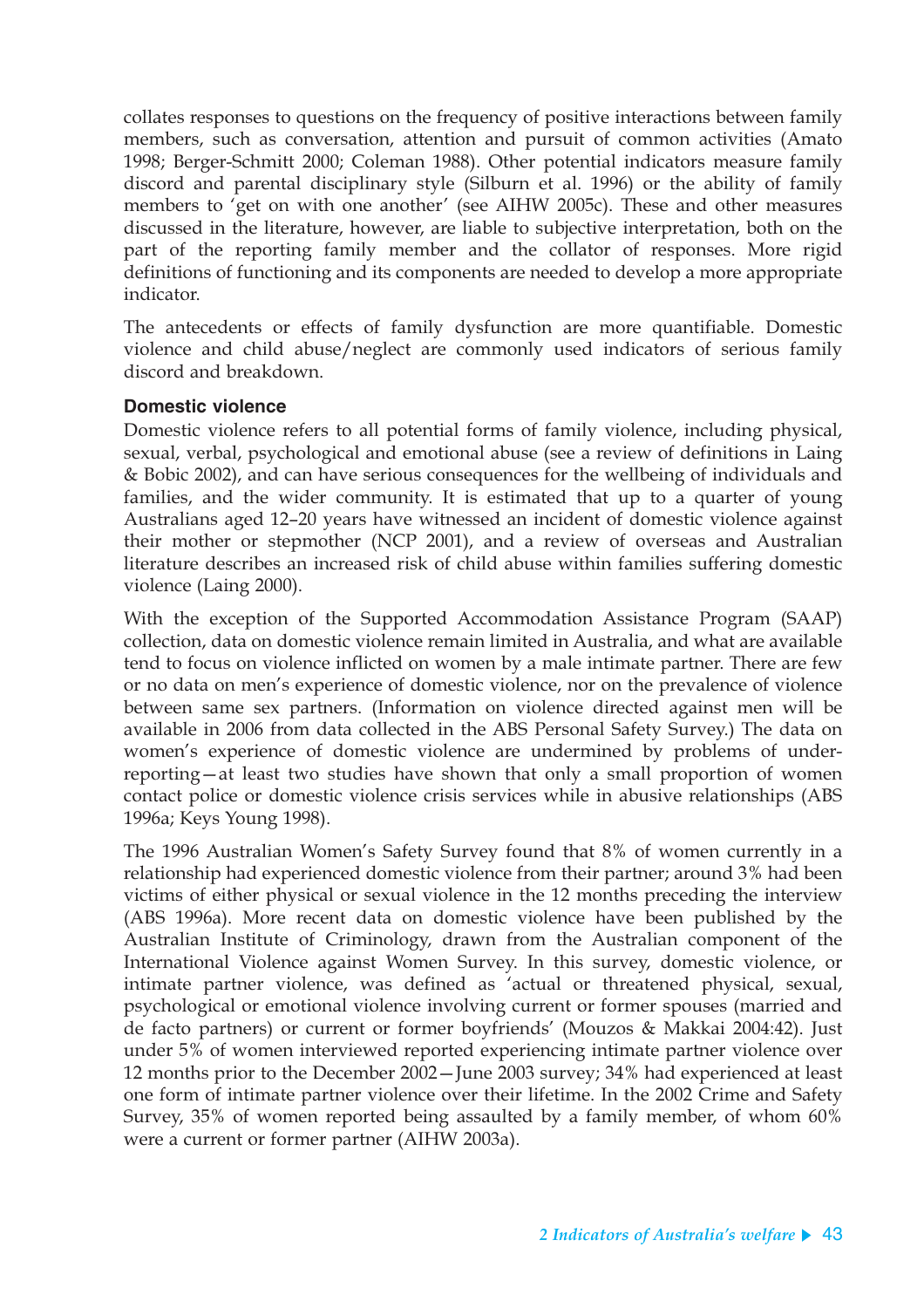Domestic violence is a common reason for people, particularly women, to seek crisis accommodation and support. For each period starting 1996–97 through to 2003–04, domestic violence was the main reason clients sought assistance through SAAP for 20–24% of support periods (AIHW 2003a, 2004b, 2005d). In 2003–04, females seeking SAAP assistance because of domestic violence were accompanied by 31,800 children, who were provided with an estimated 32,700 support periods (AIHW 2005e).

#### **Child abuse and neglect**

Child abuse and neglect may result from family breakdown and domestic violence, lack of parenting skills, coping issues, and external factors such as social isolation. Estimates of prevalence are difficult to obtain and in Australia are inferred from reports provided by child protection agencies. One indicator of abuse and neglect is the rate of children who were the subject of a child protection substantiation. Notifications of child abuse to community services departments are substantiated if there is reasonable cause to believe that a child has been, was being or is likely to be abused, neglected or otherwise harmed. (See also the section on child protection in Chapter 3.)

The trend in rates of children in substantiations between 1998–99 and 2003–04 varied across jurisdictions and for most states and territories did not follow a particular pattern (Table 2.34). Only Queensland showed a steady change in rates, in this case an increase from 5.1 per 1,000 children in 1998–99 to 14.0 in 2003–04. Interpretation of these trends is complicated by changes to policies and procedures, in particular in New South Wales, Queensland, Tasmania and the Australian Capital Territory, where new Acts have been introduced in the last 5 years, combined with heightened public awareness and willingness to report child abuse and neglect (AIHW 2005f).

| Year        | <b>NSW</b>          | Vic | Qld  | <b>WA</b>          | <b>SA</b> | Tas | <b>ACT</b> | <b>NT</b>           |
|-------------|---------------------|-----|------|--------------------|-----------|-----|------------|---------------------|
| 1998-99     | 4.4                 | 6.3 | 5.1  | 2.5                | 5.2       | 1.1 | 5.2        | n.a. <sup>(a)</sup> |
| 1999-00     | 3.9                 | 6.3 | 5.6  | 2.3                | 5.0       | 0.7 | 2.6        | 6.2                 |
| $2000 - 01$ | 4.4                 | 6.6 | 7.3  | 2.4                | 5.0       | 0.9 | 2.8        | 5.8                 |
| $2001 - 02$ | 4.8                 | 6.6 | 8.3  | 2.4                | 5.3       | 1.4 | 2.7        | 5.8                 |
| 2002-03     | $7.5^{(b)}$         | 6.3 | 10.1 | 1.9 <sup>(c)</sup> | 5.8       | 1.8 | 3.6        | 5.5                 |
| 2003-04     | n.a. <sup>(d)</sup> | 6.4 | 14.0 | 2.0                | 5.9       | 3.0 | 6.7        | 8.7                 |

**Table 2.34: Rates of children aged 0–16 per 1,000 who were the subject of a child protection substantiation, by state and territory, 1998–99 to 2003–04**

(a) Data for 1998–99 were not available.

(b) Data for 2002–03 and previous years should not be compared. NSW implemented a modification to the data system to support

legislation and practice changes during 2002–03 which would make any comparison inaccurate.

(c) The decline in the number of notifications for 2002–03 is associated with organisational and practice charges.

(d) Data for 2003–04 were not available.

Source: AIHW 2005f.

Rates of substantiation in 2003–04 were again highest for children under 1 year and generally declined with age (Table 2.35). Indigenous children were also considerably more likely to be the subject of a substantiation. In Victoria, for example, the substantiation rate was almost 10 times as high for Indigenous children, and in South Australia and Western Australia, 8 times as high. The over-representation of Indigenous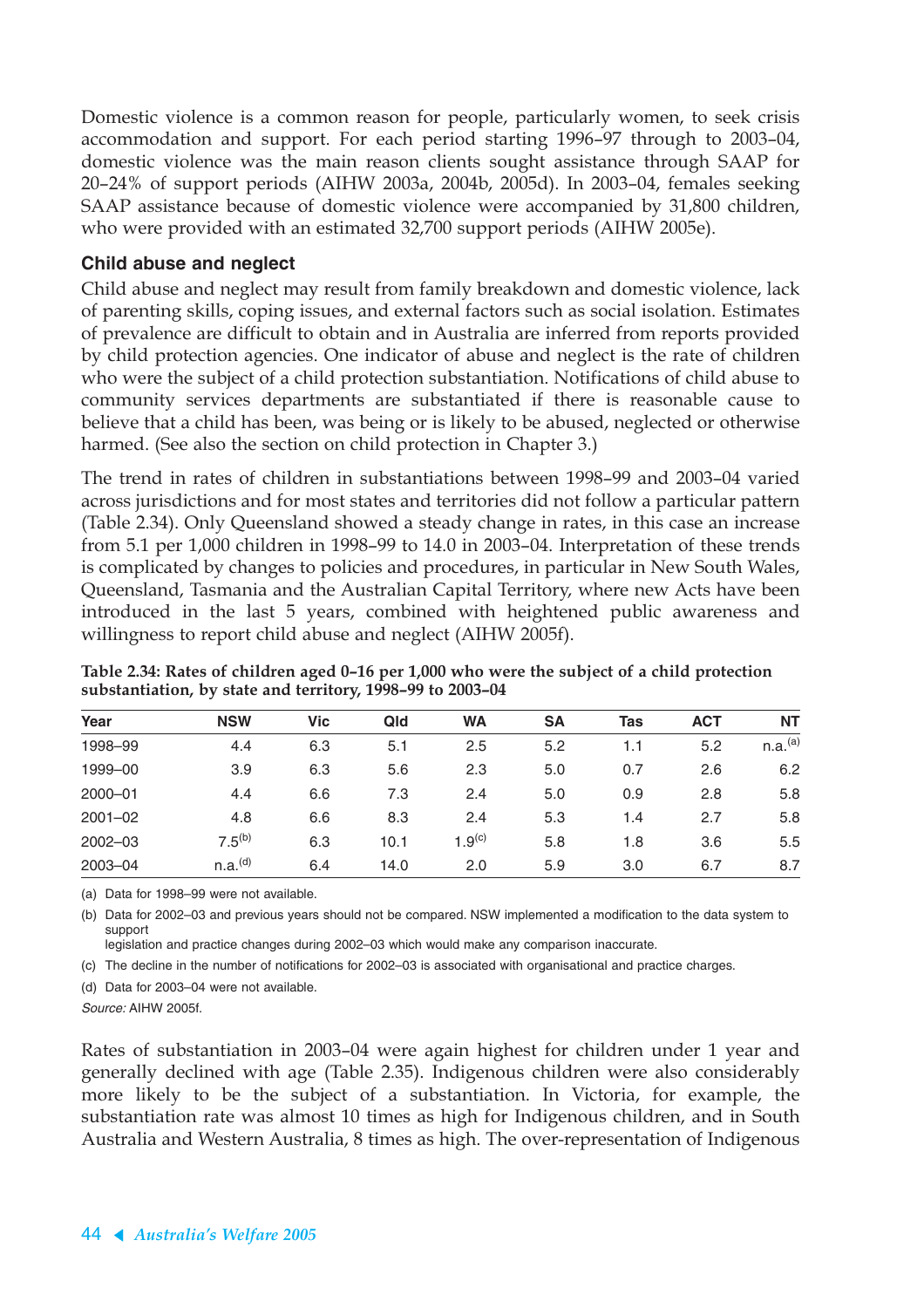children in child protection substantiations is a consequence of a complex web of factors, including the intergenerational effects of previous separations from family and culture, poverty and disadvantage, and substance abuse (HREOC 1997).

| Age (years)             | $NSW^{(a)}$ | <b>Vic</b> | Qld  | <b>WA</b> | <b>SA</b> | <b>Tas</b> | <b>ACT</b> | <b>NT</b> |
|-------------------------|-------------|------------|------|-----------|-----------|------------|------------|-----------|
| $<$ 1                   | n.a         | 15.6       | 25.1 | 5.0       | 9.1       | 2.4        | 14.7       | 22.6      |
| $1 - 4$                 | n.a         | 7.3        | 15.9 | 2.2       | 7.3       | 2.5        | 8.6        | 13.0      |
| $5 - 9$                 | n.a         | 5.9        | 14.9 | 2.1       | 6.6       | 2.5        | 6.3        | 6.5       |
| $10 - 14$               | n.a         | 5.9        | 13.6 | 1.8       | 5.2       | 2.3        | 5.3        | 6.6       |
| $15 - 16$               | n.a         | 3.3        | 6.2  | 0.8       | 1.8       | 1.5        | 3.2        | 1.5       |
| Indigenous              | n.a.        | 57.7       | 20.8 | 11.2      | 39.9      | 1.6        | 25.3       | 16.2      |
| <b>Other Australian</b> |             |            |      |           |           |            |            |           |
| children                | n.a.        | 5.9        | 13.6 | 1.4       | 4.7       | 3.1        | 6.2        | 3.5       |

**Table 2.35: Rates of children who were the subject of a child protection substantiation, by age, Indigenous status, and state and territory, 2003–04**

(a) NSW unable to provide data due to ongoing implementation of data system.

Note: Data from Tas should be interpreted carefully due to low incidence of workers recording Indigenous status at time of substantiation.

Source: AIHW 2005f.

## **Social and support networks**

Support networks can be extensive and embody connections from face-to-face contact with relatives and close friends, to local community groups and online, telephone and other communication with professionals. Support received from any of these sources may come in the form of information, practical help or emotional support. Social and support networks are defined here as those more informal networks between family members, friends and more immediate contacts such as neighbours and work colleagues.

The frequency of contact with family and friends, and particularly the quality of those interactions, build feelings of acceptance, social trust, and shared norms and identities between members of that network. Regular and harmonious contact with a support or social network can have a protective effect on a person's general health, morbidity and mental health (see, for example, Baum et al. 2000; Henderson 1991; Kendler et al. 2005; Seeman 1996) and can improve their ability to deal with stress (Cassel 1976; Monroe & Steiner 1986).

Data on the frequency of contact with families and friends, and sources of support in times of crisis, are collected in the ABS General Social Survey. However, no national data are collected on the quality of these contacts. Quality contact between people not only defines the existence of actual bonds between the persons involved in the relationship (Black & Hughes 2001) but also enables establishment of reciprocal bonds of support among different members of the network.

### **Contact with family and friends**

In 2002, the great majority (over 90%) of Australians aged 18 years and over had contact with family or friends living outside the household (Table 2.36). There were no major differences between the sexes or age groups.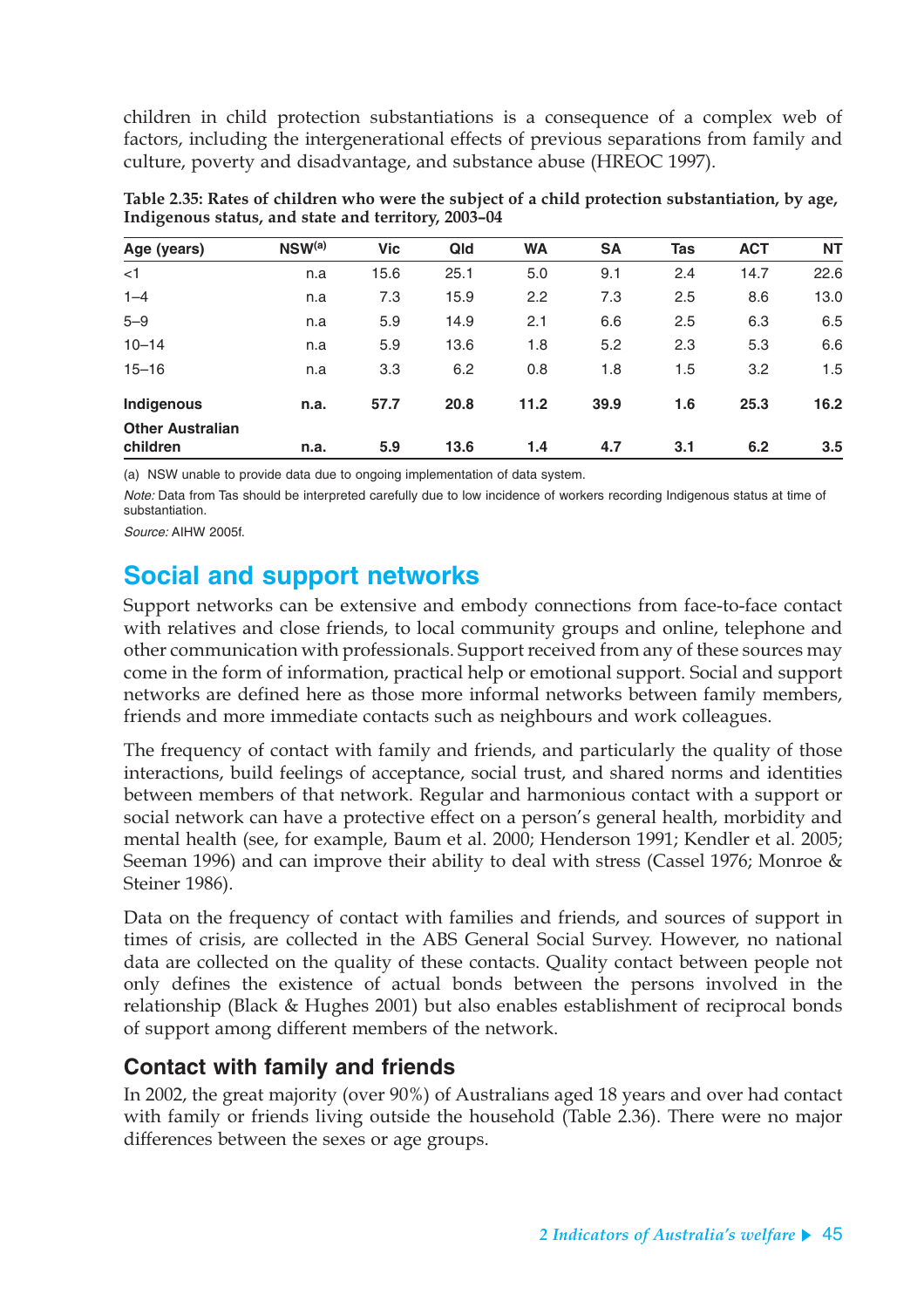|              |           | Total     |           |           |           |           |       |       |               |
|--------------|-----------|-----------|-----------|-----------|-----------|-----------|-------|-------|---------------|
|              | $18 - 24$ | $25 - 34$ | $35 - 44$ | $45 - 54$ | $55 - 64$ | $65 - 74$ | $75+$ | Total | ('000)        |
| <b>Males</b> | 95.6      | 96.1      | 95.0      | 94.0      | 95.8      | 92.8      | 92.7  |       | 94.9 7,177.00 |
| Females      | 94.7      | 97.1      | 95.4      | 95.8      | 96.8      | 96.2      | 95.4  |       | 96.0 7,237.00 |

**Table 2.36: Australians who were in contact in the last week with family and friends living outside the household, 2002 (per cent)**

Source: ABS 2003b.

#### **Sources of support**

Most Australians seek support from a family member when faced with a crisis (Table 2.37). Friends are another important source of support but much more so for younger age groups. For example, in 2002 Australians aged 18–24 years were equally likely to rely on a friend or a family member as a source of support (82% and 83% respectively). In contrast, only 40% of those aged 75 years or older felt they could seek support from a friend, compared with 82% who reported being able to rely on a family member.

| Table 2.37: Sources of support in times of crisis, by age group, 2002 (per cent) |  |  |  |
|----------------------------------------------------------------------------------|--|--|--|
|----------------------------------------------------------------------------------|--|--|--|

|                |           | Age group |           |           |           |           |                    |             |  |  |
|----------------|-----------|-----------|-----------|-----------|-----------|-----------|--------------------|-------------|--|--|
|                | $18 - 24$ | $25 - 34$ | $35 - 44$ | $45 - 54$ | $55 - 64$ | $65 - 74$ | 75+                | All persons |  |  |
| Family member  | 82.9      | 87.0      | 82.6      | 77.6      | 81.8      | 82.6      | 81.5               | 82.4        |  |  |
| Friend         | 81.5      | 72.3      | 71.1      | 66.3      | 60.0      | 46.2      | 39.8               | 66.1        |  |  |
| Neighbour      | 25.4      | 26.3      | 36.5      | 38.0      | 39.9      | 37.5      | 40.7               | 34.1        |  |  |
| Work colleague | 28.4      | 29.4      | 24.9      | 24.9      | 16.4      | 2.1       | $*$ <sup>0.2</sup> | 21.5        |  |  |

**Notes** 

1. Categories of sources of support are not mutually exclusive and do not include community, charity or religious organisation; local council or other government services; health, legal or financial profession; and other, as collected in the General Social Survey.

2. Types of crisis support include advice on what to do; emotional support; help when experiencing a serious injury or illness; help in maintaining family or work responsibilities; and provision of emergency money, accommodation and/or food. Source: ABS 2003b.

Neighbours and work colleagues were less common but not unusual sources of support. Between 37% and 41% of Australians over the age of 35 years nominated a neighbour as a source of support, and persons aged over 75 years were equally likely to rely on a neighbour as they would a friend. (Neighbours are an important resource for older persons in the community (Schwirian & Schwirian 1993; Young et al. 2004).) Work colleagues were also reported by 25–28% aged 18–54 years as a reliable source of support.

### **Social detachment**

For persons already experiencing some level of social exclusion, disengagement from their support network can impact even more harmfully on their ability to rejoin mainstream society. For example, Eyrich et al. (2003) found that periods of homelessness were significantly longer for people unable to count on their family and friends, and lower levels of social support are associated with, and may prompt, engagement in criminal behaviour (e.g. Colvin et al. 2002). Youth are also at a much increased risk of suicide if they have poor social supports (Esposito & Clum 2003).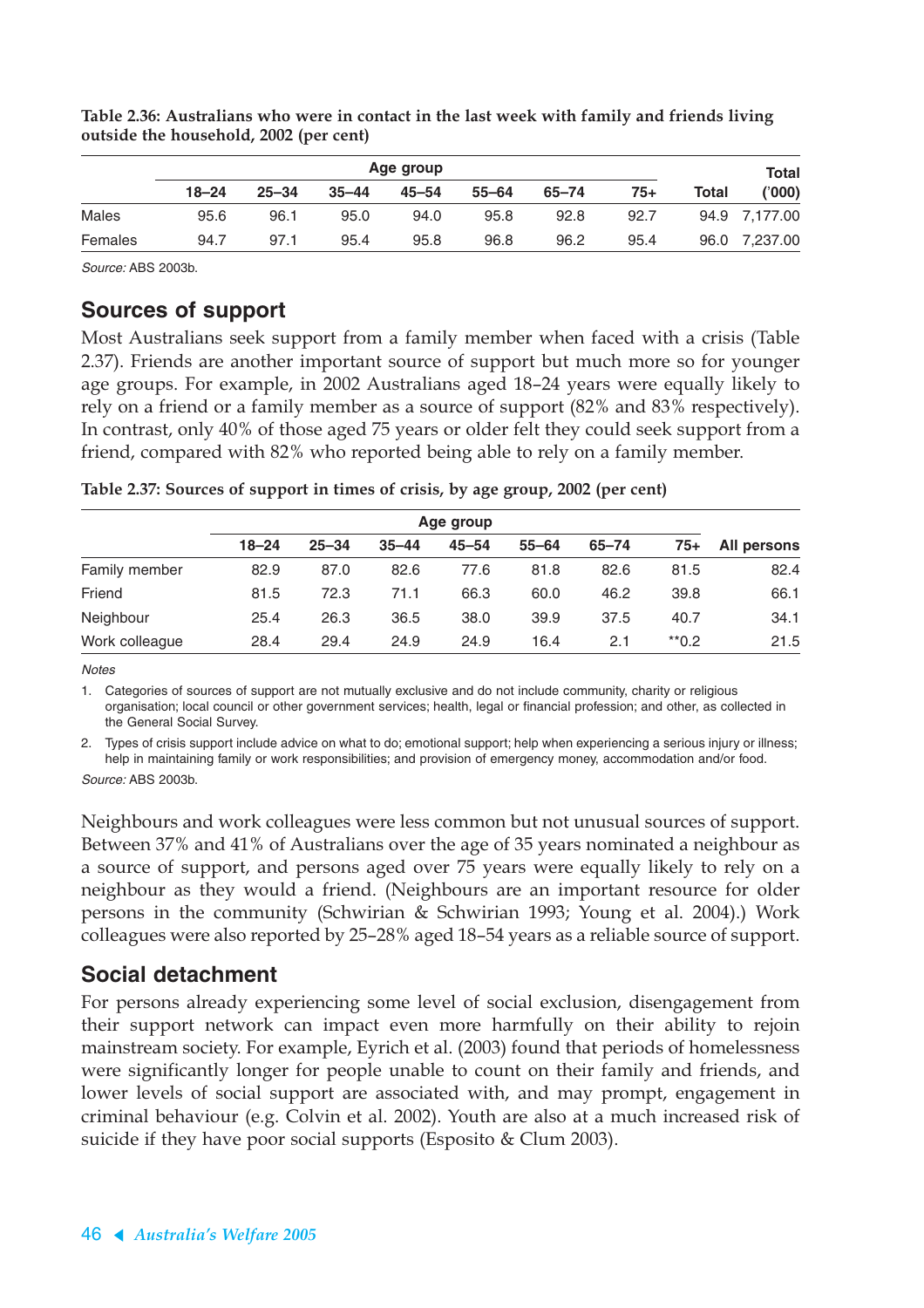Two indicators of social detachment are rates of suicide (see 'Safety') and rates of imprisonment. In the last 10 years, the imprisonment rate for all Australians rose from 126.9 per 100,000 in 1994 to 157.1 per 100,000 in 2004, with slight downturns in 2000 and 2002 (Table 2.38). Females made up less than 7% of the prison population in any one year—4.8% in 1995 to 6.9% in 2004 (ABS 2004m).

| Year | <b>All prisoners</b> | <b>Indigenous prisoners</b> |
|------|----------------------|-----------------------------|
| 1994 | 126.9                | 1,250.6                     |
| 1995 | 128.7                | 1,307.3                     |
| 1996 | 132.4                | 1,405.9                     |
| 1997 | 137.3                | 1,507.7                     |
| 1998 | 141.1                | 1,546.0                     |
| 1999 | 150.7                | 1,737.5                     |
| 2000 | 149.7                | 1,614.2                     |
| 2001 | 152.5                | 1,711.9                     |
| 2002 | 150.3                | 1,689.2                     |
| 2003 | 154.9                | 1,766.5                     |
| 2004 | 157.1                | 1,851.9                     |

**Table 2.38: Rates of imprisonment, all prisoners and Indigenous prisoners, 1994–2004**

**Notes** 

1. Data exclude persons held in juvenile institutions, psychiatric custody and policy custody. Data were collected on all persons held in Australian prisons on the night of 30 June of each reference year, based on administrative records held by corrective services in each Australian state and territory.

2. Rates are per 100,000 population in each age group and are age-standardised. They were derived using resident and estimated Indigenous populations for June of each reference year.

Source: ABS 2004m.

The Indigenous imprisonment rate also rose in this period from 1,251 per 100,000 to 1,852 per 100,000 (Table 2.38). Indigenous persons were imprisoned at a rate 10 to 12 times greater than the overall population between 1994 and 2004 and accounted for 17– 21% of all prisoners over the decade (ABS 2004m:Table 16).

## **Trust**

Trust may be held in familiars (interpersonal trust), casual acquaintances and strangers (social trust), and in public or high-level institutions (civic trust). Social trust is perceived as a more sensitive measure of overall acceptance than interpersonal trust (Cox & Caldwell 2000). Less than half of Australians, however, are socially trusting—in 2003, 39% of Australians (41% of males and 37% of females) responding to the Australian Survey of Social Attitudes (AUSSA) agreed that most people can be trusted. A similar proportion of Australians in the 1990s reported trusting most people, down from 46% in the early 1980s (AIHW 2003a:53).

Civic trust reflects interactions between different strata in society, and potentially promotes better access to resources and socially useful links (Anheier & Kendall 2000; Black & Hughes 2001). Confidence in institutions is often used in Australian surveys as a proxy indicator of civic trust and is again used here for the same purpose.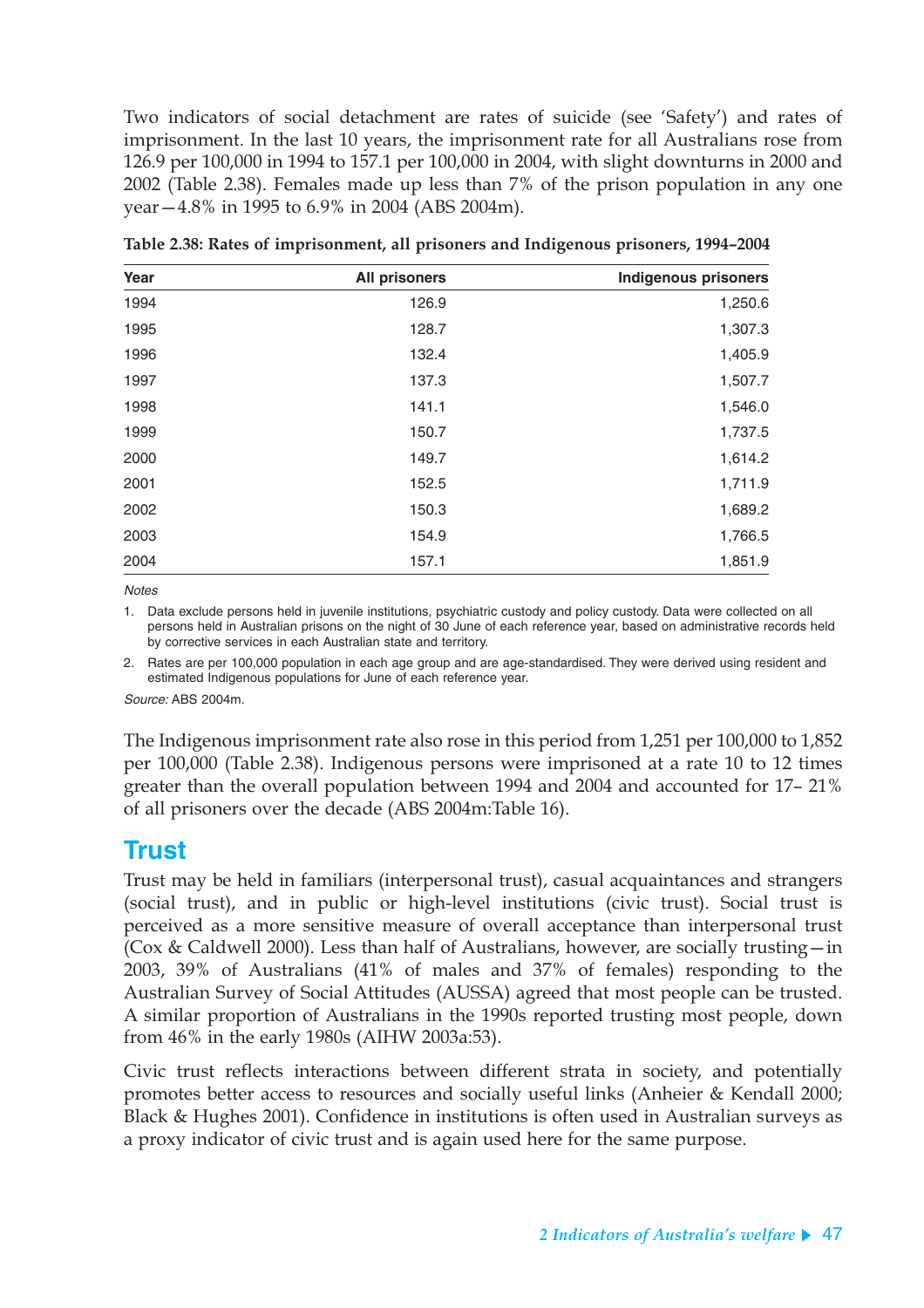|                     |         |                         |                       | <b>Major</b>      |      |                                     |
|---------------------|---------|-------------------------|-----------------------|-------------------|------|-------------------------------------|
|                     | Federal |                         |                       | <b>Australian</b> |      |                                     |
|                     |         | government Legal system | Police <sup>(b)</sup> |                   |      | companies Trade unions Armed forces |
| $1983^{(c)}$        |         |                         |                       |                   |      |                                     |
| A great deal        | 8.6     | 11.6                    | 27.4                  | 15.6              | 4.3  | 22.2                                |
| Quite a lot         | 46.7    | 48.9                    | 53.0                  | 63.7              | 19.8 | 44.6                                |
| Not very much       | 37.4    | 34.9                    | 17.3                  | 19.2              | 55.7 | 28.5                                |
| None at all         | 7.3     | 4.6                     | 2.2                   | 1.6               | 20.2 | 4.6                                 |
| 1995 <sup>(c)</sup> |         |                         |                       |                   |      |                                     |
| A great deal        | 2.2     | 4.9                     | 18.5                  | 5.7               | 2.9  | 14.7                                |
| Quite a lot         | 23.9    | 29.8                    | 57.3                  | 52.8              | 22.7 | 52.9                                |
| Not very much       | 53.3    | 53.2                    | 20.2                  | 36.7              | 51.9 | 28.0                                |
| None at all         | 20.5    | 12.1                    | 4.0                   | 4.7               | 22.4 | 4.5                                 |
| 2001 <sup>(d)</sup> |         |                         |                       |                   |      |                                     |
| A great deal        | 6.2     | 4.9                     | 13.2                  | 2.9               | 2.3  | 26.2                                |
| Quite a lot         | 44.6    | 31.1                    | 55.0                  | 43.5              | 24.5 | 58.2                                |
| Not very much       | 37.8    | 51.3                    | 27.2                  | 44.3              | 56.6 | 14.2                                |
| None at all         | 11.3    | 12.7                    | 4.6                   | 9.4               | 16.8 | 1.4                                 |
| $2003^{(e)}$        |         |                         |                       |                   |      |                                     |
| A great deal        | 4.5     | 4.4                     | 12.6                  | 1.7               | 3.3  | 24.3                                |
| Quite a lot         | 34.2    | 24.2                    | 57.8                  | 37.9              | 23.6 | 55.9                                |
| Not very much       | 43.5    | 46.0                    | 22.7                  | 43.6              | 45.3 | 15.6                                |
| None at all         | 14.2    | 23.5                    | 5.3                   | 10.5              | 22.6 | 1.7                                 |

**Table 2.39: Levels of confidence in selected institutions,(a) 1983, 1995, 2001 and 2003**

(a) In the text, 'confidence' comprises the survey responses 'A great deal' and 'Quite a lot'.

(b) The 2003 data relate to police in their own state or territory.

(c) Data from Australian Values Survey and World Values Survey.

(d) Data from the 2001 Australian Election Study.

(e) Data from the 2003 Australian Survey of Social Attitudes.

Sources: Papadakis 1999 analysis of 1983 Australian Values Study and 1985 World Values Study; SSDA 2001; AUSSA 2003 unpublished data.

Among a small number of selected institutions, Australians, in 2003, had the highest level of confidence in the armed forces (80%), followed by the police force (70%) (Table 2.39). Confidence in other institutions was considerably lower, with less than 50% of the population holding a great deal or quite a lot of confidence in the federal government, major Australian companies, the legal system and trade unions.

Australians held similar levels of confidence in the police, armed forces and trade unions between 2001 and 2003. Confidence in the armed forces rose from 67% in 1995 to 80% in 2003, while remaining relatively even for trade unions at around 25%. The police force experienced a slight decline in public-held confidence since 1983. Confidence in the legal system, major Australian companies and the federal government fell considerably between 2001 and 2003. This decline in confidence in the former two institutions continued a downward trend observed since 1983. Confidence in the federal government followed a less clear pattern.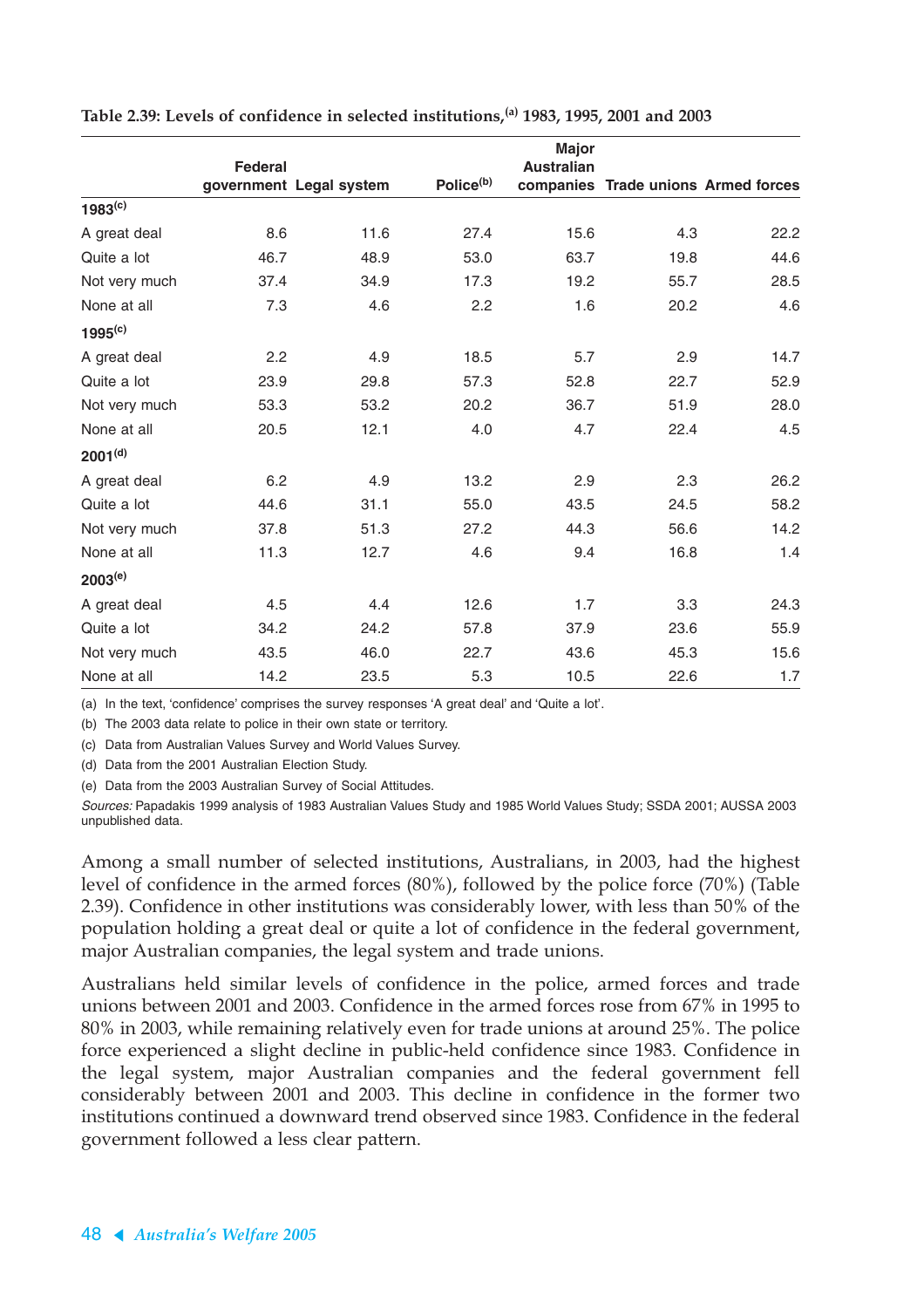### **Community and civic engagement**

Engagement with more formal social networks typifies community and civic participation, and allows individuals who may not normally associate with one another to do so. Some authors argue that interaction with people outside one's informal network builds understanding and acceptance of diversity (Hughes et al. 1999). The formation of 'bridges' between community members enhances social cohesion, by building the 'trust and capacity for collective action within the group' (Stolle & Rochon 1998:48).

#### **Community engagement**

Voluntary work is often considered a key indicator of social cohesion, since it demonstrates social trust and social investment. Volunteers tend to be more integrated within their community (Baum et al. 1999; Onyx & Leonard 2000) and so in communities where more people engage in voluntary work, social connectedness is considered more firmly established.

In 2002, 34% of the Australian population reported involvement in voluntary work in the previous 12 months (Table 2.40). A similar proportion (32%) engaged in voluntary work in 2000, up from 24% in 1995. Females were slightly more likely than males to volunteer.

|               | $1995^{(a)}$ | $2000^{(a)(b)}$ | $2002^{(c)}$ |
|---------------|--------------|-----------------|--------------|
| Age group     |              |                 |              |
| $18 - 24$     | 16.6         | 26.8            | 28.1         |
| $25 - 34$     | 20.4         | 27.5            | 28.8         |
| $35 - 44$     | 31.7         | 40.1            | 42.0         |
| $45 - 54$     | 27.7         | 35.4            | 39.2         |
| $55 - 64$     | 23.8         | 32.5            | 38.0         |
| $65 - 74$     | 23.0         | 30.3            | 32.0         |
| $75+$         | 14.9         | 17.8            | 23.6         |
| <b>Sex</b>    |              |                 |              |
| Males         | 22.9         | 30.5            | 30.6         |
| Females       | 24.4         | 33.0            | 35.1         |
| All persons   | 23.6         | 31.8            | 34.4         |
| Number ('000) | 3,189.4      | 4,395.6         | 4,931.0      |

**Table 2.40: Participation in voluntary work in last 12 months, by age and sex, 1995, 2000 and 2002 (per cent)**

(a) Voluntary activity includes administration/clerical work/recruitment, befriending/supportive/counselling, coaching/judging/ refereeing, fundraising/sales, management/committee work, performing/media production, personal care/assistance, preparing/serving food, repairing/maintenance/gardening, teaching/instruction/ providing information, and transporting people and goods (see source for definitions).

(b) Voluntary work for the Sydney 2000 Olympic and Paralympic Games is excluded from the data and thus does not account for the higher rate of volunteering in 2000.

(c) Voluntary work includes sport/recreation/hobby; welfare/community; health; emergency services; education/training/youth development; religious; environmental/animal welfare; business/professional/union; law/justice/political; arts/culture; foreign/international (excluding work done overseas).

Sources: ABS 1996b, 2001c, 2003b.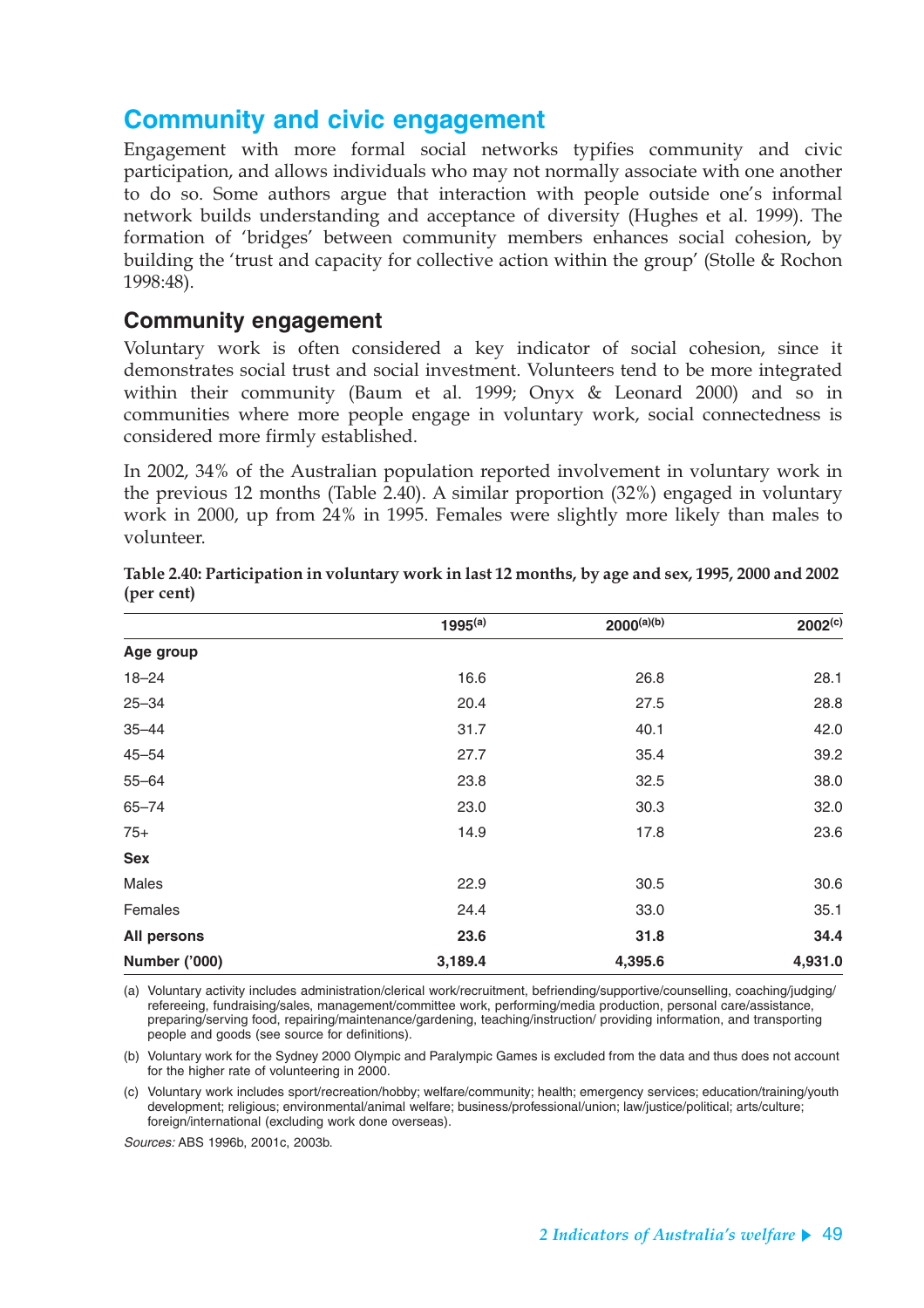Rates of voluntary work varied across age groups but participation was most common among people aged 35–44 years. Participation in voluntary work increased for most age groups during this period, the biggest increase being for those aged 55–64 years—14 percentage points between 1995 and 2002. (Additional information on volunteering amongst persons aged 65 years and over is presented in Chapter 4.)

Just over a quarter (28%) of Indigenous Australians reported participation in voluntary work (ABS 2004g). There was little difference between the sexes and the age groups, although 35% of persons aged 35–44 years volunteered compared with around 25% for other age groups.

Philanthropy is an alternative indicator of community engagement by reflecting the desire to contribute financially to the betterment of other individuals, groups, the community or society in general. Monetary donations made to charitable and non-profit organisations, in which the donor does not receive any benefit from the donation, were made by three-quarters of Australians in 2000 (Table 2.41).

While more recent data are not available, the 'Giving Australia' project, which commenced in 2004, plans to examine in part current levels of, attitudes to and motivations for philanthropic giving by both individuals and businesses in Australia (see <http://www.partnerships.gov.au/philanthropy/philanthropy\_research.html>). A report is planned for publication late in 2005 which will include data derived from individual giving and business community involvement surveys.

|              | <b>By volunteers</b> |          | By non-volunteers |          | <b>Total</b> |          |
|--------------|----------------------|----------|-------------------|----------|--------------|----------|
|              | No. ('000)           | Per cent | No. ('000)        | Per cent | No. ('000)   | Per cent |
| Age          |                      |          |                   |          |              |          |
| $18 - 24$    | 333.5                | 67.6     | 806.3             | 59.7     | 1,139.7      | 61.8     |
| $25 - 34$    | 649.1                | 83.9     | 1,357.7           | 66.5     | 2,006.8      | 71.3     |
| $35 - 44$    | 996.6                | 86.1     | 1,299.6           | 75.1     | 2,296.2      | 79.5     |
| $45 - 54$    | 792.0                | 88.2     | 1,224.4           | 74.9     | 2,016.4      | 79.6     |
| $55 - 64$    | 472.0                | 86.5     | 829.7             | 73.1     | 1,301.7      | 77.4     |
| $65 - 74$    | 328.6                | 86.2     | 586.5             | 66.7     | 915.1        | 72.6     |
| $75+$        | 127.2                | 86.7     | 467.5             | 69.2     | 594.6        | 72.3     |
| <b>Sex</b>   |                      |          |                   |          |              |          |
| <b>Males</b> | 1,719.3              | 82.6     | 3,165.0           | 66.6     | 4,884.3      | 71.5     |
| Females      | 1,979.7              | 85.5     | 3,406.8           | 72.6     | 5,386.4      | 76.9     |
| Total        | 3,698.9              | 84.2     | 6,571.8           | 69.6     | 10,270.7     | 74.2     |

**Table 2.41: People who made monetary donations to charities and non-profit organisations, by volunteer status, 2000**

Note: A donation was defined as a 'voluntary transfer of funds made in the preceding 12 months by a person, on an individual not a business basis. The donor should not have received any benefit in return. Excludes purchase of goods and raffle tickets but includes door knocks and sponsoring walkathons etc.'

Source: ABS 2001c.

### **Civic engagement**

Civic engagement is an extension of community engagement, delineating more 'active' participation in political and more civically oriented organisations or events. Such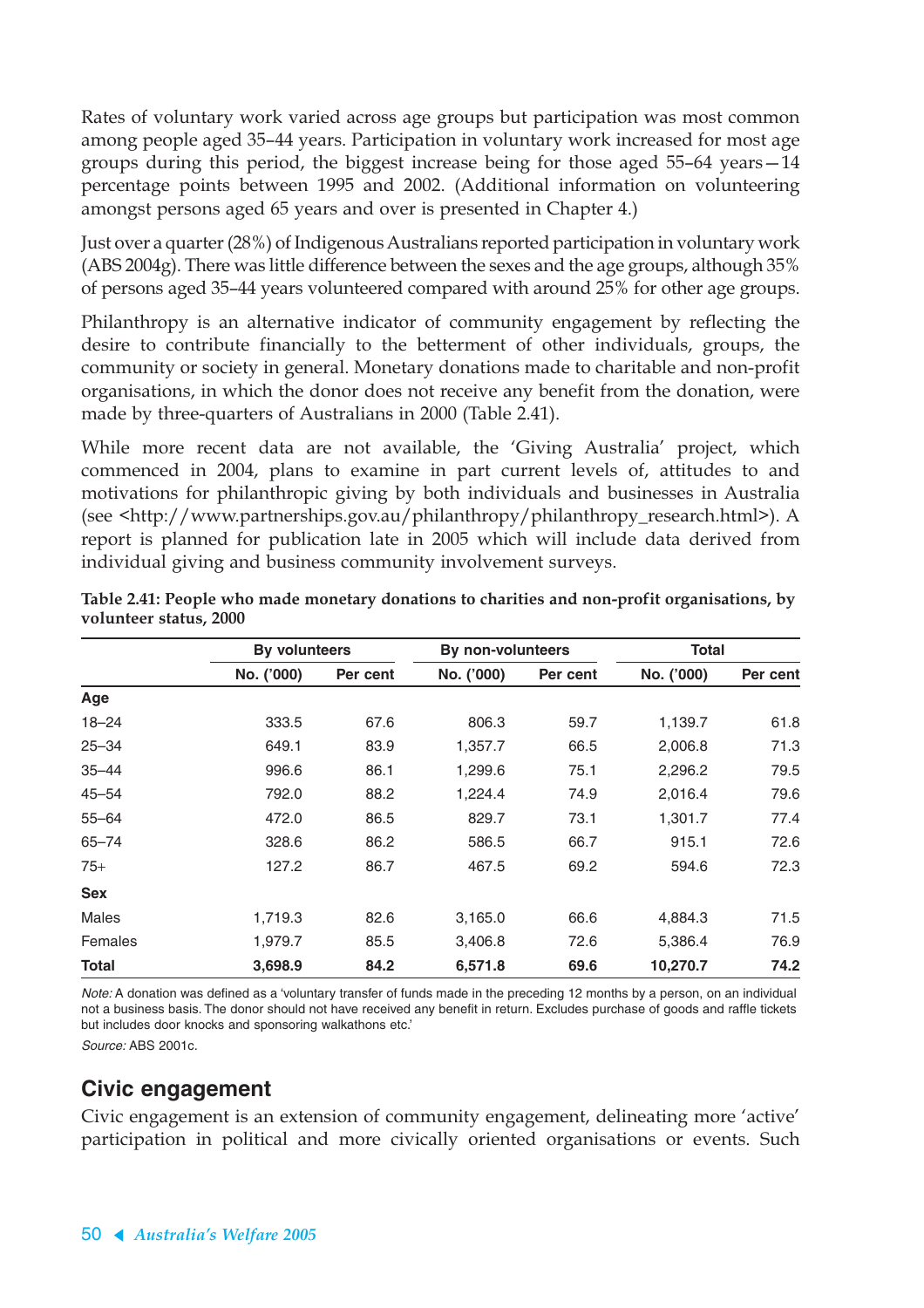active participation ranges from involvement in protest meetings and signing petitions to regular commitment to an organisation's activities and holding a decision-making role.

The 2003 Australian Survey of Social Attitudes asked respondents if they were a member, active member or office-holder in specific organisations. Active members were defined as those who were 'regularly involved in an organisation's activities', and office-holders as 'persons with a decision-making role in the group' as well as being regularly involved. These members are considered here as being 'actively engaged' in civic organisations.

In 2003, the percentage of respondents who were office-holders in specific organisations was very low $-2\%$  or less (Table 2.42). The proportion who were active members was not much higher, at 6% or less. Overall active membership (i.e. office-holders and active members) was largest for groups helping people with special needs and neighbourhood/community groups (both 7% of all respondents).

|                                      | Level of membership              |                                        |                       |                    |              |
|--------------------------------------|----------------------------------|----------------------------------------|-----------------------|--------------------|--------------|
|                                      | Office-<br>holder <sup>(a)</sup> | <b>Active</b><br>member <sup>(b)</sup> | Member <sup>(c)</sup> | Does not<br>belong | <b>Total</b> |
| Union                                | 0.6                              | 2.1                                    | 17.1                  | 80.2               | 100.0        |
| Political party                      | 0.1                              | 0.6                                    | 3.0                   | 96.2               | 100.0        |
| Lobby group                          | 0.4                              | 1.1                                    | 2.6                   | 96.0               | 100.0        |
| Group promoting human rights         | 0.5                              | 1.5                                    | 3.6                   | 94.3               | 100.0        |
| Environmental group/aid organisation | 0.3                              | 1.5                                    | 8.8                   | 89.3               | 100.0        |
| Neighbourhood or community group     | 2.0                              | 4.6                                    | 13.7                  | 79.9               | 100.0        |
| Group helping people with special    |                                  |                                        |                       |                    |              |
| needs                                | 1.2                              | 5.6                                    | 7.6                   | 75.5               | 100.0        |
| Self-help/consumer group             | 0.2                              | 1.4                                    | 6.6                   | 91.8               | 100.0        |

**Table 2.42: Active membership in various civic organisations, 2003 (per cent)**

(a) Office-holders include persons who have a decision-making role in the group as well as participating in activities and paying membership fees etc.

(b) Active members include persons who are regularly involved in an organisation's activities as well as paying membership fees/subscriptions or making donations.

(c) Members include persons who pay membership fees/subscriptions or make donations, but do not get actively involved in the activities or running of the organisation.

Source: AUSSA 2003 unpublished data.

# **2.5 Conclusion**

The 13 indicator topics presented in this chapter—under the welfare components of healthy living, autonomy and participation, and social cohesion—provide an updated picture of the welfare of the Australian population, and a context for the other chapters in this report.

This chapter represents the third stage in the development of indicators of Australia's welfare. The first stage, in 2001, described the development of the framework, and the second stage, in 2003, presented data against indicator topics. The third stage, reflected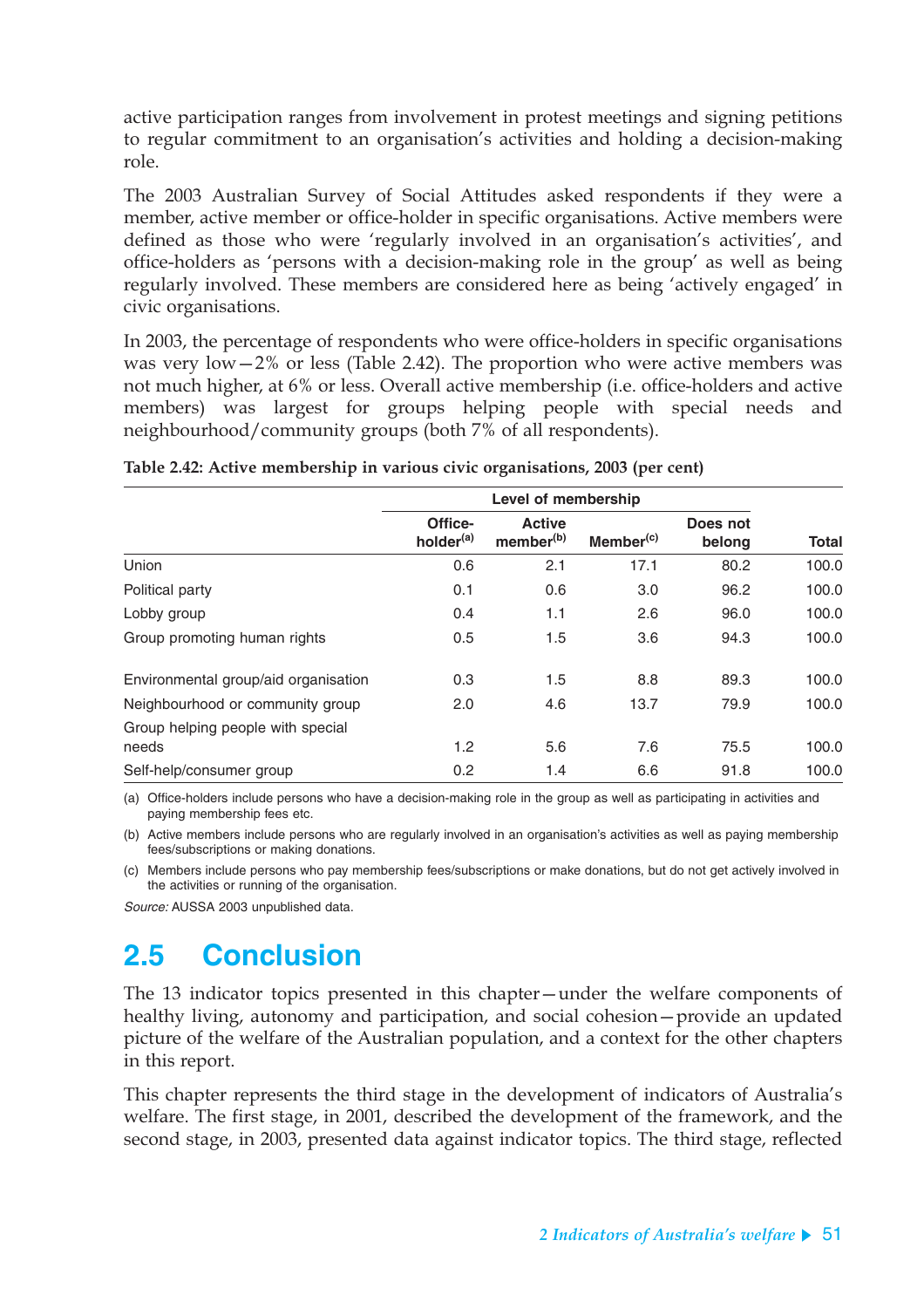here, further refined the indicators, added new data, and included trend analyses where possible. National data, particularly in the area of social cohesion, have been improved recently with collections such as the ABS General Social Survey and the National Aboriginal and Torres Strait Islander Social Survey.

## **The welfare of Australians**

### **Healthy living**

Overall, the health of the Australian population is good. There have been considerable improvements over the last century in life expectancy and infant mortality, although still not realised for Aboriginal and Torres Strait Islander peoples. Our health is supported by relatively low levels of air pollution in our capital cities, enjoyment of a nutritious diet, and regular engagement in physical activity. Most Australians are also adequately housed, with 70% either owning or buying their house, and many feel safe in their community.

Areas of concern, however, exist. Obesity rates have been rising in all age groups and an increase in sedentary behaviour, coupled with a sizeable proportion of Australians not consuming the recommended daily amounts of fresh fruit and vegetables, indicate risks to the population's health. Suicide continues to be the leading cause of injury among males, particularly younger males, where the suicide rate is higher than for transportrelated injury deaths and 3.7 times higher than the suicide rate for females.

A proportion of Australians are also having difficulties accessing affordable and secure housing, with 20% of low-income households at risk of housing affordability problems, and around 100,000 Australians homeless.

### **Autonomy and participation**

Educational and labour force participation continue to improve in Australia. Around three-quarters of secondary school students now stay to Year 12, and over 80% of Year 3, 5 and 7 students meet literacy and numeracy benchmarks. Labour force indicators suggest a similarly positive picture—unemployment rates have declined since 1993, and relatively high labour force participation rates (63.9%) have remained steady, with a small rise in female and Indigenous participation over the last 10 years. Counter to these favourable findings are indications of worsening working conditions, in particular an increase in the number of employees who do not have leave entitlements (around 28% in 2004), and a move towards longer working hours.

Australian households, on average, are enjoying rising levels of economic wellbeing in terms of their disposable income. As with health, results are mixed. While there is some evidence that the distribution of disposable income has become more unequal over the past decade or so, there is also evidence that the effect of government taxes and benefits tends to mitigate this inequality. Nonetheless, there is inequality in the distribution of economic resources in Australia, with the top income quintile receiving 38% of total household disposable income, and the top wealth quintile owning 63% of total household wealth. Measures of both income and wealth show strong life-cycle effects, with younger households tending to have higher income while older households have greater wealth. The measure of financial stress reported here indicates that one-parent households are more likely than other household types to struggle financially.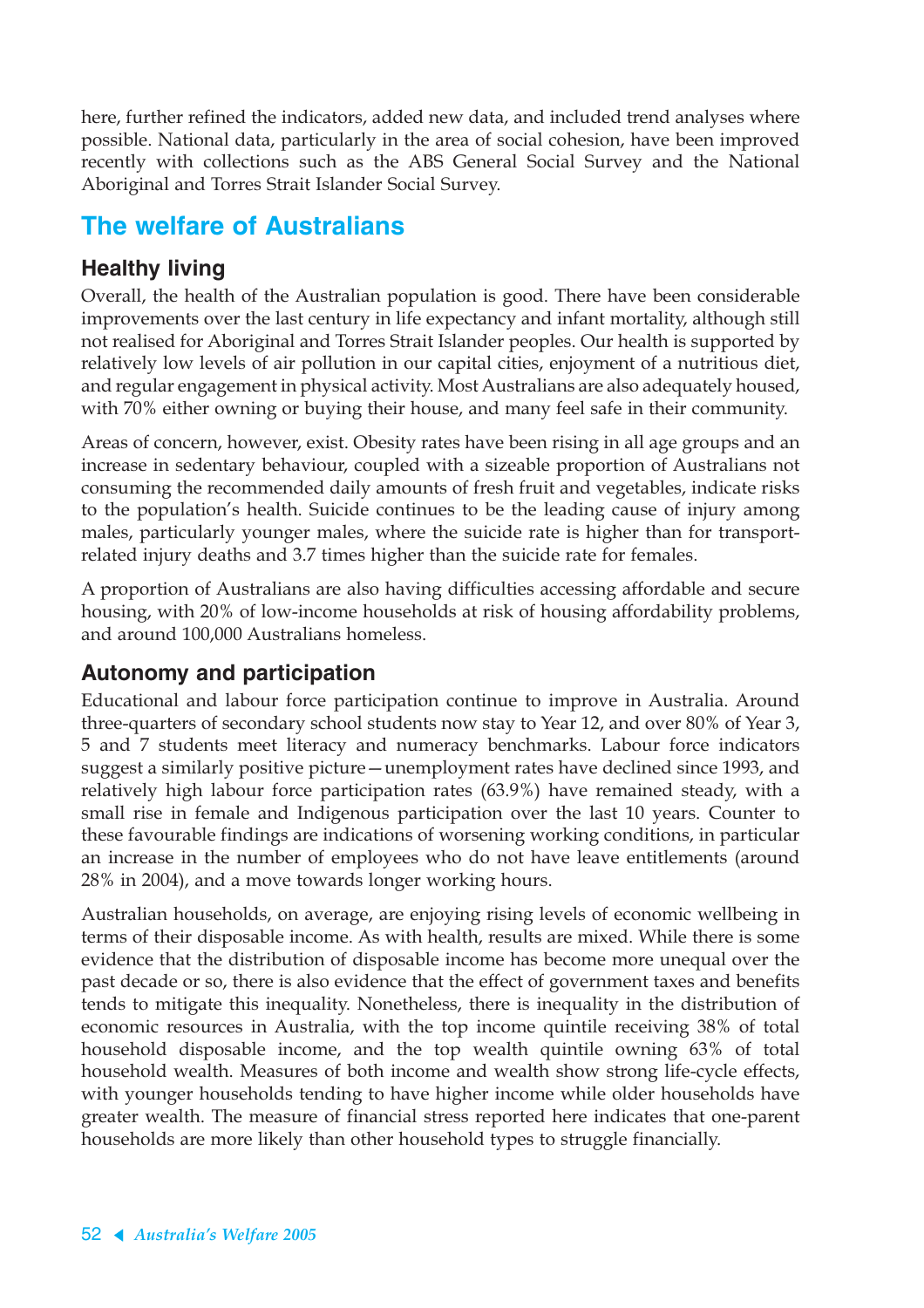### **Social cohesion**

The majority of Australians are confident they can rely on their support network in times of crisis, and they make contact with family and friends on a weekly basis. A third of Australians also spend their time engaging with the wider community, mostly as volunteers, and three-quarters donate money to charities and non-profit organisations. Only a small percentage, however, could be described as civically engaged, in terms of being regularly involved in the activities of a political, advocacy or community organisation. These patterns of communication and interaction within and between social groups suggest well developed cohesiveness among the Australian population, although less than half of Australians are socially trusting (i.e. of less well-known acquaintances and strangers).

The benefits of cohesiveness still elude some members of the Australian population, who for various reasons seem separated from support networks. Domestic violence and child abuse remain very real for some Australian women and children, and suicide rates, especially for young men, are still high, at over 25 deaths per 100,000 males aged 15–29 years in 2003. Rates of imprisonment have increased markedly, especially for Aboriginal and Torres Strait Islander people, who were 10 to 12 times more likely to be imprisoned than the overall Australian population between 1994 and 2004.

### **Overall welfare**

Many, if not all, of the indicators presented in this chapter are influenced by one another, and act in concert to affect the welfare of the individual and of the population as a whole. These indicators suggest that the wellbeing of the Australian population is generally good, but that there are a number of areas for improvement. There are certain population groups, such as Aboriginal and Torres Strait Islander people, who experience disadvantage across multiple areas. Other groups, such as younger Australians, illustrate mixed patterns with many positive effects of life in Australia but some areas of considerable or emerging concern.

Future reports will include more trend analyses on the status of welfare among the Australian population and in the key factors affecting individual, community and national wellbeing.

## **References**

ABS (Australian Bureau of Statistics) 1996a. Women's safety survey. Cat. no. 4128.0. Canberra: ABS.

ABS 1996b. Voluntary work, Australia, 1995. Cat. no. 4441.0. Canberra: ABS.

ABS 1997a. Deaths. Cat. no. 3302.0. Canberra: ABS.

ABS 1997b. Aspects of literacy: assessed literacy skills. Cat. no. 4228.0. Canberra: ABS.

ABS 1998a. How Australians measure up. Cat. no. 4359.0. Canberra: ABS.

ABS 1998b. How Australians spend their time, 1997. Cat. no. 4153.0. Canberra: ABS.

ABS 2001a. Australian social trends. Cat. no. 4102.0. Canberra: ABS.

ABS 2001b. Measuring wellbeing. Cat. no. 4160.0. Canberra: ABS.

ABS 2001c. Voluntary work, Australia, 2000. Cat. no. 4441.0. Canberra: ABS.

ABS 2002a. Housing and infrastructure in Aboriginal and Torres Strait Islander communities, 2001. Cat. no: 4710.0. Canberra: ABS.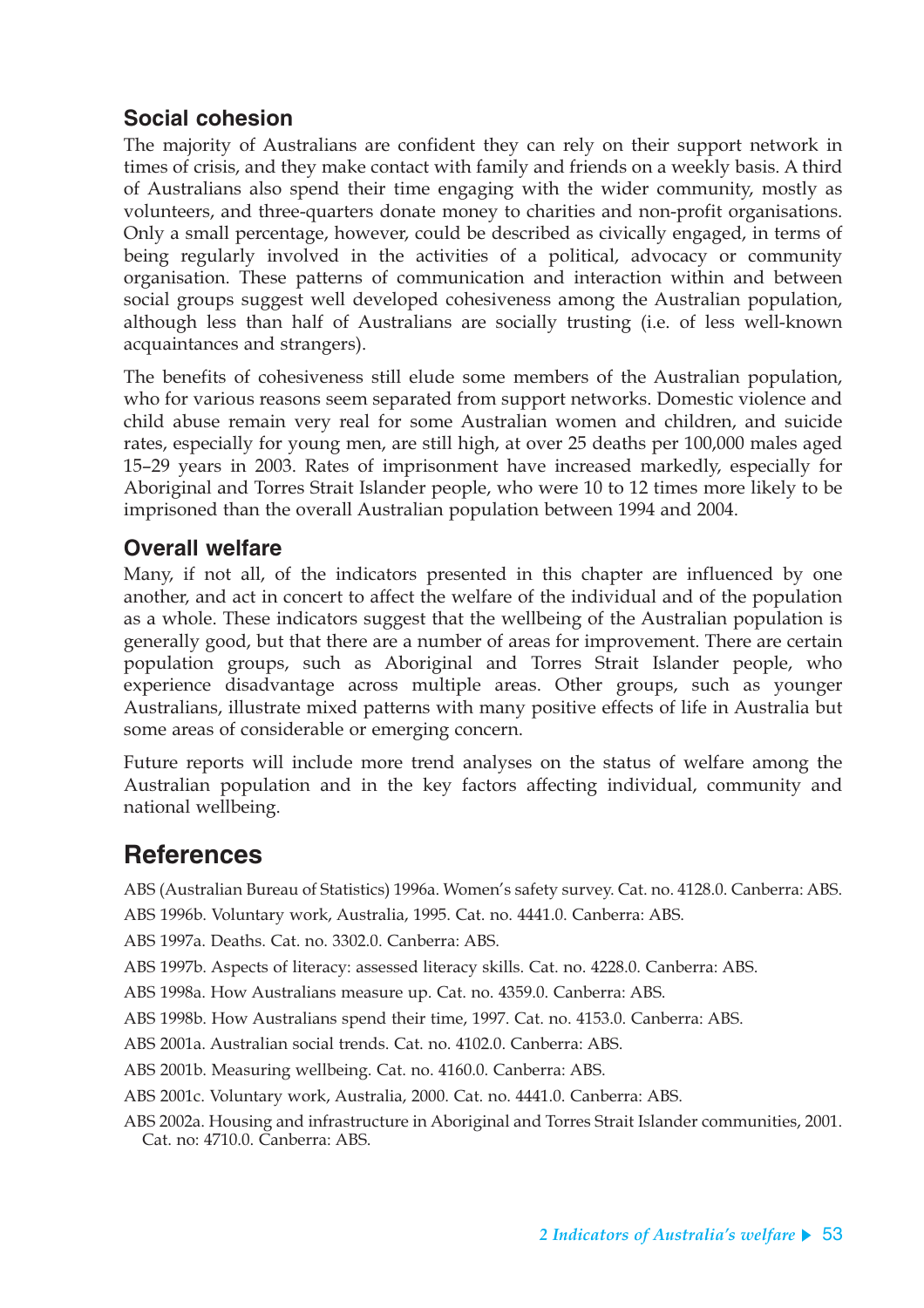ABS 2002b. National health survey: summary of results. Cat. no. 4364.0. Canberra: ABS.

- ABS 2002c. Education and training indicators. Cat. no. 4230.0. Canberra: ABS.
- ABS 2003a. Crime and safety. Cat. no. 4509.0. Canberra: ABS.
- ABS 2003b. General social survey, summary results. Cat. no. 4159.0. Canberra: ABS.
- ABS 2003c. Census of population and housing: ageing in Australia 2001. Cat. no. 2048.0. Canberra: ABS.
- ABS 2003d. Measures of a knowledge-based economy and society, Australia. Australia Now. Cat. no. 8146.0. Canberra: ABS.
- ABS 2003e. Census time series profile. Table T04: Age by social marital status by sex. Viewed 10 February 2005, <http://www.abs.gov.au/ausstats/abscensus2.nsf/8b22fc4e1401d709ca256 c94000395e1/263b1d28b143e3efca256cae001747e5!OpenDocument>.
- ABS 2004a. Measures of Australia's progress. Cat. no. 1370.0. Canberra: ABS.
- ABS 2004b. Household income and income distribution. Cat. no. 6523.0. Canberra: ABS.
- ABS 2004c. Experimental estimates and projections, Aboriginal and Torres Strait Islander Australians. Cat. no. 3238.0. Canberra: ABS.
- ABS 2004d. Deaths. Cat. no. 3302.0. Canberra: ABS.
- ABS 2004e. National health survey: mental health. Cat. no. 4811.0. Canberra: ABS.
- ABS 2004f. Children's participation in cultural and leisure activities, Australia. Cat. no. 4901.0. Canberra: ABS.
- ABS 2004g. National Aboriginal and Torres Strait Islander social survey 2002. Cat. no. 4714.0. Canberra: ABS.
- ABS 2004h. Recorded crime—victims, Australia. Cat. no. 4510.0. Canberra: ABS.
- ABS 2004i. Education and work. Cat. no. 6227.0. Canberra: ABS.
- ABS 2004j. Australian labour market statistics. Cat. no. 6105.0. Canberra: ABS.
- ABS 2004k. Disability, ageing and carers: summary of findings. Cat. no. 4430.0. Canberra: ABS.
- ABS 2004l. Consumer price index. Cat. no. 6401.0. Canberra: ABS.
- ABS 2004m. Prisoners in Australia, 2004. Cat. no. 4517.0. Canberra: ABS.
- ABS 2005a. Measures of Australia's progress: summary indicators 2005. Viewed 19 July 2005, <http://www.abs.gov.au/ausstats/abs@.nsf/0/957f31c56a1e58b7ca256fe4001492dd?Open Document>.
- ABS 2005b. Australian social trends. Cat. no. 4102.0. Canberra: ABS.
- ABS 2005c. Housing occupancy and costs. Cat. no. 4130.0.55.001. Canberra: ABS.
- ABS 2005d. Schools. Cat. no. 4221.0. Canberra: ABS.
- ABS 2005e. Divorces, Australia. Cat. no. 3307.0.55.001. Canberra: ABS.
- ABS: Lloyd R & Bill A 2004. Australian online: how Australians are using computers and the Internet. Australian Census Analytic Program. Cat. no. 2056.0. Canberra: ABS.
- ABS & AIHW (Australian Institute of Health and Welfare) 2003. The health and welfare of Australia's Aboriginal and Torres Strait Islander peoples. Cat. no. 4704.0. Canberra: ABS.
- ABS & AIHW 2005. The health and welfare of Australia's Aboriginal and Torres Strait Islander peoples. Cat. no. 4704.0. Canberra: ABS.
- ACA (Australian Communications Authority) 2002. Telecommunications performance report 2001–2002. Viewed 27 March 2003, <http://internet.aca.gov.au/aca\_home/publications/ reports/reports/perfomance/2001–02/report.htm>.
- ACA 2004. Telecommunications performance report 2003–2004. Viewed 2 May 2005, <http:// internet.aca.gov.au/acainterwr/lib282/report.pdf>.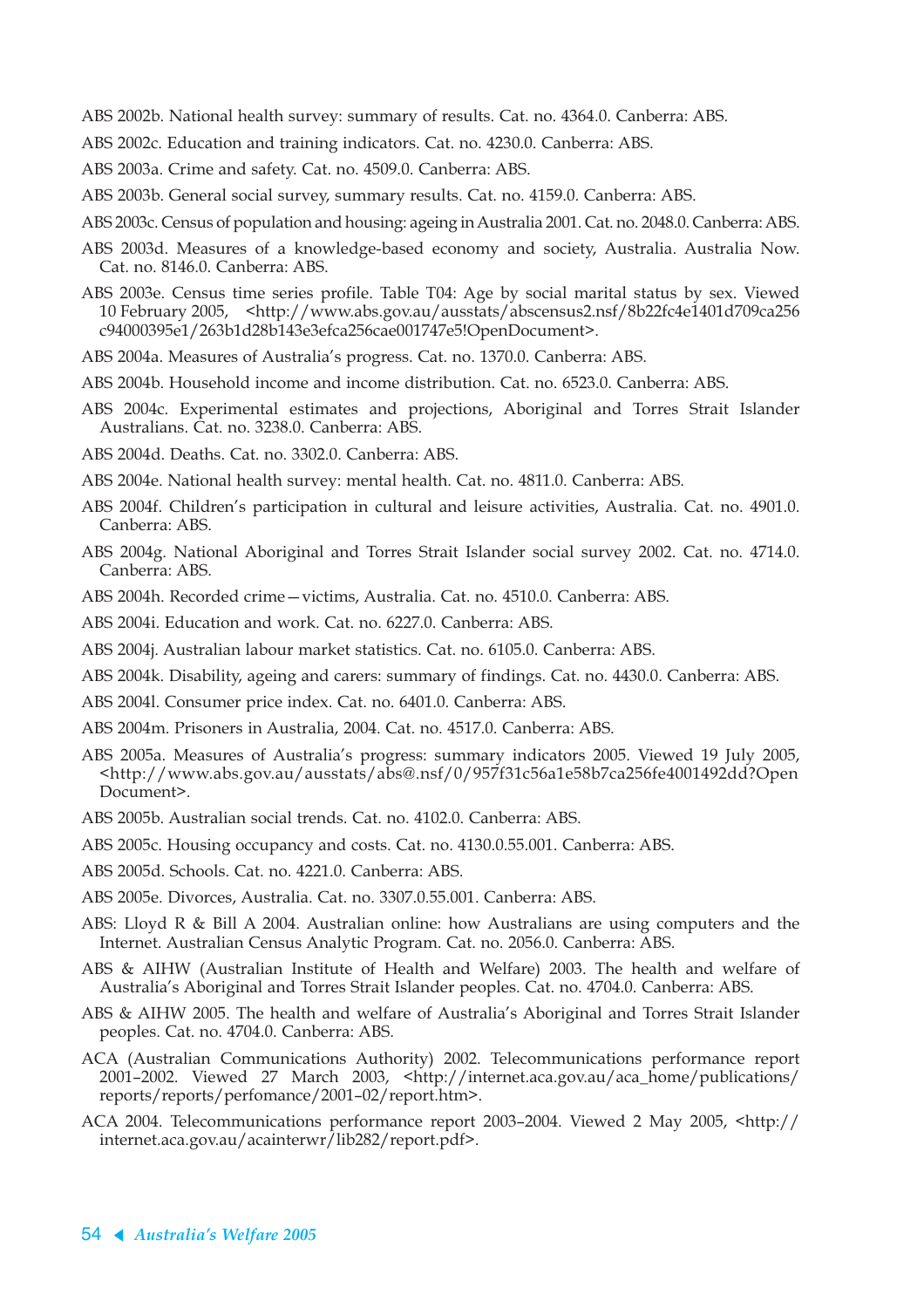- AIHW (Australian Institute of Health and Welfare) 1997. Australian's welfare 1997: services and assistance. Canberra: AIHW.
- AIHW 1999. Australia's welfare 1999: services and assistance. Canberra: AIHW.
- AIHW 2001. Australia's welfare 2001. Canberra: AIHW.
- AIHW 2003a. Australia's welfare 2003. Canberra: AIHW.
- AIHW 2003b. Indicators of health risk factors: the AIHW view. Canberra: AIHW.
- AIHW 2003c. The Active Australia Survey: a guide and manual for implementation, analysis and reporting. Canberra: AIHW.
- AIHW 2004a. Australia's health 2004. Canberra: AIHW.
- AIHW 2004b. Homeless people in SAAP: SAAP National Data Collection Annual Report 2002–03. Cat. no. HOU 91. Canberra: AIHW (SAAP NDCA Report Series 8).
- AIHW 2005a. Indigenous housing indicators 2003–04. Cat. no. HOU 127. Canberra: AIHW.
- AIHW 2005b. Health system expenditure on disease and injury in Australia, 2000–01. Second edition. Cat. no. HWE 28. Canberra: AIHW.
- AIHW 2005c. A picture of Australia's children. Cat. no. PHE 58. Canberra: AIHW.
- AIHW 2005d. Homeless people in SAAP: SAAP National Data Collection Annual Report 2003–04. Cat. no. HOU 126. Canberra: AIHW (SAAP NDCA Report Series 9).
- AIHW 2005e. Female SAAP clients and children escaping domestic and family violence 2003–04. Cat. no. AUS 64. Canberra: AIHW.
- AIHW 2005f. Child protection Australia 2003–04. Cat. no. CWS 24. Canberra: AIHW (Child Welfare Series no. 36).
- AIHW: Bricknell S, Fortune N & Madden R 2003. Indicators of Australia's welfare. Cat. no. HWI 67. Canberra: AIHW (Welfare Division Working Paper no. 42).
- AIHW: Dixon T & Waters AM 2003. A growing problem: trends and patterns in overweight and obesity among adults in Australia, 1980 to 2001. Bulletin no. 8. Cat. no. AUS 36. Canberra: AIHW.
- AIHW: Karmel R 1998. Housing assistance: reports on measurement and data issues. Canberra: AIHW (Welfare Division Working Paper no. 17).
- AIHW: Mathers C, Vos T & Stevenson C 1999. The burden of disease and injury in Australia. Cat. no. PHE 17. Canberra: AIHW.
- AIHW: O'Brien K & Webbie K 2003. Are all Australians gaining weight? Differentials in overweight and obesity among adults, 1989–90 to 2001. Bulletin no. 11. Cat. no. AUS 39. Canberra: AIHW.
- AIHW: O'Brien K & Webbie K 2004. Health, wellbeing and body weight: characteristics of overweight and obesity in Australia, 2001. Bulletin no. 13. Cat. No. AUS 43. Canberra: AIHW.
- AIHW: Pointer S, Harrison J & Bradley C 2003. National injury prevention plan priorities for 2004 and beyond: discussion paper. Cat. no. INJCAT 55. Adelaide: AIHW.
- AIHW: Wen X (forthcoming). Health expectancies in Australia, 1988 to 2003. Canberra: AIHW.
- Amato P 1998. More than money? Men's contribution to their children's lives. In: Booth A & Creuter A (eds). Men in families: when do they get involved? What difference does it make? New Jersey: Lawrence Erlbaum, 241–78.
- Anheier HK & Kendall J 2000. Trust and voluntary organisations: three theoretical approaches. Civil Society Working Paper 5. Centre for Civil Society, London School of Economics. Viewed 23 March 2005, <http://www.lse.ac.uk/Depts/CVO/pdf/CSWP5web-version.PDF>.
- Ball K & Lamb S 2001. Participation and achievement in VET of non-completers of school. Research Report no. 20. Melbourne: Australian Council for Educational Research.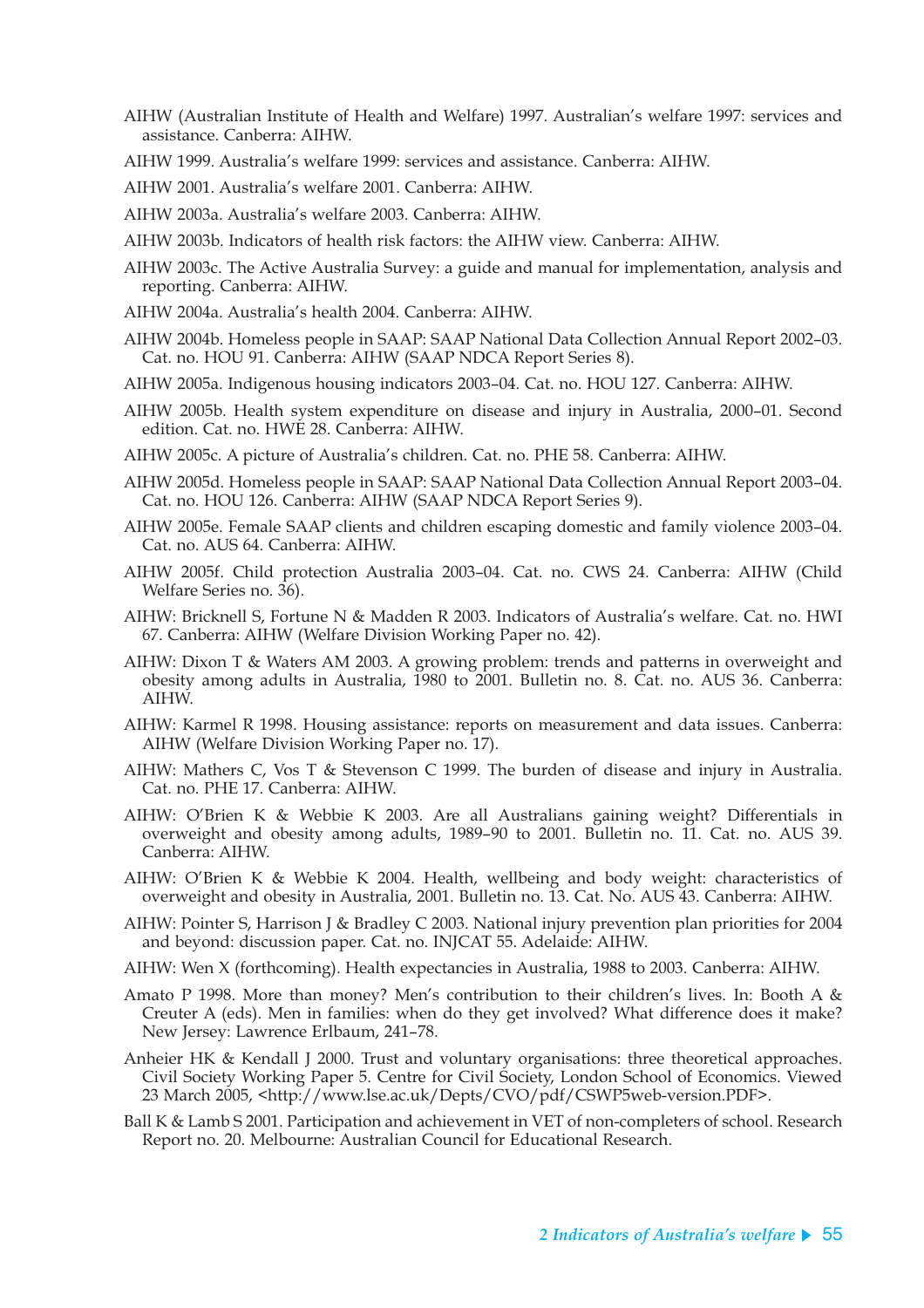- Baum F, Modra C, Bush R, Cox E, Cooke R & Potter R 1999. Volunteering and social capital: an Adelaide study. Australian Journal on Volunteering 4(1):13–22.
- Baum FE, Bush RA, Modra CC, Murray CH, Cox EM, Alexander KM, et al. 2000. Epidemiology of participation: an Australian community study. Journal of Epidemiology and Community Health 54:414–23.
- Bauman A, Bellew B, Vita P, Brown W & Owen N 2002. Getting Australia active: towards better practice for the promotion of physical activity. Melbourne: National Public Health Partnership.
- Berger-Schmitt R 2000. Social cohesion as an aspect of the qualities of societies: concept and measurement. EuReporting Working Paper no. 14, Subproject 'European System of Social Indicators'. Mannheim: Centre for Survey Research and Methodology (ZUMA).
- Black A & Hughes A 2001. The identification and analysis of indicators of community strength and outcomes. FaCS Occasional Paper no. 3. Canberra: Department of Family and Community Services.
- Cassel J 1976. The contribution of the social environment to host resistance. American Journal of Epidemiology 104(2):107–23.
- Chamberlain C 1999. Counting the homeless, 1996. Canberra: ABS.
- Chamberlain C & McKenzie D 2003. Counting the homeless, 2001. Canberra: ABS.
- Coleman J 1988. Social capital in the creation of human capital. American Journal of Sociology 94(S):95–120.
- Colvin M, Cullen FT & Vander Ven T 2002. Coercion, social support, and crime: an emerging theoretical consensus. Criminology 40(1):19–42.
- Cox E & Caldwell P 2000. Making policy social. In: Winter I (ed.). Social capital and public policy in Australia. Melbourne: Australian Institute of Family Studies, 43–73.
- De Vaus D 2004. Diversity and change in Australian families: statistical profiles. Melbourne: Australian Institute of Family Studies.
- DEH (Department of Environment and Heritage) 2004. State of the air: national ambient air quality status and trends report 1991–2001. Canberra: DEH.
- DEST (Department of Education, Science and Training) 2002. National literacy and numeracy plan. Viewed 28 February 2005, <http://www.dest.gov.au/schools/Literacy&Numeracy/ index.htm>.
- DHAC (Department of Health and Aged Care) 1999. National physical activity guidelines for Australians. Canberra: DHAC.
- EPAV (Environment Protection Agency Victoria) 2000. Melbourne mortality study: effects of ambient air pollution on daily mortality in Melbourne. Publication 709. Melbourne: EPAV.
- EPHC (Environment Protection and Heritage Council) 2004. Variation to the ambient air quality NEPM. EPHC. Viewed 30 March 2005, <http://www.ephc.gov.au/nepms/air/air\_variation. html>.
- Esposito CL & Clum GA 2003. The relative contribution of diagnostic and psychosocial factors in the prediction of adolescent suicidal ideation. Journal of Clinical Child and Adolescent Psychology 32(3):386–95.
- Eyrich KM, Pollio DE & North CS 2003. An exploration of alienation and replacement theories of social support in homelessness. Social Work Research 27(4):222–31.
- Förster M & d'Ercole M 2005. Income distribution and poverty in OECD countries in the second half of the 1990s. OECD Social, Employment and Migration Working Paper no. 22. February 2005. Unclassifed DELSA/ELSA/WD/SEM(2005)1.
- Fukuyama F 1999. The great disruption: human nature and the reconstitution of social order. New York: Free Press.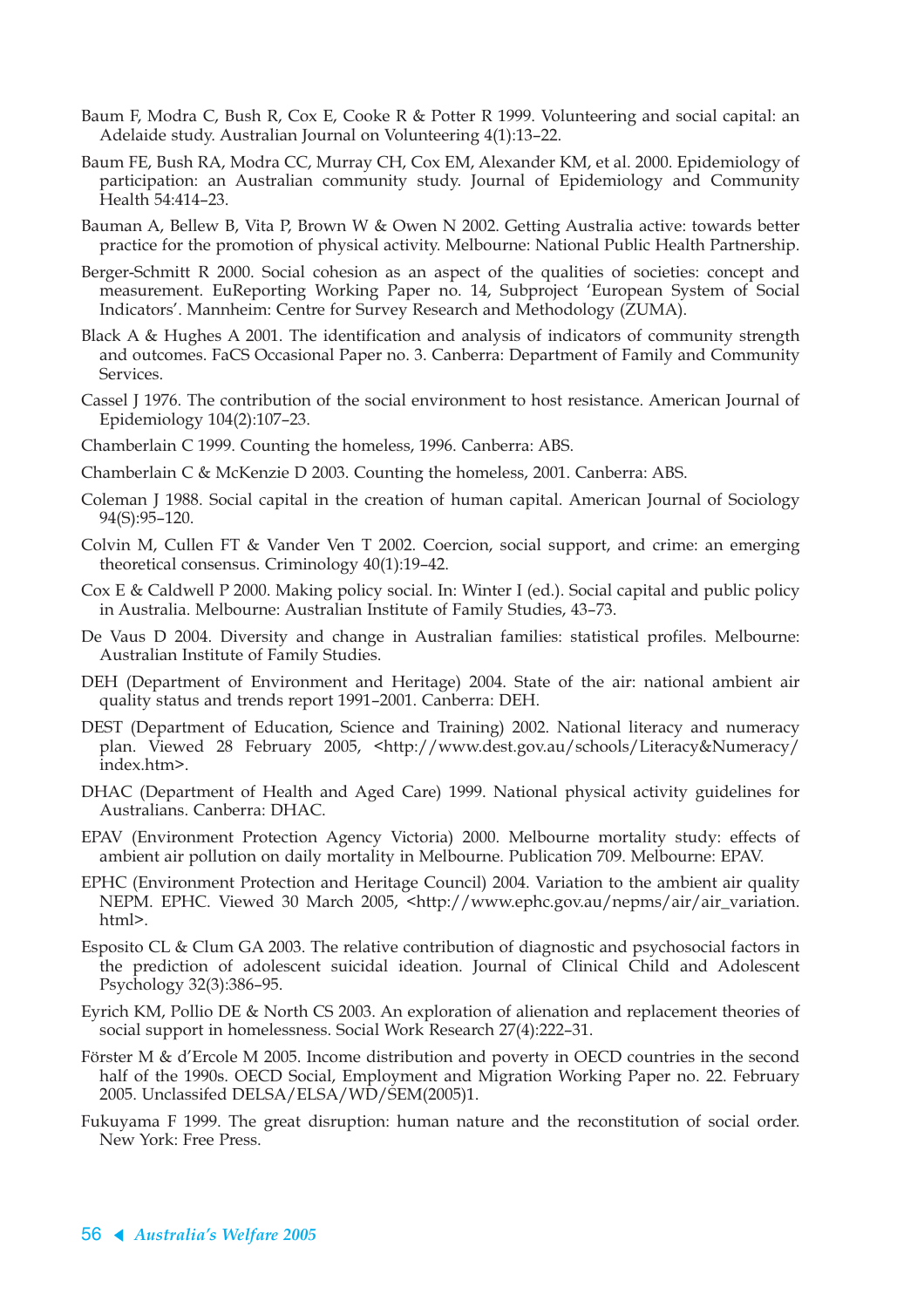- Furstenburg FF & Hughes ME 1995. Social capital and successful development among at-risk youth. Journal of Marriage and the Family 57:580–92.
- Harding A, Lloyd R & Warren N 2004. The distribution of taxes and government benefits in Australia. Paper presented at the Conference on the Distributional Effects of Government Spending and Taxation, The Levy Economics Institute, 15 October 2004. Viewed 1 April 2005, <http:// www.natsem.canberra.edu.au/publications/papers/cps/cp04/2004\_008/cp2004\_008.pdf>.
- Headey B, Marks G & Wooden M 2004. The structure and distribution of household wealth in Australia. Melbourne Institute Working Paper no. 12/4, July 2004. Melbourne Institute of Applied Economic and Social Research, University of Melbourne.
- Henderson A 1991. Social support and depression. In: Veiel H & Baumann U (eds). The meaning and measurement of social support. New York: Hemisphere, 85–92.
- HREOC (Human Rights and Equal Opportunity Commission) 1997. Bringing them home. Report of the national inquiry into the separation of Aboriginal and Torres Strait Islander children from their families. Sydney: HREOC.
- Hughes J & Stone W 2003. Family change and community life: exploring the links. AIFS Research Paper no. 32. Melbourne: Australian Institute of Family Studies.
- Hughes P, Bellamy J & Black A 1999. Social trust: locally and across Australia. Third Sector Review 5(1):5–24.
- Kendler KS, Myers J & Prescott CA 2005. Sex differences in the relationship between social support and risk for major depression: a longitudinal study of opposite-sex twin pairs. American Journal of Psychiatry 162(2):250–6.
- Keys Young 1998. Against the odds: how women survive violence—the needs of women experiencing domestic violence who do not use domestic violence and related crisis services. Canberra: Office of the Status of Women.
- Laing L 2000. Children, young people and domestic violence. Issues Paper no. 2. Australian Domestic and Family Violence Clearinghouse. Viewed 17 March 2005, <http:// www.austdvclearinghouse.unsw.edu.au/PDF%20files/issuespaper2.pdf>.
- Laing L & Bobic N 2002. Economic costs of domestic violence. Australian Domestic and Family Violence Clearinghouse. Viewed 17 March 2005, <http://www.austdvclearinghouse.unsw.edu.au/ PDF%20files/Economic\_costs\_of\_DV.pdf>.
- Lewis PR, Hensley MJ, Wlodarczyk J, Toneguzzi RC, Westley-Wise VJ, Dunn T, et al. 1998. Outdoor air pollution and children's respiratory symptoms in the steel cities of New South Wales. Medical Journal of Australia 169:459–63.
- Lloyd R, Harding A & Warren N 2005. Redistribution, the welfare state and lifetime transitions. Paper presented at the Transitions and Risk: New Directions in Social Policy Conference, Melbourne, 24 February 2005. Viewed 1 April 2005, <http://www.natsem.canberra.edu.au/ publicaiton.jsp?titleID=CP0503>.
- Manins P, Allan R, Beer T, Fraser P, Holper P, Suppiah R, et al. 2001. Atmosphere: Australia state of the environment report 2001 (theme report). Canberra: CSIRO.
- MCEETYA (Ministerial Council on Education and Employment, Training and Youth Affairs) 2001. National report on schooling in Australia 2001: preliminary paper. National benchmark results: reading, writing and numeracy Year 7. Viewed 6 June 2005, <http://www.mceetya.edu.au/ pdf/2001\_benchmarks7.pdf>.
- MCEETYA 2002. National report on schooling in Australia 2002: preliminary paper. National benchmark results: reading, writing and numeracy Years 3, 5 and 7. Viewed 6 June 2005, <http://www.mceetya.edu.au/pdf/2002\_benchmarks3\_5\_7.pdf>.
- Memmott P, Long S, Bell M, Taylor J & Brown D 2004. Between places: Indigenous mobility in remote and rural Australia. AHURI Positioning Paper. Melbourne: AHURI.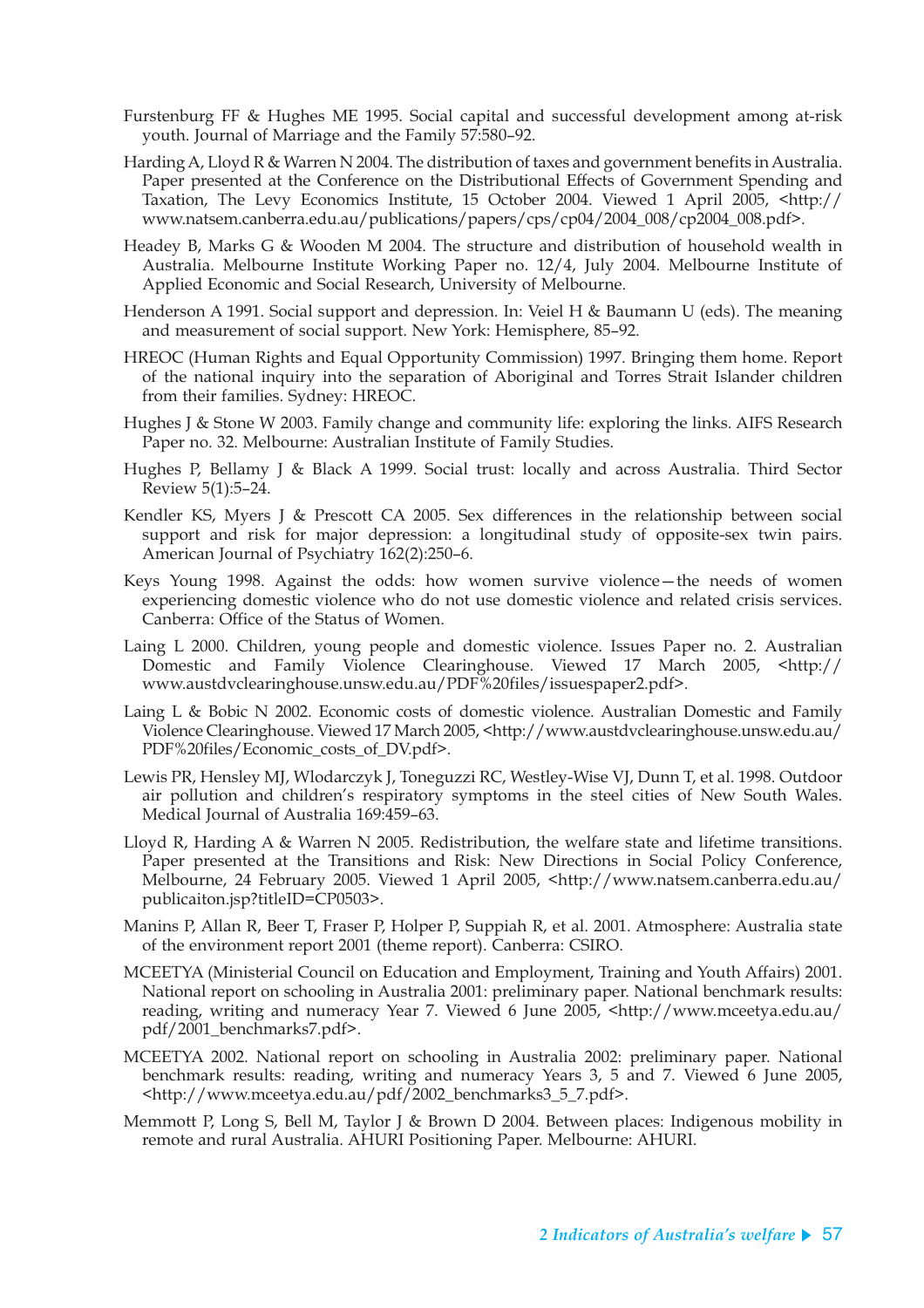- Monroe SM & Steiner SC 1986. Social support and psychopathology: interrelations with preexisting disorder, stress, and personality. Journal of Abnormal Psychology 95:29–39.
- Morgan G 2000. Air quality and health risk. In: Beer T (ed.). Air pollution and health risk. Melbourne: CSIRO and Clean Air Society of Australia and New Zealand, 101–16.
- Mouzos J & Makkai T 2004. Women's experience of male violence: findings from the Australian component of the International Violence Against Women Survey (IVAWS). Australian Institute of Criminology Research and Public Policy Series no. 56. Canberra: Australian Institute of Criminology.
- NCP (National Crime Prevention) 2001. Young people and domestic violence. Viewed 17 March 2005, <http://www.ag.gov.au/agd/WWW/ncphome.nsf/Page/Publications>.
- NEPC (National Environment Protection Council) 1998. National environment protection measure for ambient air quality. Environment Protection and Heritage Council, Adelaide. Viewed 31 March 2005, <http://www.ephc.gov.au/pdf/Air\_Quality\_NEPM/air\_nepm0698.pdf>.
- NHMRC (National Health and Medical Research Council) 1997. Acting on Australia's weight: a strategic plan for the prevention of overweight and obesity. Canberra: Commonwealth of Australia.
- NHMRC 2003. Dietary guidelines for Australian adults. Canberra: Commonwealth of Australia.
- NHMRC 2004. Water made clear. Viewed 22 March 2005, <http://www7.health.gov.au/nhmrc/ publications/pdf/eh33.pdf>.
- NHMRC & NRMMC (Natural Resource Management Ministerial Council) 2003. Australian drinking water guidelines 2004. Viewed 20 March 2005, <http://www7.health.gov.au/nhmrc/ publications/pdf/awgfull.pdf>.
- NHPC (National Health Performance Committee) 2004. National report on health sector performance indicators 2003. AIHW cat. no. HWI 78. Canberra: AIHW.
- NSW Department of Health 2004. The health of the people of New South Wales: report of the New South Wales Chief Health Officer. NSW Department of Health. Viewed 4 April 2005, <http://www.health.nsw.gov.au/public-health/chorep/toc/pre\_copyright.htm>.
- OECD (Organisation for Economic Co-operation and Development) 1999. Social indicators: a proposed framework and structure. Paris: OECD.
- OECD 2000. Literacy in the information age: final report of the international adult literacy survey. Paris: OECD.
- OECD 2001. Health at a glance. Paris: OECD.
- OECD 2004. OECD health data 2004: a comparative analysis of 30 countries. Paris: OECD.
- OECD 2005a. OECD health data 2005: statistics and indicators for 30 countries. CD-ROM. Paris: OECD.
- OECD 2005b. Society at a glance. Paris: OECD.
- Onyx J & Leonard R 2000. Rural renewal and social capital: the case of Sweden and Australia. CACOM Working Paper no. 46. Lindfield, NSW: Centre for Australian Community Organisations and Management.
- Papadakis E 1999. Constituents of confidence and mistrust in Australian institutions. Australian Journal of Political Science 34(1):75–93.
- Putnam R 1995. Bowling alone: America's declining social capital. Journal of Democracy 6(1): 65–78.
- Sawyer MG, Arney FM, Baghurst PA, Clark JJ, Graetz BW, Kosky RJ, et al. 2000. The mental health of young people in Australia. Child and adolescent component of the national survey of mental health and wellbeing. Canberra: Department of Health and Aged Care.
- Schwirian KP & Schwirian PM 1993. Neighboring, residential satisfaction, and psychological well-being in urban elders. Journal of Community Psychology 21:285–99.